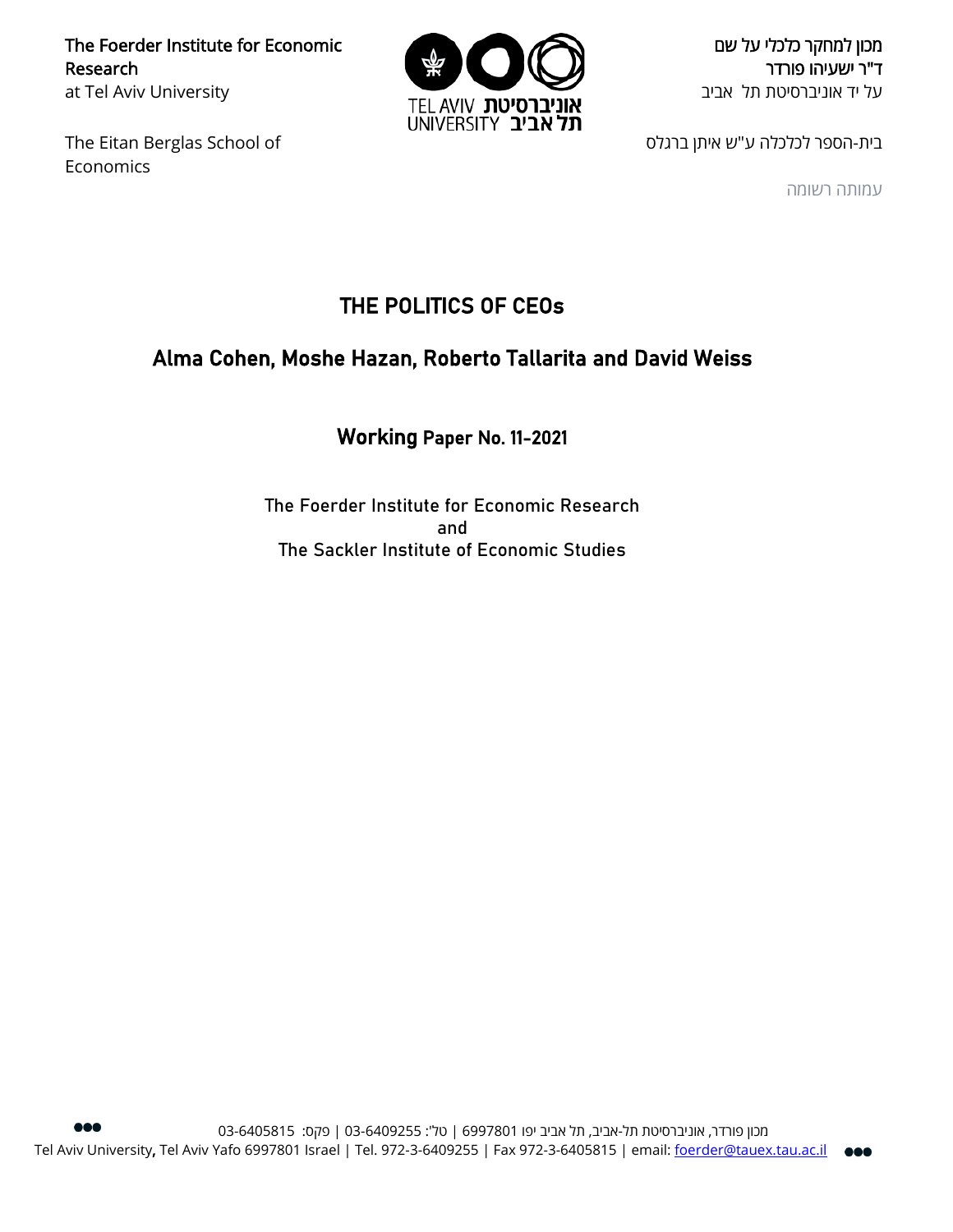# THE POLITICS OF CEOs

Alma Cohen\*, Moshe Hazan $^\dagger$ , Roberto Tallarita $^\ddagger$  and David Weiss $^{\mathfrak{S}}$ 

# ABSTRACT

This article studies the political preferences of chief executive officers (CEOs) of public companies. We use Federal Election Commission records to compile a comprehensive database of the political contributions made by more than 3800 individuals who served as CEOs of Standard & Poor's 1500 companies between 2000 and 2017. We find a substantial preference for Republican candidates. We identify how this pattern is related to the company's industry, region, and CEO gender. In addition, we show that companies led by Republican CEOs tend to be less transparent to investors with respect to their political spending. Finally, we discuss the policy implications of our analysis.

(JEL Codes: G3, G34, G38, K2, and K22).

# 1. INTRODUCTION

Chief executive officers (CEOs) of public companies preside over a significant fraction of the American economy and wield substantial power over a majority of the assets held by business firms. Their power over corporate resources, as well as their significant stature and prestige in the economic system, enables public-company CEOs to have significant influence over policy and political decisions. In this article, we argue that understanding the political preferences

- $\ddagger$  Harvard Law School, Cambridge, MA, USA.
- § Berglas School of Economics, Tel-Aviv University, Tel Aviv, Israel.

This article is part of the work of the Project on Corporate Political Spending of the Harvard Law School Program on Corporate Governance. We would like to thank Lucian Bebchuk and Itay Saporta, the editor, and anonymous referees for valuable comments and discussions. We have also benefitted from invaluable research assistance by Shay Acrich, Omer Braun, Zoe Piel, and Ewelina Rudnicka. We gratefully acknowledge the financial support of the John M. Olin Center for Law, Economics, and Business and the Program on Corporate Governance at Harvard Law School, the Israel Science Foundation, and Tel-Aviv University.

<sup>\*</sup> Harvard Law School, Cambridge, MA, USA. Tel-Aviv University Berglas School of Economics, Tel Aviv, Israel. NBER, Cambridge, MA, USA. ECGI Brussels, Belgium. CEPR London, UK. Email: alcohen@law.harvard.edu

Berglas School of Economics, Tel-Aviv University Tel Aviv, Israel. CEPR, London, UK.

 $\odot$  The Author(s) 2019. Published by Oxford University Press on behalf of The John M. Olin Center for Law, Economics and Business at Harvard Law School.

This is an Open Access article distributed under the terms of the Creative Commons Attribution Non-Commercial License (http://creativecommons.org/licenses/by-nc/4.0/), which permits non-commercial re-use, distribution, and reproduction in any medium, provided the original work is properly cited. For commercial re-use, please contact journals.permissions@oup.com doi:10.1093/jla/laz002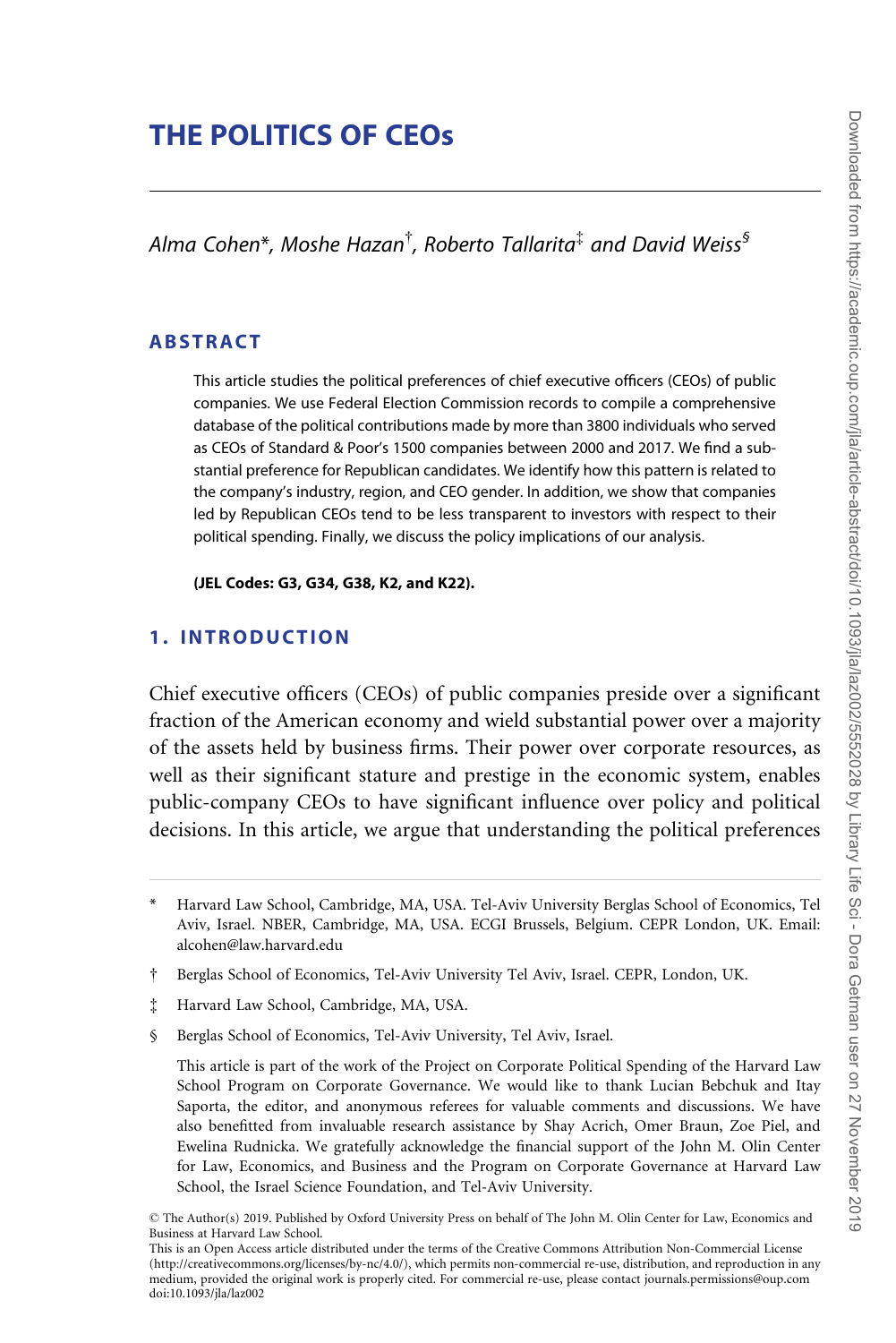of CEOs is valuable for understanding the inner dynamics of U.S. policymaking and politics, and we seek to contribute to this understanding.

To this end, we conduct an empirical study of the political preferences of public-company CEOs during the eighteen-year period from 2000 to 2017. Our study examines more than 3800 individuals who served as CEOs of Standard & Poor's (S&P) 1500 companies. Our goal is to investigate whether and to what extent CEOs show disproportionate support for one of the two main parties and how this pattern varies across time, industry, region, and CEO gender.

We find that, during the period we examine, CEOs donate disproportionately more to the Republican Party and its candidates. We classify CEOs as "Republican" if they direct at least two-thirds of their donations to Republican candidates, "Democratic" if they direct at least two-thirds of their donations to Democratic candidates, and "Neutral" if they do not direct two-third of their spending to either one of the two major parties. We find that more than 57 percent of CEOs are Republicans (so defined), 19 percent are Democrats (so defined), and the rest are Neutral (so defined). Therefore, Republican CEOs are three times as many as Democratic CEOs. Furthermore, Republican CEOs lead companies with almost twice the asset value of companies led by Democratic CEOs.

We also investigate the extent to which the predominance of Republican CEOs varies across industries, geographical regions, and CEO gender. Finally, to highlight the significance of CEO political preferences, we study the relationship between CEO partisan leanings and corporate decisions on whether to disclose to investors information about the company's political spending. We find that companies with Republican CEOs tend to make their political spending transparent to investors than companies with Democratic CEOs.

Scholars have used the political contributions of corporate directors and executives as a variable in a number of prior empirical studies, but these studies have largely focused on issues other than the partisan leanings of  $CEOs<sup>1</sup>$  To the best of our knowledge, our article provides the first systematic evidence on the partisan leanings of the CEOs of contemporary public companies.<sup>2</sup> The patterns

2 An early article published in 2001 suggested that contributions to the 1980 elections display pre-Republican preferences by "individual capitalists." [\(Burris \(2001\)](#page-41-0) presented evidence based

<sup>1</sup> See, e.g., [Fremeth, Richter, & Schaufele \(2013\)](#page-43-0) (presenting evidence that individuals increase the amount of their political contributions when they become a CEO); [Borghesi, Houston, & Naranjo](#page-41-0) [\(2014\)](#page-41-0) (presenting evidence on the difference between CEOs donating to both Republican and Democratic parties and those donating to one party). Indeed, [Fremeth, Richter, & Schaufele](#page-43-0) [\(2013,](#page-43-0) p. 175) note that a majority of CEOs donate to both Republican and Democratic candidates, and view this fact as evidence that CEOs do not contribute primarily to Republicans. Our analysis also finds that most CEOs contribute to both parties but shows that a majority of those who contribute to both parties give primarily to Republicans.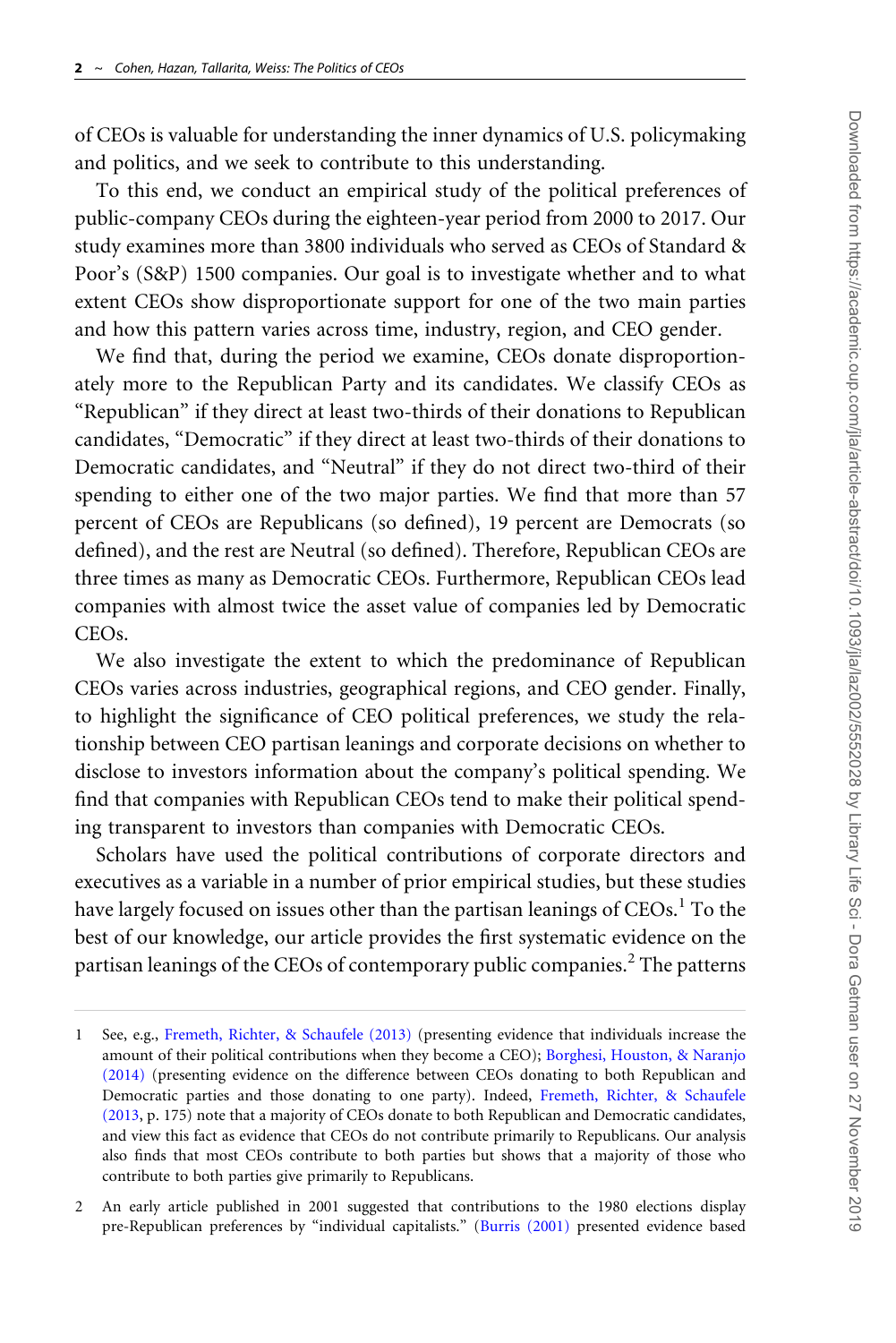we identify, we believe, should inform subsequent examination of policymaking, politics, and corporate decision-making.

Our analysis is organized as follows. Section 2 discusses the potential importance of CEO political preferences for public policy and politics. We examine the impact of CEO political preferences through two main channels: corporate political spending and policy activism. Especially since the Supreme Court's decision in Citizens United, which allowed corporations to make unlimited independent political expenditures, corporate spending can substantially affect politics and policymaking. Thus, an understanding of CEO political preferences is important for assessing the long-term effects of corporate political spending and Citizens United on U.S. politics and policy. Furthermore, CEOs, both individually and through the Business Roundtable their most prominent association—express policy views and provide policy advice, and their expertise and leadership positions enable such views and advice to have significant influence.

Section 3 describes the dataset we have built. We first put together public information about individuals who served as CEOs of S&P 1500 companies between 2000 and 2017. We then sought to locate within the massive electronic records of the Federal Elections Commission (FEC) all political contributions by the CEOs in our sample. Section 3 describes the problems we had to address to match CEOs to their contributions. Overall, we were able to identify political contributions for 89 percent of S&P 500 CEOs, 82 percent of the mid-cap CEOs, and 72 percent of the CEOs of smaller companies.

Section 4 presents our findings. Section 4.1 provides an overview of CEO political preferences and presents evidence that Republican CEOs substantially outnumber Democratic CEOs. We show that the median CEO directs 75 percent of his or her total contributions to Republicans. As mentioned above, we find that Republican CEOs are more than 57 percent of the whole sample, while Democratic CEOs are only about 19 percent.

The rest of Section 4 examines the findings in more detail and shows the extent to which CEO political preferences are associated with industry sectors, regions, and CEO gender. CEOs disproportionately support Republican candidates in each year of the period we examine, in all twelve Fama–French industry sectors, in all four U.S. census regions, and for both male and female CEOs. However, CEO Republican leanings are most pronounced in some industries (energy, manufacturing, and chemicals) than others (such as telecom, business

on data relating to the 1980 elections.) However, subsequent work did not focus on this issue, and [Fremeth, Richter, & Schaufele \(2013](#page-43-0), p. 175) even questioned whether the patterns suggested by that early article existed in data from subsequent periods.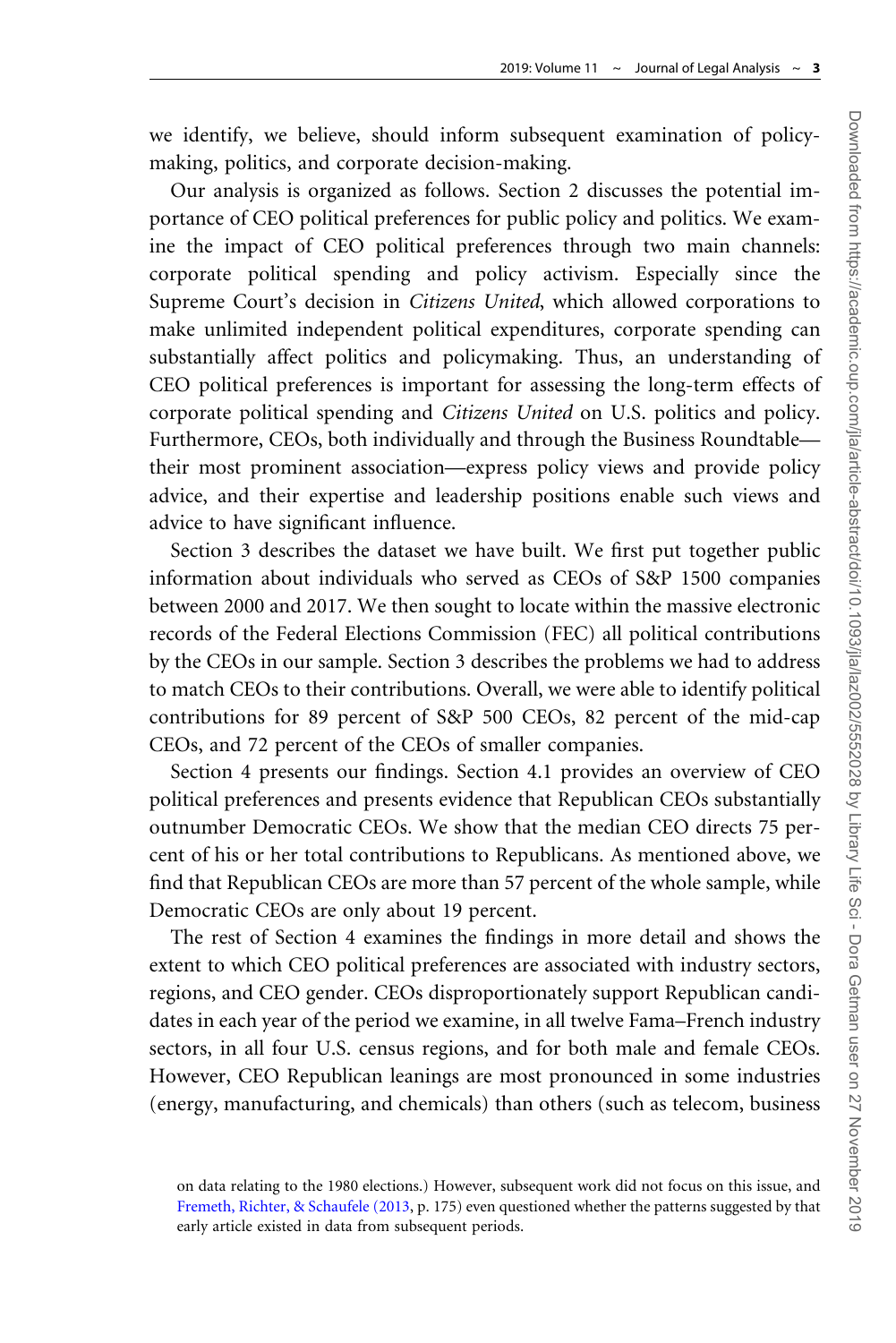equipment, and money). Similarly, pro-Republican preferences are strongest for CEOs of companies headquartered in the Midwest and the South, and least strong for CEOs of companies in the Northeast and the West. Furthermore, CEO gender is significantly associated with partisan preferences, with male CEOs being much more likely to have pro-Republican preferences than female CEOs. These correlations persist also after controlling for all other variables in a regression analysis.

It might be argued that the personal preferences reflected by CEO spending of their own monies on politics generally do not affect decisions they make in their CEO capacity. On this view, CEO decisions on how to spend their company's monies on politics will be completely unaffected by their personal political preferences, and, similarly, the policy views and advice that CEOs will provide to the public and policymakers will reflect only their corporate role and in no way their own personal views. We believe, however, that the personal political and policy preferences of CEOs are likely to affect their professional decisions, at least when such decisions have political and policy dimensions.

To explore this issue, Section 5 investigates the association between CEO political preferences and a corporate decision with a political and policy dimension that has attracted much investor attention in recent years. In particular, we test whether there is a relationship between the partisan preferences of CEOs and the willingness of their companies to disclose information about their political spending. To measure the scope and quality of such corporate disclosure, we use the Center for Political Accountability (CPA)-Zicklin Index (CZI) in 2015, 2016, and 2017, a measure of transparency of corporate political spending among public companies. We find that companies led by Republican CEOs are less transparent to their investors on whether, how, and how much they spend on politics.

Section 6 discusses the potential policy implications of our analysis and findings. We argue that an understanding of CEO disproportionate support for the Republican Party should inform an assessment of the effects of corporate political spending and Citizens United on policymaking and politics. In addition, an understanding of CEO partisan leanings should inform the assessment of CEO policy activism. Furthermore, students of corporate law and finance should take into account the potential impact of political preferences on corporate decisions, at least when such decisions have political and policy dimensions.

Before proceeding, we wish to clarify that we take no position on whether the disproportionate support of CEOs for Republicans is socially desirable. Focusing on shareholder-value maximization, some might argue that support for Republicans is consistent with shareholder interests because share value would benefit from the low-tax and deregulatory policies that receive more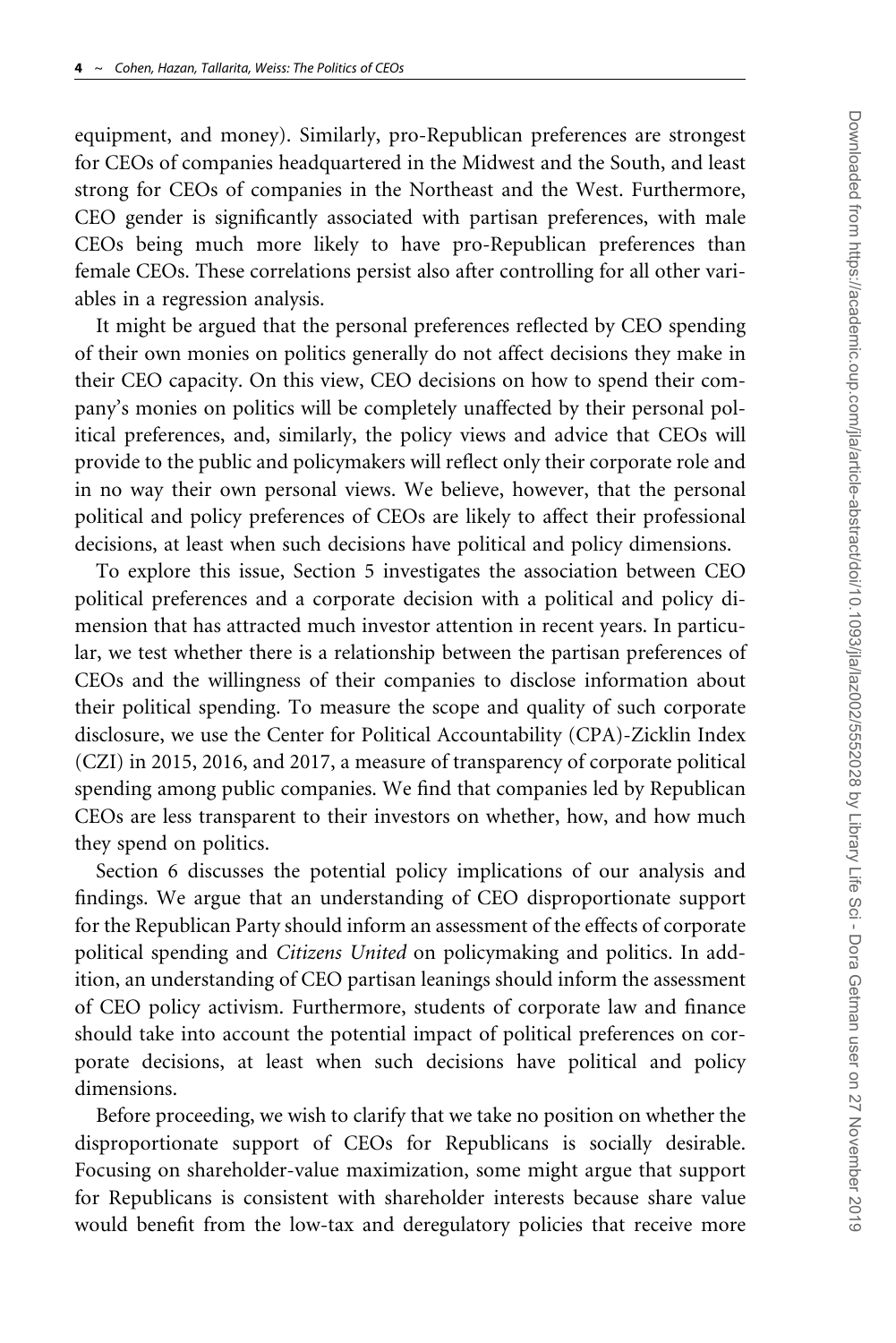support from Republicans. Furthermore, looking at the political system as a whole, some might argue that the partisan leanings of CEOs provide a desirable balance against the opposite partisan leanings of other influential groups such as labor unions. By contrast, others might worry that a significant partisan imbalance among CEOs, and as a result among public companies, could be unhealthy for democracy. These are claims on which individuals may reasonably disagree, and we do not wish to contribute to a debate on the normative assessment of CEO support for Republicans. Our contribution is to provide an empirical foundation on which any examination of this subject can build.

Similarly, we also would like to clarify and emphasize that we do not seek to criticize or portray as negative the documented association between Republican CEOs and resistance to voluntary disclosure of the company's political spending. There is an intense ongoing debate on the desirability of such disclosure.<sup>3</sup> Some might argue, for example, that company contributions to unpopular causes can provoke backlash from customers or other stakeholders ([Verret](#page-45-0) [2013,](#page-45-0) pp. 468–470),<sup>4</sup> and that transparency, at least in some cases, might therefore be detrimental to shareholders.

We do not take a position on these issues either. Our contribution in this connection is to provide evidence that, for better or worse, the spread of voluntary disclosure practices could have been slowed down or impeded by the dominance of Republican CEOs as well as to highlight in this way the importance of considering CEO political preferences in understanding certain corporate decisions. The association of pro-Republican preferences with less transparency, together with the commonness of such preferences, should inform any assessment of the prospect that considerable transparency of corporate spending would be achieved via private ordering.

# 2. THE POLICY STAKES

This section discusses the importance of the political preferences of CEOs for public policy and politics. The CEOs of S&P 1500 companies are a very small group, numbering less than 0.001 percent of U.S. voters. However, as this section explains, public-company CEOs are likely to have a disproportionate influence over American policymaking and politics, and understanding their

<sup>3</sup> For articles in favor of such disclosure, see, e.g., [Bebchuk & Jackson \(2013\)](#page-41-0); [Bebchuk et al. \(2019](#page-41-0)); and [Coates & Lincoln \(2011\)](#page-42-0). For articles opposing it, see, e.g., [Atkins \(2013\);](#page-41-0) [Copland \(2013\)](#page-42-0); [Lepore \(2013\)](#page-43-0); [Smith & Dickerson \(2013\)](#page-44-0); and [Strine \(2019\).](#page-44-0)

<sup>4</sup> Cf. [Bebchuk et al. \(2019,](#page-41-0) pp. 7–10) (arguing that the empirical evidence on the beneficial effects of corporate political spending is mixed and that even demonstrable beneficial effects could not justify lack of transparency).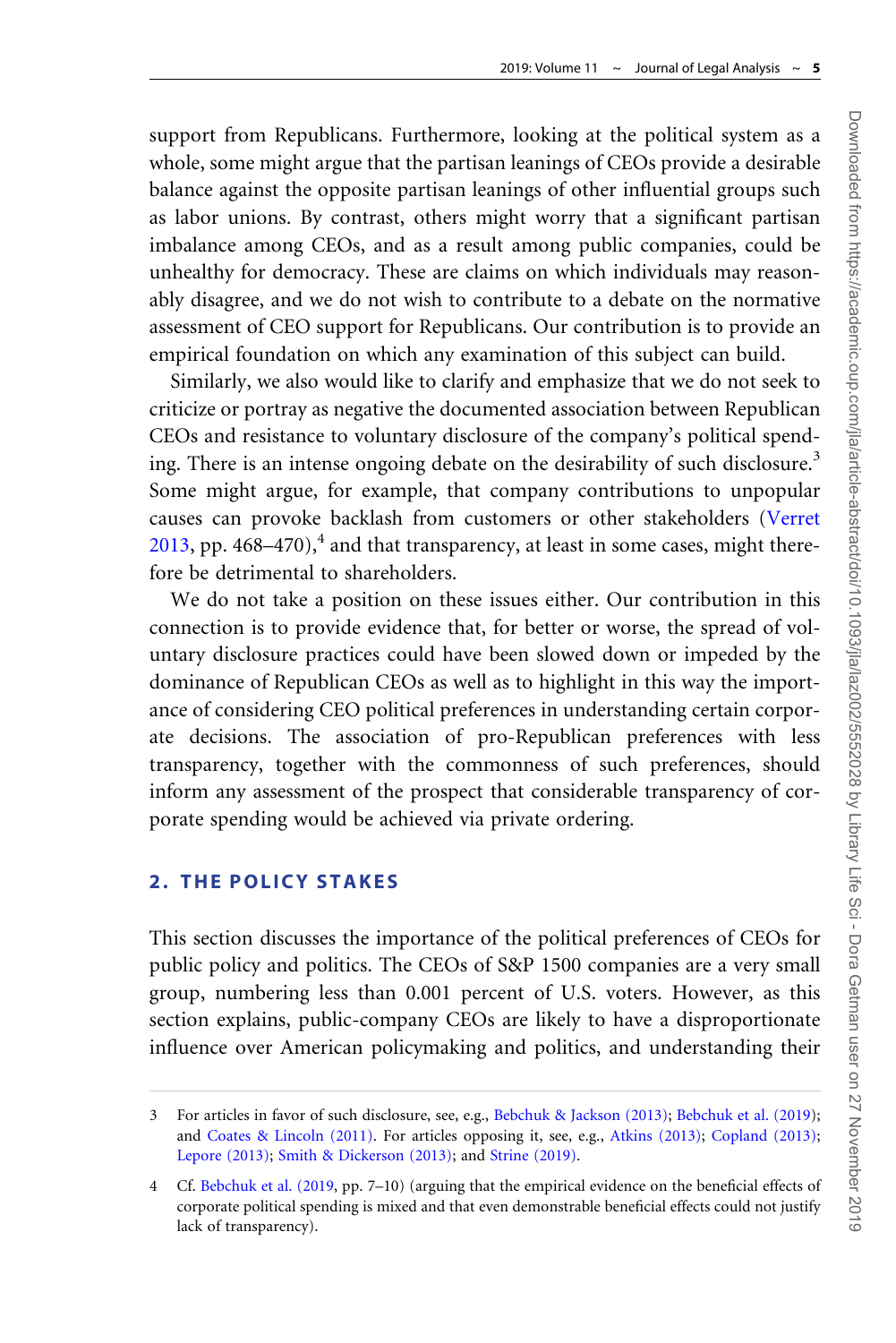political preferences is therefore important for understanding the inner dynamics of the U.S. democracy.

Although public companies represent only 0.06 percent of the total number of U.S. firms, they account for 31.3 percent of private-sector employment, 41.3 percent of sales, and 51.1 percent of pretax profits ([Asker, Farre-Mensa, &](#page-40-0) Ljungqvist  $2015$ <sup>5</sup>. As key decision-makers within their firms, CEOs thus preside over a significant portion of the nation's economy. Their decisions can have an enormous impact on jobs, wealth, tax revenues, and even the social fabric of local communities. These facts naturally make public-company CEOs important agents in the economy. Most importantly for the purposes of this article, however, their positions enable CEOs to influence policymaking and politics through two important channels.<sup>6</sup>

Section 2.1 discusses the ability of CEOs to influence policymaking and politics through the political spending of the companies they head. Especially since the Supreme Court's decision in Citizens United, which allowed corporations to make unlimited independent political expenditures (Citizens United v. FEC, 558 U.S. 310 (2010)), corporate political spending can substantially affect politics and policymaking. CEOs can influence the amounts and recipients of the political spending made by their companies.

Section 2.2 discusses the significant impact that the expressed views of CEOs have on policy discourse and policymakers. CEOs often participate in such discourse and express policy views either individually or through the Business Roundtable. Because CEOs are (rightly) viewed as individuals of high standing, authority, and expertise, their expressed policy positions have long been relatively influential.

## 2.1 Corporate Political Spending

Public companies may and do spend money on politics. Business corporations are prohibited from contributing directly to federal political candidates  $(11 \text{ C.F.R. } $114.2)$ , but they can donate to state and local candidates in many states [\(National Conference of State Legislatures 2017](#page-44-0)), fund party

<sup>5</sup> Data as of the end of 2010.

<sup>6</sup> A significant body of literature argues that wealthy individuals in general have a disproportionate impact on policymaking and politics [\(Bartels 2008](#page-41-0); [Gilens 2012](#page-43-0); [Domhoff 2014](#page-42-0)). Yet one needs not accept such a view of American democracy to believe that public-company CEOs are politically influential. As we explain below, the positions of public-company CEOs provide them with substantial channels of influence that even individuals of similar wealth do not have.

<sup>7</sup> The prohibition dates back to the Tillman Act of 1907, which banned corporate donations to political campaigns in the wake of the revelations of the Armstrong Committee about the political donations made by large life insurance companies [\(Mutch 2014](#page-43-0), pp. 36–44).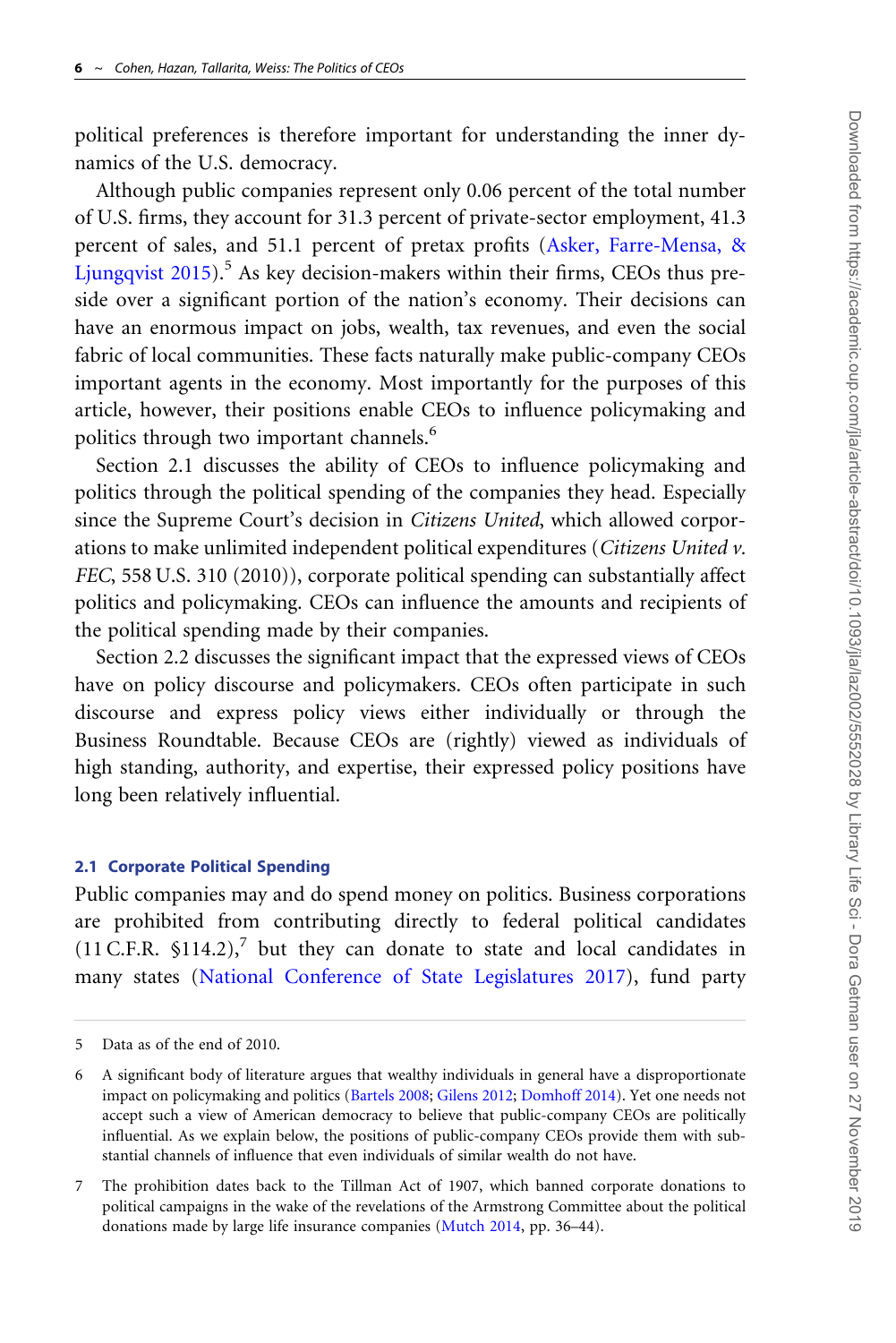conventions and presidential inaugurations (11 C.F.R. §9008.52(b); Federal Election Commission (FEC), Advisory Opinion 1980-144), and pay for ads that focus on political issues rather than specific candidates ([Bebchuk](#page-41-0) [et al. n.d.\)](#page-41-0).

Furthermore, after Citizens United, corporations may also make independent expenditures—that is, expenditures made without coordinating or consulting with the candidate's campaign—without limits (Citizens United, 558 U.S., pp.  $20-51$ <sup>8</sup>. In addition, corporations may also spend money on "electioneering" communications," which are those ads that identify a candidate in the vicinity of the election without expressly advocating for or against her.<sup>9</sup> Finally, corporations may also donate to political committees that make independent expenditures only (the so-called super where PAC stands for Political Action Committee) or contribute to the independent-expenditure account of hybrid PACs (Speechnow v. Federal Election Commission, 599 F.3d 686 (D.C. Cir. 2010) (en banc); Carey v. FEC, 791 F. Supp. 2d 121 (D.D.C. 2011)).

The current level of corporate political spending is uncertain because public companies are generally not required to disclose their political spending to their investors, and much spending can take place without the knowledge of investors or the public ([Bebchuk et al. n.d.\)\)](#page-41-0). While direct political spending and donations to political committees must be documented to the FEC or one of the state election agencies, the information is scattered through hundreds of federal and local filings, and putting it together in an aggregate picture takes substantial expertise and effort.

Moreover, corporations can contribute funds through intermediaries without these contributions appearing in any FEC records. Intermediaries, such as

<sup>8</sup> An independent expenditure is "an expenditure made by a person (a) expressly advocating the election or defeat of a clearly identified candidate; and (b) that is not made in concert or cooperation with or at the request or suggestion of such candidate, the candidate's authorized political committee, or their agents, or a political party committee or its agents" 52 U.S.C. §30101(17).

<sup>9</sup> The concept of "electioneering communications" was introduced by the Bipartisan Campaign Reform Act (BCRA) sponsored by Republican senator John McCain and Democratic senator Russ Feingold to regulate political ads made in the vicinity of an election. See 11 C.F.R. §100.29 ("Electioneering communication means any broadcast, cable, or satellite communication that: (1) Refers to a clearly identified candidate for Federal office; (2) Is publicly distributed within 60 days before a general election for the office sought by the candidate; or within 30 days before a primary or preference election, or a convention or caucus of a political party that has authority to nominate a candidate, for the office sought by the candidate, and the candidate referenced is seeking the nomination of that political party; and (3) Is targeted to the relevant electorate, in the case of a candidate for Senate or the House of Representatives.")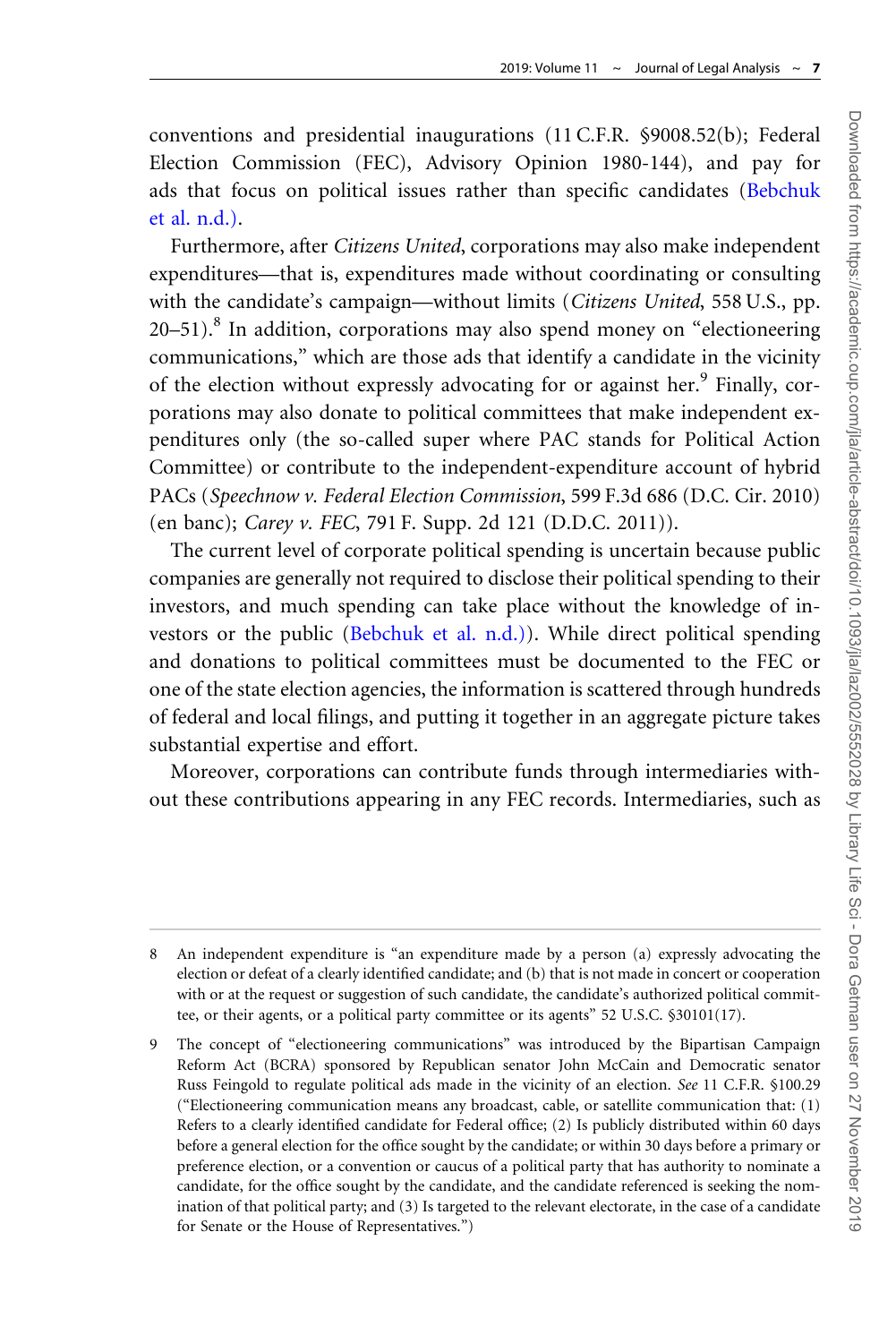the U.S. Chamber of Commerce, spend large amounts on elections.<sup>10</sup> Although these organizations are not required to disclose the identity of their donors, researchers have concluded after piecing together voluntary disclosures, journalistic reports, or disclosure in legal proceedings that public companies likely donate significantly to political intermediaries ([Bebchuk & Jackson 2013](#page-41-0); [Riley](#page-44-0) [2012;](#page-44-0) [Vandewalker 2015](#page-44-0)).

While the current level of corporate political spending is unknown, it is clear that the vast resources of public companies would enable them to have a large influence on the political process should they choose to do so. In the 2015–2016 cycle, the two major presidential candidates raised a total of \$1.2 billion (Center for Responsive Politics 2019), the average winning Senate candidate spent about \$20 million and the average winning House candidate spent \$1.5 million [\(Kim](#page-43-0) [2016\)](#page-43-0). With S&P 1500 companies currently having aggregate profits of about \$1.2 trillion in 2017,<sup>11</sup> directing even an extremely small fraction of these profits to politics would have a major impact. For example, using 0.1 percent of corporate profits for this purpose would produce \$1.2 billion of political spending.

The current and potential future significance of corporate political spending, and the fact that such spending is not generally transparent, makes the political preferences of CEOs of interest to any student of the U.S. political system. Does corporate political spending, and its expansion after Citizens United, benefit one of the two main parties more than the other? If so, to what extent does this party get an advantage? Understanding the political preferences of CEOs can help to answer these questions.

Furthermore, this evidence will also be valuable to investors in public companies and those seeking to assess the impact of corporate political spending on the interests of shareholders. Regardless of the financial impact of political spending on the corporation's bottom line, political speech could well have an expressive significance that transcends its economic return: Investors might be concerned about their money being spent on, and their company being associated with political causes that they do not favor or even actively oppose ([Bebchuk & Jackson 2010](#page-41-0)).<sup>12</sup>

12 See also Section 6.1.

<sup>10</sup> For example, in the 2015–2016 election cycle alone, the Chamber of Commerce spent almost \$30 million. See Center for Responsive Politics, U.S. Chamber of Commerce, [http://www.opensecrets.](http://www.opensecrets.org/orgs/summary.php?id=D000019798) [org/orgs/summary.php?id](http://www.opensecrets.org/orgs/summary.php?id=D000019798)=[D000019798](http://www.opensecrets.org/orgs/summary.php?id=D000019798).

<sup>11</sup> This figure is based on an analysis of data retrieved from Compustat North America. It reflects the aggregate net income with respect to fiscal year 2017 (twelve-month fiscal period ending from June 30, 2017 to May 31, 2018) of all companies belonging to S&P 1500 Composite Index as of the end of 2017, with the exclusion of companies reporting a negative net income.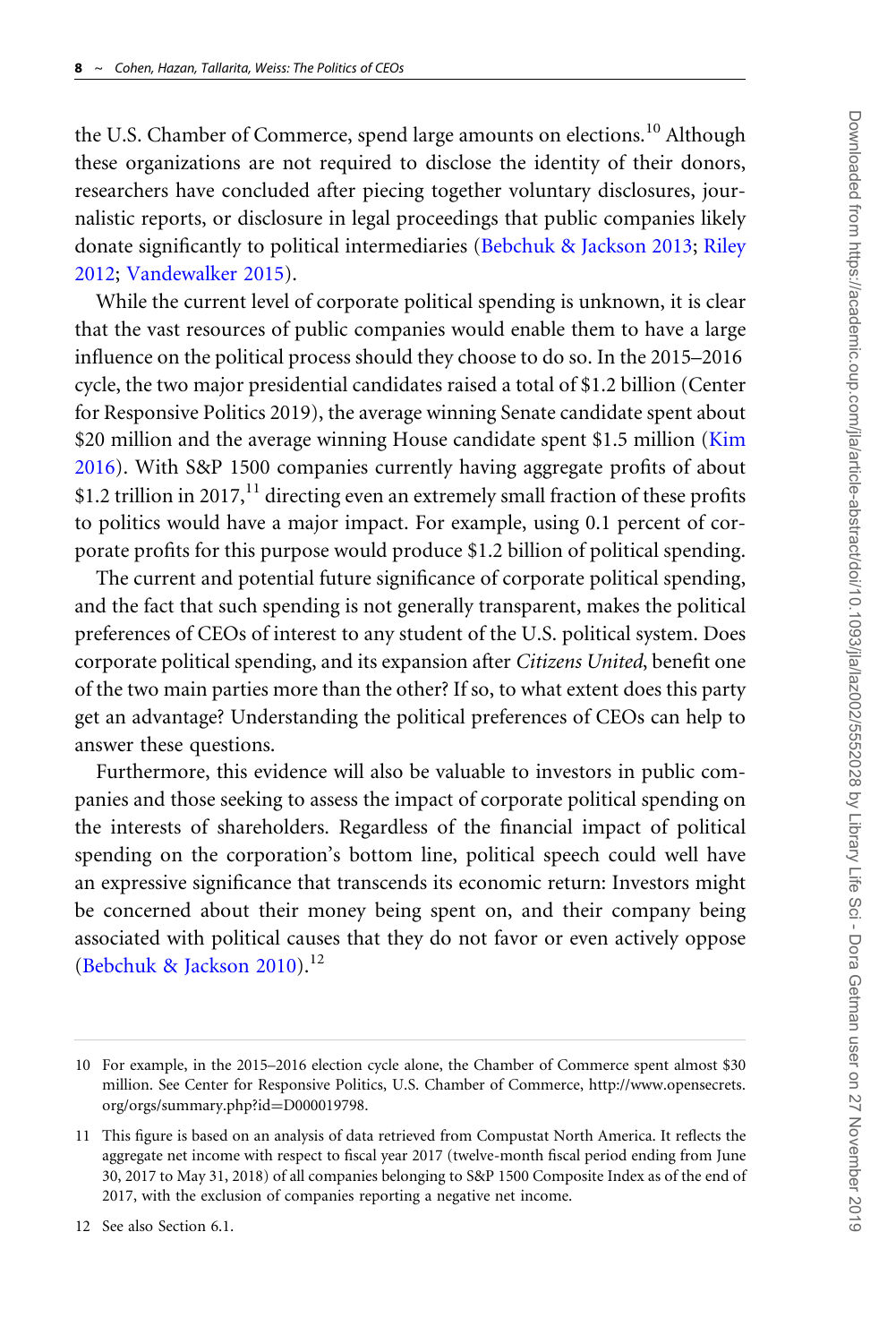Thus, understanding whether CEOs systematically favor one of the main parties is important for understanding the potential magnitude of the expressive significance problem. If CEOs disproportionately favor one of the two major political parties, the vast number opposing that party will have to recognize that their investments in diversified portfolios of companies imply that funds of these companies are likely to be disproportionately spent for political causes they oppose. The evidence we present can identify the extent to which some part of the public, and which parts of the public, should be concerned about the political spending of the public companies in which they are invested.

# 2.2 CEO Direct Influence on Policymaking

As we discuss in some detail in this section, CEOs are active and influential participants in the policy discourse and their views seem to get substantial attention and to wield substantial influence. The substantial attention and influence might owe to the fact that CEOs are viewed as thought leaders with much stature and a great deal of expertise and authority on business, leadership, and policy issues.<sup>13</sup>

It is worth clarifying that we do not seek to question the substantial weight that the expressed views of CEOs should have in policymaking. Rather, accepting this weight as given and understandable, we wish to stress that analyzing whether CEOs systematically favor one major party might be important for evaluating their policy influence. This recognition should inform the way in which the public, the media, and policymakers analyze the views expressed by CEOs and CEO groups.

# 2.2.1. CEOs as Policy Players

CEOs often express views on policy issues that are unrelated to their companies' core business. A recent study by Harvard Business School professors Aaron Chatterji and Michael Toffel documents many instances in which CEOs publicly expressed views on a broad range of topics, from Indiana's Religious Freedom Restoration Act to LGBTQ rights, race relations, and climate change [\(Chatteji & Toofel 2018a\)](#page-42-0). Furthermore, CEO views enjoy attention and influence. A survey by the communication firm Edelman indicates that people consider CEOs more credible than journalists or government officials, with 64 percent of respondents believing that CEOs "should take the lead on change rather than waiting for the government to impose it," and 84 percent

<sup>13</sup> We do not argue that CEOs are the only group that has such disproportionate influence. There might be other groups––for example: TV talk show hosts––that might have such an influence.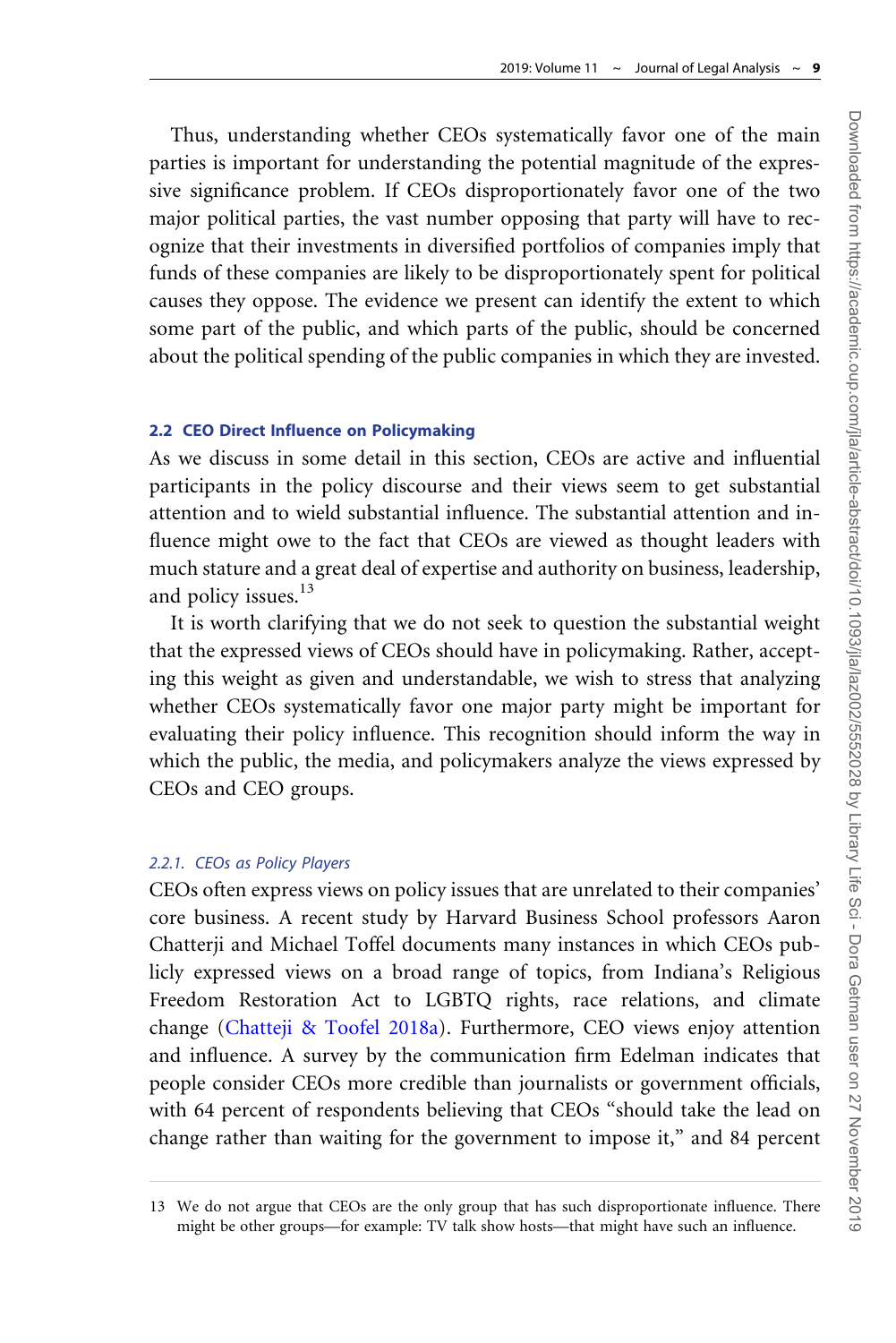thinking that CEOs should inform and shape ongoing policy debates [\(Edelman](#page-42-0)  $2018$ ).<sup>14</sup>

CEOs seem to recognize their ability to influence the policy discourse and some have explicitly embraced such a public role. Bank of America's CEO, Brian Moynihan, for example, recently said that their "jobs as CEOs now include driving what [the CEOs] think is right." Marc Benioff of Salesforce has declared that CEOs need to stand up not just for their shareholders but also for employees, customers, partners, the community, and the environment. And Jeff Immelt, the former CEO of GE, has said that CEOs should act as representatives of the people who work with them and "take a position occasionally on those things that are really consistent with [ $\dots$ ] where our people stand" ([Chatterji &](#page-42-0) [Toffel 2018b](#page-42-0), p. 78). Furthermore, a recent study has found that 28 percent of S&P 500 CEOs made policy statements on national media between 2000 and 2018, and that 68 percent of the 166 S&P 1500 CEOs with an active personal Twitter feed have tweeted at least once on social, environmental, or political issues ([Larcker et al. 2018\).](#page-43-0)

## 2.2.2. CEOs as Advisers to Policymakers

Consistent with their perceived policy expertise and stature, CEOs often act as nonpartisan advisers to policymakers. For example, in 2016, president-elect Donald Trump created an advisory committee comprising 16 CEOs of large public corporations, from J. P. Morgan's Jamie Dimon, to General Motors' Mary Barra to Blackstone's Stephen Schwarzman [\(Gara 2016](#page-43-0)). This committee was tasked with advising the president on business regulation and economic policy in general. President Trump also formed an advisory council composed of almost exclusively of public-company CEOs—including Ford Motor Company's Mark Fields, Johnson & Johnson's Alex Gorsky, GE's Jeff Immelt,

<sup>14</sup> Professors Chatterji and Toffel also did two experiments to measure the influence of CEO views on the general public, and concluded that their studies "provide some evidence that CEOs can shape public opinion." Indeed, they showed that their respondents' opinion on the Indiana's Religious Freedom Restoration Act was influenced, by a statistically significant measure, by the public comments made by Apple CEO Tim Cook (who thought that the law would allow discrimination against gays and lesbians).

Respondents presented with Cook's comments were significantly more likely to dislike the law than the control group exposed to a neutral statement. However, CEO influence was not statistically distinguishable from the influence of politicians or even from the effect of a generic preamble reporting that according to some unidentified people the Indiana law would discriminate against gays and lesbians. Furthermore, the second experiment on a different topic (climate change) found no statistically significant effect of the reported opinion of prominent CEOs. It is not clear, therefore, whether CEOs can change people's mind by simply voicing their opinion, but they likely contribute to the shaping of public opinion [\(Chatterji & Toffel 2018a](#page-42-0)).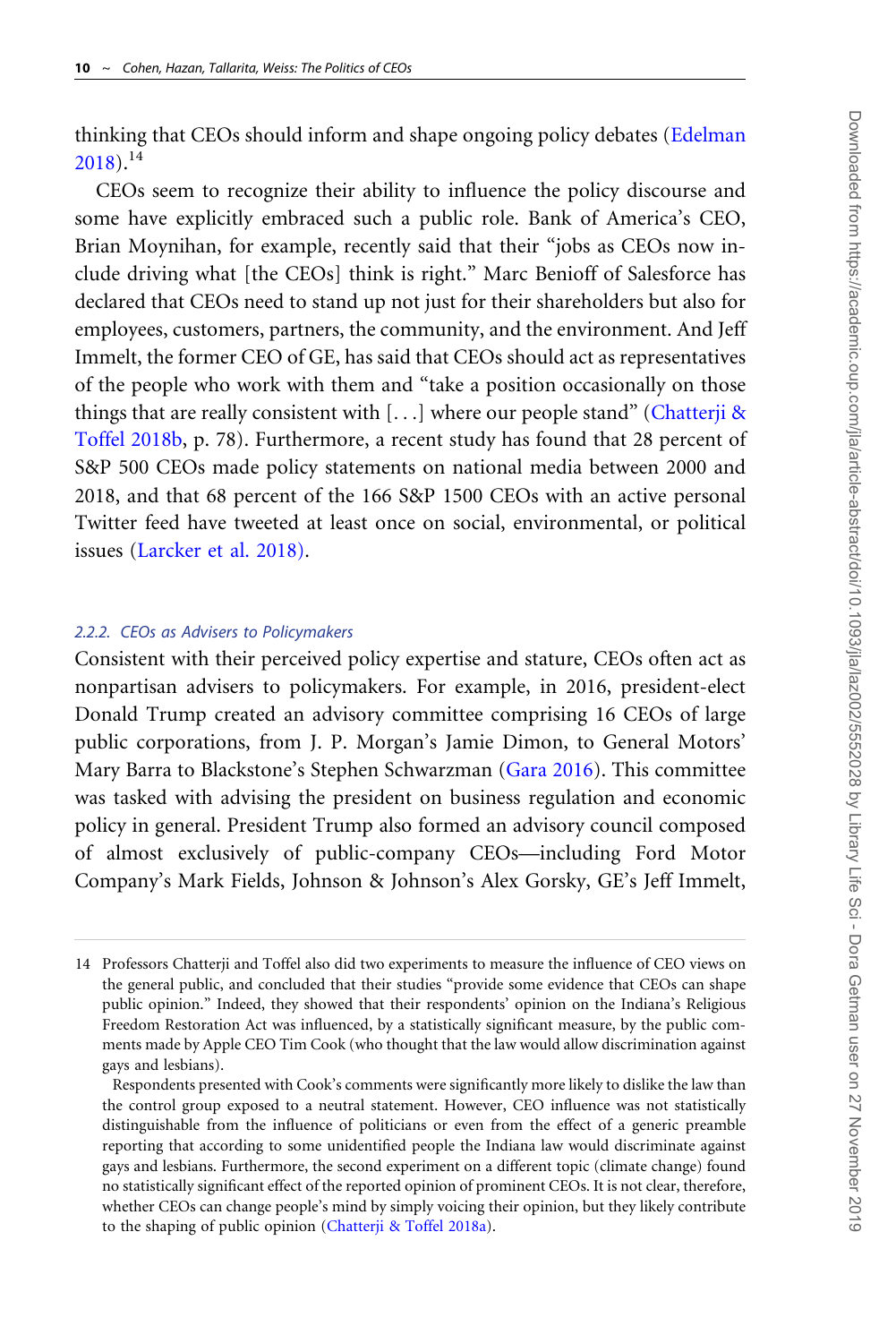Boeing's Dennis Muilenburg, and Tesla's Elon Musk—to advise him on manufacturing growth ([Meyersohn 2017\)](#page-43-0).

The practice of nominating public-company CEOs to prominent advisory committees goes back to earlier administrations [\(Balla & Wright 2001](#page-41-0); [Karty](#page-43-0) [2002;](#page-43-0) [Moore et al. 2002](#page-43-0); [Priest, Sylves, & Scudder 1984\)](#page-44-0). For example, President Obama's Economic Recovery Advisory Board included prominent CEOs ([Obama White House 2009](#page-44-0)). The board was subsequently replaced by the President's Council on Jobs and Competitiveness, which was chaired by GE CEO Jeff Immelt and included several other CEOs, including Xerox's Ursula Burns, American Express' Kenneth Chenault, DuPont's Ellen Kullman, Boeing's Jim McNerney, and Intel's Paul Otellini ([Obama White House 2011\)](#page-44-0).

Obama's executive order establishing the Council on Jobs and Competitiveness stated that the council was created to "ensur[e] the availability of nonpartisan advice to the President from participants in and experts on the economy." (Exec. Order No. 13,564, 3 C.F.R. 217 (2011)). Clearly, any inclusion of CEOs in such a body must recognize that market players do have business interests and inevitably bring those interested views to the conversation. What might not be salient to those forming such a committee—and that this article will try to shed some light on—is that the inclusion of CEOs might also introduce a disproportionate representation of certain partisan preferences.

## 2.2.3. The Business Roundtable

Perhaps the most vivid example of CEO direct involvement in public policy is the Business Roundtable. The Business Roundtable is an organization comprising about 200 CEOs of leading U.S. companies that was established in 1972 for the explicit purpose of formulating and advocating policy views ([Business Roundtable 2011\)](#page-41-0). The organization's website proudly lists the numerous policy areas where the CEO members have expressed views and have had influence—from corporate governance and education, to environmental, immigration, and fiscal policy.

For example, during the 2017 tax reform debate, the Business Roundtable succeeded in obtaining the repeal of a corporate alternative minimum tax that had been included in a Senate bill.<sup>15</sup> Similarly, the group was heavily involved in shaping the 2001 bipartisan education reform No Child Left Behind, and in its implementation in several states ([Business Roundtable 2002\)](#page-41-0). The Roundtable

<sup>15 &</sup>quot;The Business Roundtable, desperate to remove the corporate alternative minimum tax, worked behind the scenes, calling lawmakers and raising concerns about how it would effectively kill the ability of companies to utilize the prized research and development tax credit. [...] Lawmakers got the message quickly, lobbyists said" ([Vogel & Tankersley 2017\)](#page-45-0).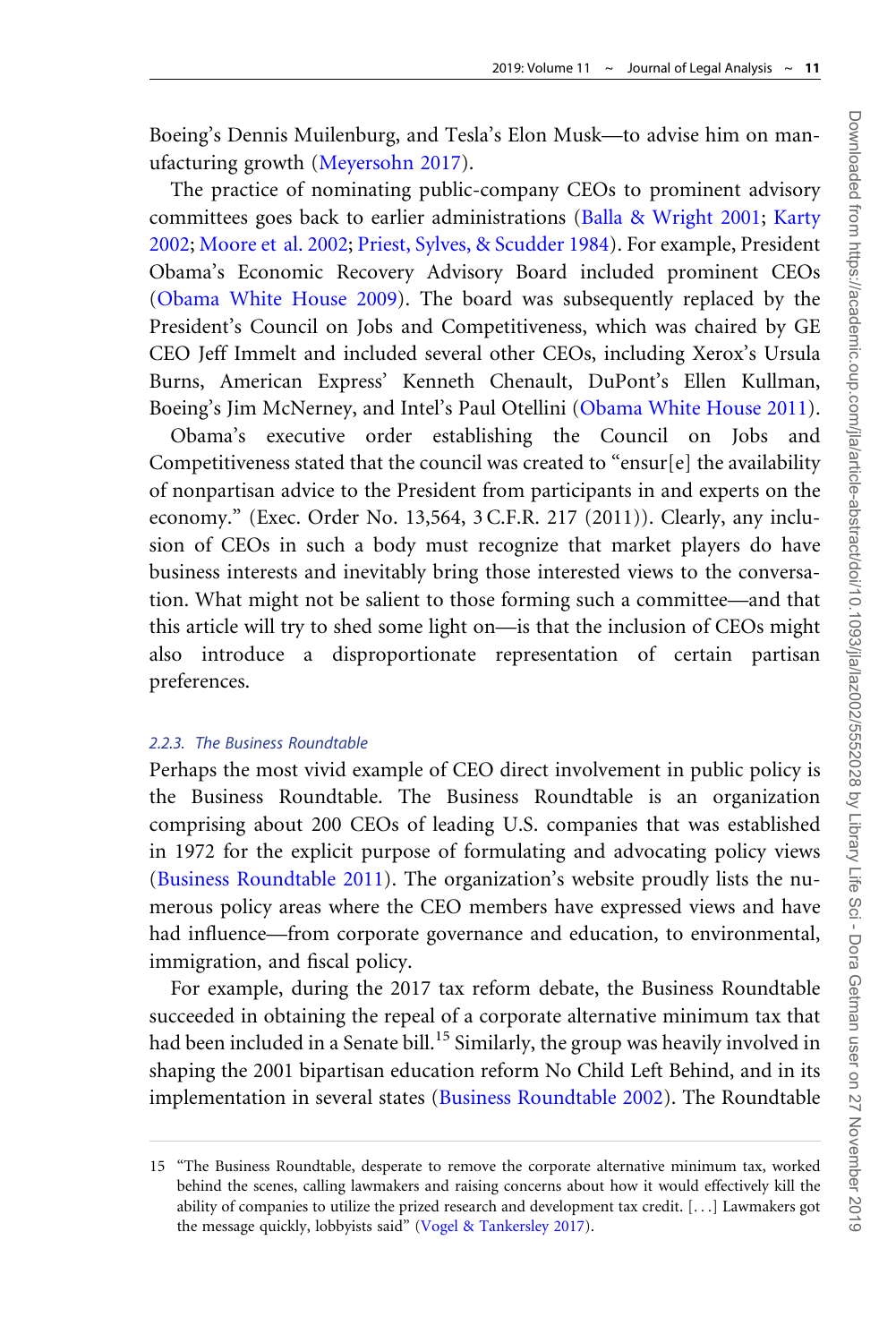also defended the reform from several subsequent attacks in 2005 and again in 2013 ([Dillon 2005;](#page-42-0) [Staples 2013\)](#page-44-0).

In the field of corporate governance, the Business Roundtable has been pushing for stricter requirements for shareholder proposals (to reduce the current number of proposals voted on at annual meetings), regulatory oversight of proxy advisors (which are firms advising institutional investors on how to vote their shares), and measures that facilitate voting by retail investors ([Business](#page-42-0) [Roundtable 2018b](#page-42-0)). Also, the Roundtable has been involved recently in policy proposals regarding immigration reform, the negotiations for the North America Free Trade Agreement (NAFTA), and criminal justice reform ([Business Roundtable 2018a](#page-41-0),[c](#page-42-0), [2019](#page-42-0)).

Clearly, policy views expressed by the 200 CEOs in the Business Roundtable appear to receive far more attention and have more influence than would views expressed by an organization made up of, say, 200 academics, lawyers, or economists. The influence of the views expressed by the Business Roundtable is likely the product of the perceived standing, authority, and expertise of CEOs that this section has discussed, and it confirms the importance of identifying the political preferences of CEOs.

# 3. COMPANIES, CEOS, AND CONTRIBUTIONS

To measure CEOs political preferences, we analyze their donations to political candidates, committees, and parties. Doing so requires a sufficiently large set of public-company CEOs, a procedure for matching those individuals with the public records of political contributions, and a method for inferring political preferences from a pattern of contributions. This section offers an overview of the data we have compiled and the methodology we have used for this purpose. We also provide an overview of the data and some summary statistics about CEO political contributions.

# 3.1 Companies and CEOs

Our primary source to identify CEOs of public companies is S&P ExecuComp database,<sup>16</sup> which contains information about the executives of companies included in the S&P 1500 index. The S&P 1500 is a composite index that combines three different indices: the S&P 500, which includes 500 companies with a large market capitalization (currently, \$6.1 billion or more); the S&P MidCap 400, which includes 400 companies with medium capitalization

<sup>16</sup> For information about the ExecuComp database, see S&P/Compustat. Retrieved from Wharton Research Data Service, [http://wrds-web.wharton.upenn.edu/wrds/.](http://wrds-web.wharton.upenn.edu/wrds/)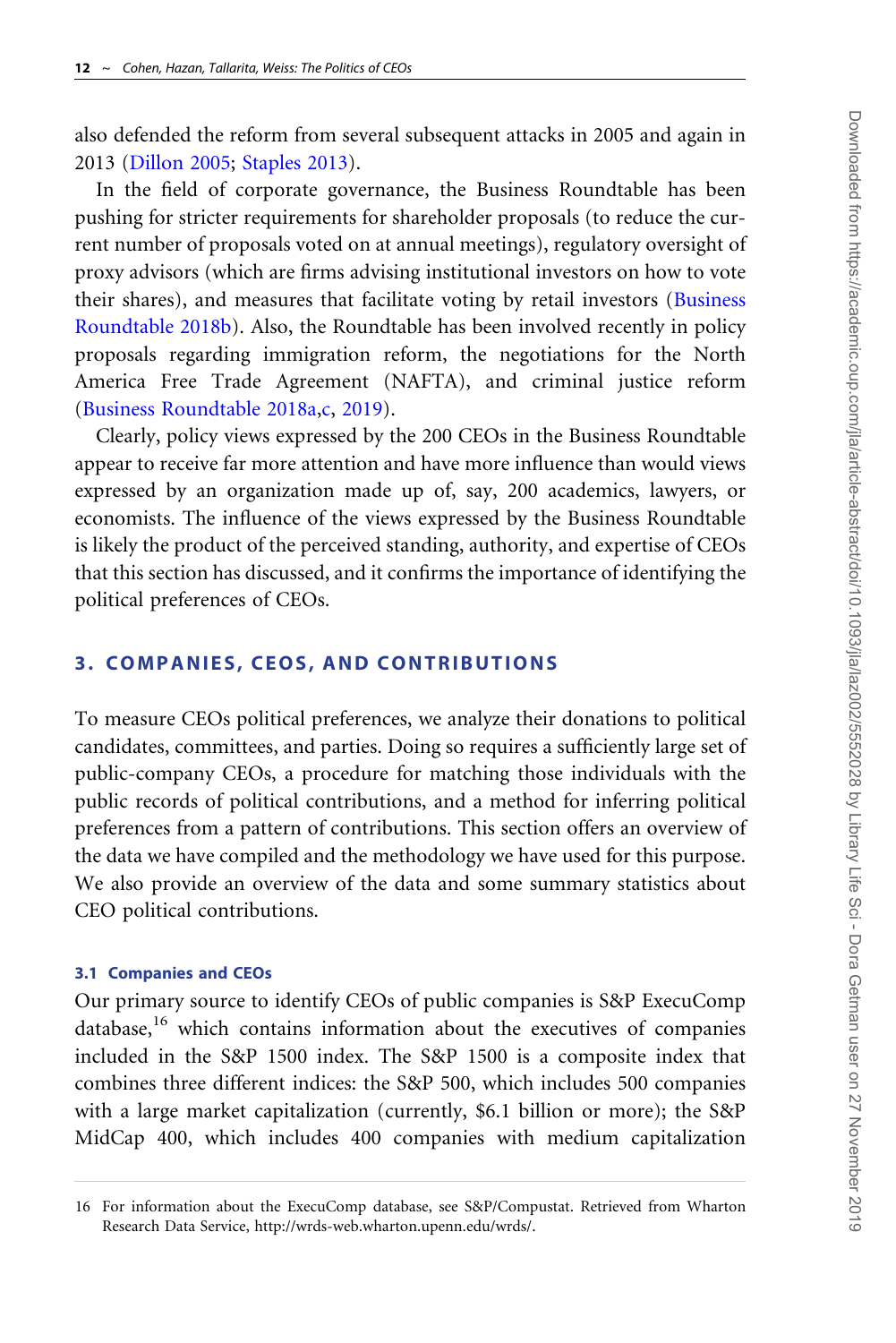(currently, between \$1.6 and 2.8 billion); and the S&P SmallCap 600, which includes 600 companies with a small capitalization (currently, between \$450 million and \$2.1 billion) (S&P Dow Jones Indices 2019, p. 6). We will sometimes refer to each of these indices as a subindex.

In the aggregate, the S&P 1500 represents about 90 percent of the whole U.S. market capitalization.<sup>17</sup> Thus, our sample includes the CEOs of companies representing the great majority of public-company assets. In addition to their names, we obtain from ExecuComp information about CEO gender and their companies' locations. We also collect financial information about public companies from the Compustat database.<sup>18</sup> In particular, we obtain information about market capitalization, industry, state of headquarters, and the subindex that each public company in our dataset belonged to in a given year.<sup>19</sup>

At the end of the process, we obtain an average of 487 S&P 500 firms, 384 mid-cap firms, and 570 small-cap firms in any given year. We focus on the eighteen-year period between 2000 and 2017. During this period, most companies changed their CEO, and many did so more than once. As a result, in our initial sample we have 5078 individuals who served as a CEO of an S&P 1500 public company during the period we examine.

#### 3.2 Matching CEOs with Political Contributions

We obtain information on CEO contributions to political parties from the records made public by the FEC. The FEC is an independent regulatory agency that was created by the 1974 Amendments to the Federal Election Campaign Act (FECA Amendments of 1974, Pub. L. No. 93-443, 88 Stat. 1263 (1974)). The task of the agency is to administer and enforce the intricate body of law governing federal campaign finance.<sup>20</sup>

All campaign committees affiliated with a candidate for federal office must register with the FEC and periodically report contributions received from all donors that exceeds (individually or combined) \$200. Party committees and political committees not affiliated with a candidate (such as, for example, super

<sup>17</sup> See S&P Dow Jones Indices, S&P Composite 1500, [https://us.spindices.com/indices/equity/sp-com](https://us.spindices.com/indices/equity/sp-composite-1500)[posite-1500.](https://us.spindices.com/indices/equity/sp-composite-1500) This estimate is confirmed by our calculations using stock prices from Compustat.

<sup>18</sup> For more information about the Compustat database, see S&P/Compustat. Retrieved from Wharton Research Data Service, [http://wrds-web.wharton.upenn.edu/wrds/.](http://wrds-web.wharton.upenn.edu/wrds/)

<sup>19</sup> In particular, to determine size group classification, we merged ExecuComp with Compustat North America Index Constituents by the unique identifier assigned to each company in those databases (gvkey). In this process, we lose on average, for each year, 13 firms among the large-cap companies of the S&P 500, sixteen among the mid-cap companies, and thirty in the small-cap companies.

<sup>20</sup> In particular, such data can be downloaded from the following webpage of the FEC: [https://classic.](https://classic.fec.gov/finance/disclosure/ftpdet.shtml) [fec.gov/finance/disclosure/ftpdet.shtml.](https://classic.fec.gov/finance/disclosure/ftpdet.shtml)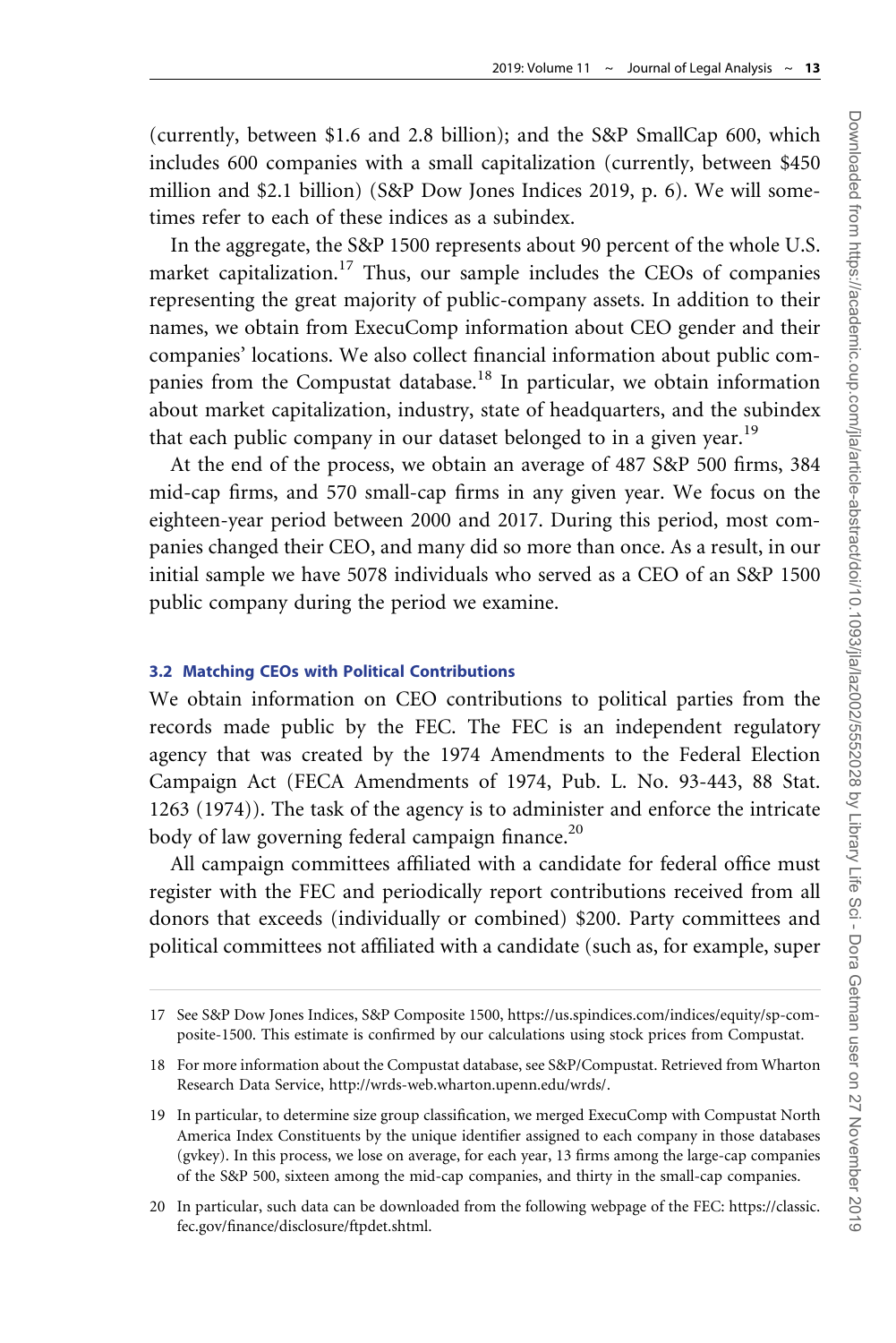PACs) have the same obligation  $(52 \text{ U.S.C. } $30104(b)(3)(\text{A}))$ . The FEC thus collects and makes public in its databases all nontrivial donations received by all kinds of political committees, which amount to tens of millions of individual donations each year. Each FEC report has to indicate the names of donor and recipient and the donor's home address, employer, and job title. However, in many reports the information about the donor's home address, employer, and job title is missing or incomplete.

To identify which of these donations are made by public-company CEOs, we match the FEC database with our CEO database described above. The process is not as simple as it may initially seem. Sometimes, for example, the name of the executive appearing on ExecuComp matches more than one donor on the FEC website; other times the two datasets differ in whether or not a middle name is included, and, if so, whether it appears in full or only as a middle initial. Moreover, the CEO first name might appear as a shorthand or as a nickname in one dataset and as a full formal first name in the other (e.g., Bob instead of Robert).

We use a laborious and multi-stage process for addressing these and other issues. In particular, we match the CEO with an FEC record when we find a record with the same last name, the same first name (or a nickname that is commonly associated with that first name), no inconsistency in the middle name, and the same company name. This "strict" matching procedure is responsible for the great majority of our matches. In addition, when the company name is missing, we consider the record as associated to the CEO only if there is a match in the middle name or initial, and the FEC record contains a home address that is within 50 miles of the company's headquarters. $^{21}$ 

Overall, we are able to attach FEC records to more than 89 percent of S&P 500 CEOs, 82 percent of the mid-cap CEOs, and 72 percent of the small-cap CEOs. Out of our initial list of 5078 CEOs, we are unable to match FEC records for 1268 CEOs (about 24 percent). As a result of this process, we have data on the political contributions of  $3810$  CEOs.<sup>22</sup>

Of the 1268 CEOs that we are unable to match, some might have made no contributions, while others might have made contributions that, using our

<sup>21</sup> We use the "US Cities Database" from Simplemaps.com to find the longitude and latitude of each city listed in either the ExecuComp database or the FEC contribution, based on the name of the city and state (and, if necessary, the zip code) as reported in the two databases. We then use an algorithm to infer a spherical distance between the two sets of longitude and latitude.

<sup>22</sup> For any contribution record, the FEC website provides us with the amount of the contribution. Because of changes in the real value of nominal dollars during our period of examination, we translate all dollar figures into 2017 values using the Consumer Price Index (CPI) All Urban Consumers, series ID CUUR0000SA0. Data on the CPI were obtained from the Bureau of Labor Statistics, [https://www.bls.gov/regions/new-england/data/consumerpriceindex\\_us\\_table.htm](https://www.bls.gov/regions/new-england/data/consumerpriceindex_us_table.htm).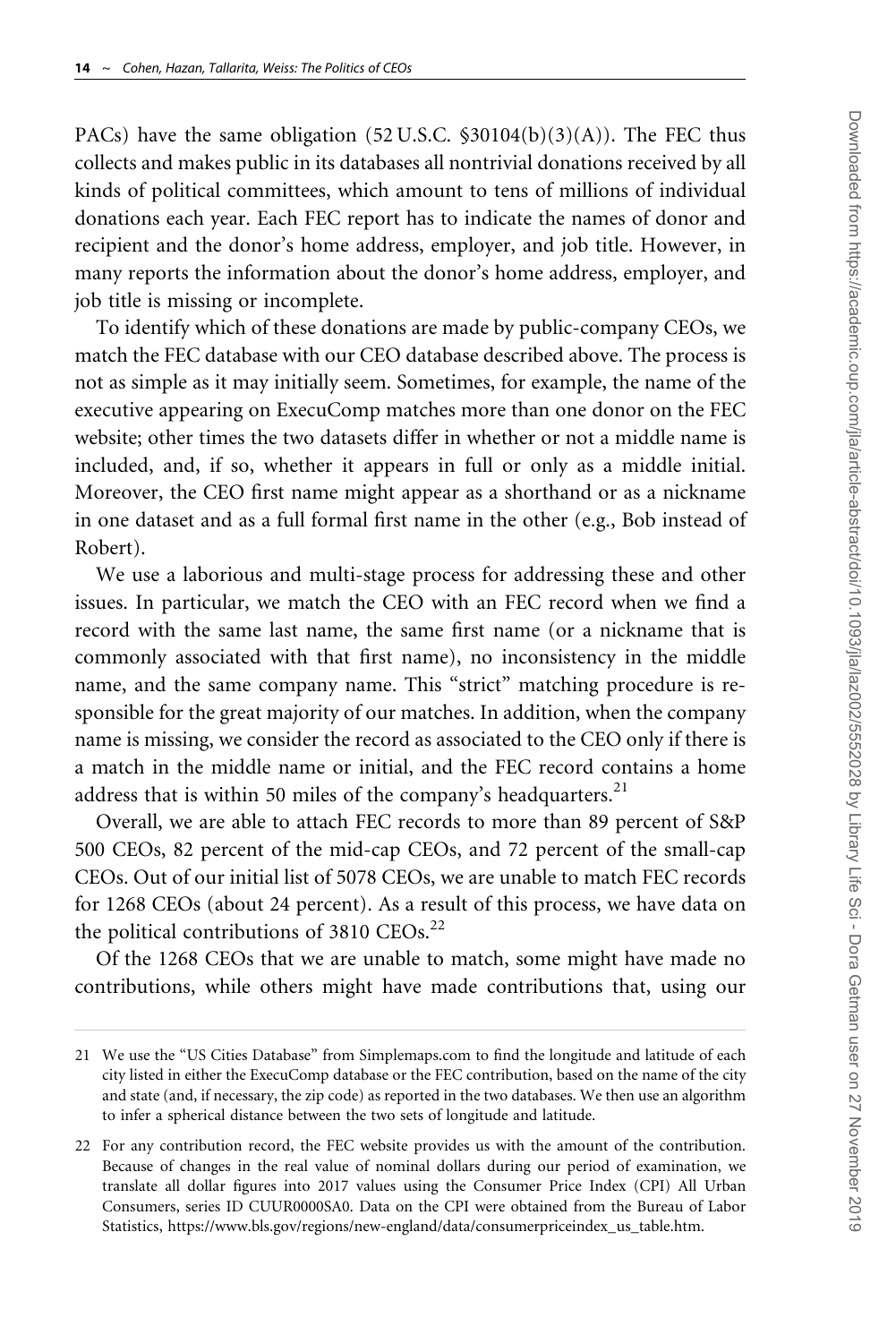methodology, cannot be matched with FEC records with sufficient confidence. Because we lack data on them, it is appropriate to view them as missing observations rather than as Neutral CEOs. However, we note that if we were to classify them as Neutral, the fraction of Neutral CEOs would increase but the ratios of Republican and Democratic CEOs reported below throughout this article would not change.

#### 3.3 Classifying Political Contributions

The next question that we address is how to infer a specific political preference from the data about CEOs political contributions. To this end, our first step is to measure the extent to which contributions given by any CEO ultimately benefit Republican or Democratic candidates.

To understand the complexity of this analysis, we must note that contributions are generally made to committees. For many political committees, the FEC database contains information regarding the committee's party affiliation, and we classify contributions to such a committee based on the party affiliation recorded by the FEC. Some of these committees are the main campaign committees of specific candidates affiliated with a major party, are explicitly authorized by these candidates to raise funds on their behalf, or at least are not expressly disavowed by the candidate they support. In these cases, there is an official connection between a committee and a candidate.<sup>23</sup>

Other committees, although not explicitly or implicitly authorized by a candidate, are connected with a political party because either they are part of the official party structure (party committees) or they are established by officeholders belonging to a political party (the so-called leadership PACs). In all of these cases, the FEC database contains information regarding the committee's party affiliation. We consider, therefore, all donations made to authorized candidate committees, party committees, and leadership PACs as made to candidates of the affiliated party.

Other political committees, however, are not clearly linked to a party because they are not affiliated in any of the above ways with a political party or a candidate of that party. In such cases, we analyze the FEC records regarding the expenditures that these committees make. When a CEO donates a given amount to such a committee, we allocate this amount between Republicans and

<sup>23</sup> See 11 C.F.R. §100.5(f)(1) (defining an "authorized committee" as "the principal campaign committee or any other political committee authorized by a candidate under 11 CFR 102.13 to receive contributions or make expenditures on behalf of such candidate, or which has not been disavowed pursuant to 11 CFR 100.3(a)(3)").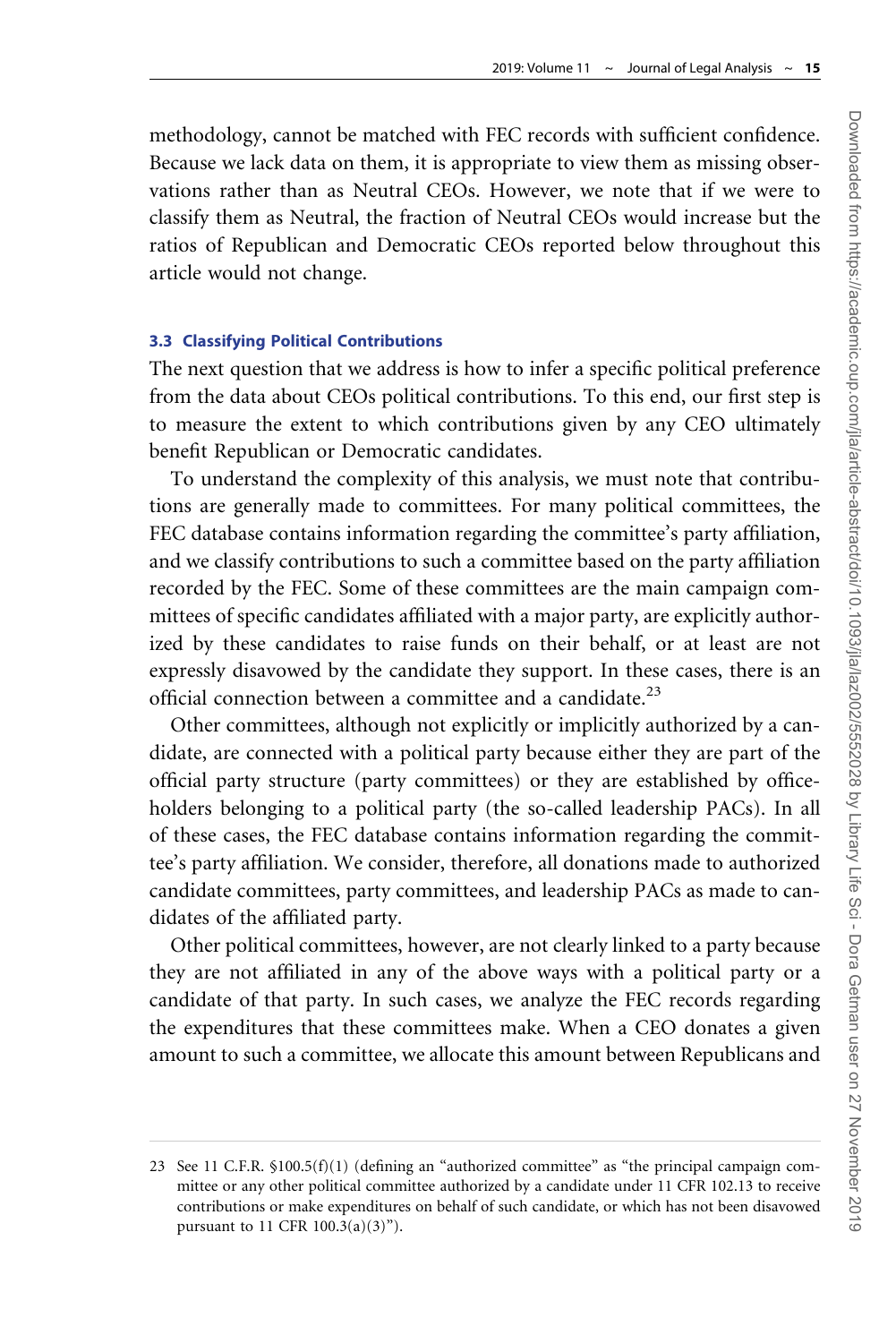Democrats based on how the committee allocates its total spending between each party.<sup>24</sup>

[Table 1](#page-17-0) provides, for each year during the 2000–2017 period, information about the political contributions made by individuals serving as CEOs of S&P 1500 companies in that year. The first column indicates the number of individuals that served as an S&P 1500 CEO in that year—which varies between 1103 and 1211 across the years—for whom we found political contributions in that year. The other columns provide the number of contributions by these CEOs, the mean contribution, and the total amount contributed to Republican and Democratic candidates during that year. The table indicates that CEOs donated twice as much to Republicans as to Democrats—about \$138 million versus \$69 million.

For each individual who served as an S&P 1500 CEO at any point during our period of examination, our matching procedures seek to identify all political contributions made at any point during this period, not only during their tenure as CEOs. We have altogether 3810 individuals who belong to this CEO set and for whom we were able to identify FEC contribution records. [Table 2](#page-18-0) provides information about all of the contributions made by these individuals during our period of examination. As the table indicates, CEO donations to Republicans were more than twice those to Democrats—about \$320 million versus about \$155 million.

Note that, during the period under consideration, the individuals in the CEOs set made aggregate contributions for more than \$450 million, with more than two-thirds of this amount directed to Republicans. This figure likely underestimates total CEO contributions because our procedure likely matches only part of the FEC records of contributions with CEOs. In any event, although the total contributions made by CEOs are not trivial, our focus is not on the direct effect of CEO political contributions. Rather, we are interested in what these contributions tell us about CEO political preferences.

# 3.4 CEO Political Preferences

Once we have identified how much of CEO political donations go to Republican and Democratic candidates, we examine the pattern of donations to infer the CEO political preferences.

<sup>24</sup> This procedure enabled us to categorize a large majority of the contributions made by CEOs in our sample. Contributions that we were unable to link to a party were excluded from our calculations of the fraction of total contributions made by a CEO to each of the main political parties. The practical effect of such exclusion is the same as the effect of assuming that the excluded contributions benefitted the two main parties in the same proportions as the categorized contributions. The other assumption—that such "unidentified" contributions benefitted the two main parties in an equal way—would not change qualitatively our conclusions regarding the partisan leanings of CEOs.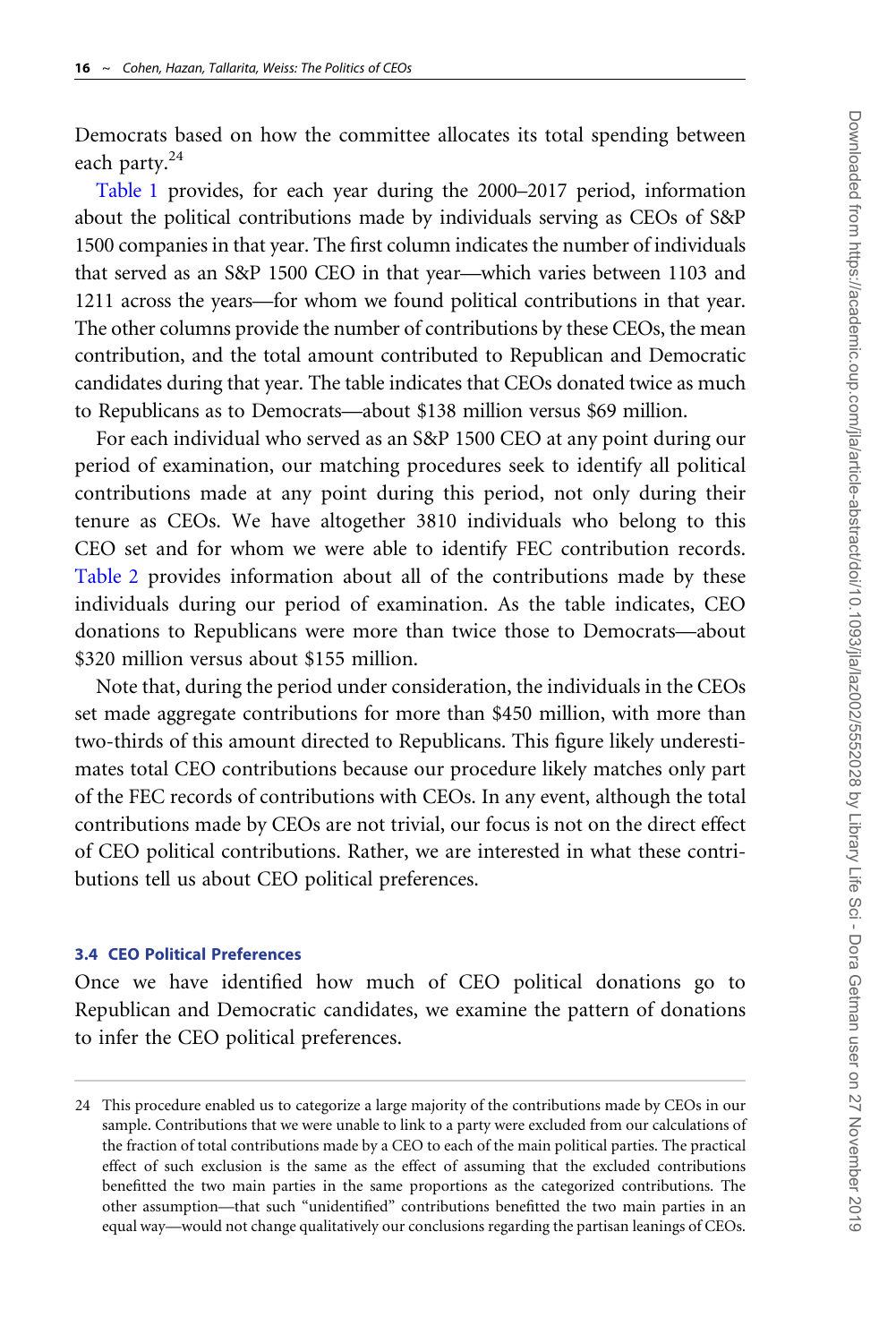|              | By year                      |                        |                       |                               |                                      |  |  |  |  |
|--------------|------------------------------|------------------------|-----------------------|-------------------------------|--------------------------------------|--|--|--|--|
| Year         | <b>Number</b><br><b>CEOs</b> | <b>Number</b><br>cont. | Mean<br>cont.<br>(\$) | Total cont.<br>to rep<br>(\$) | <b>Total cont.</b><br>to dem<br>(\$) |  |  |  |  |
| 2000         | 1106                         | 3877                   | 19822                 | 10 352 562                    | 5 267 822                            |  |  |  |  |
| 2001         | 1139                         | 2604                   | 8130                  | 3 529 240                     | 1 659 260                            |  |  |  |  |
| 2002         | 1161                         | 3569                   | 13 043                | 6 911 968                     | 2 581 983                            |  |  |  |  |
| 2003         | 1178                         | 3303                   | 9038                  | 4 739 050                     | 2 514 054                            |  |  |  |  |
| 2004         | 1158                         | 4204                   | 15 234                | 9 326 626                     | 3 058 283                            |  |  |  |  |
| 2005         | 1148                         | 2922                   | 9312                  | 4 315 589                     | 2 201 926                            |  |  |  |  |
| 2006         | 1168                         | 3674                   | 11 494                | 5 598 997                     | 3 047 782                            |  |  |  |  |
| 2007         | 1175                         | 3957                   | 11 607                | 5 150 669                     | 3 741 965                            |  |  |  |  |
| 2008         | 1193                         | 5092                   | 14 4 36               | 7 910 715                     | 4 821 082                            |  |  |  |  |
| 2009         | 1211                         | 3780                   | 12 127                | 3 723 708                     | 5 438 633                            |  |  |  |  |
| 2010         | 1199                         | 4864                   | 11 883                | 6 382 350                     | 3 666 401                            |  |  |  |  |
| 2011         | 1198                         | 4122                   | 15 505                | 7 098 961                     | 5 682 297                            |  |  |  |  |
| 2012         | 1200                         | 5016                   | 26 848                | 18 608 148                    | 5 498 946                            |  |  |  |  |
| 2013         | 1189                         | 3371                   | 12 763                | 6 081 246                     | 3 108 831                            |  |  |  |  |
| 2014         | 1191                         | 4308                   | 18 865                | 10 387 382                    | 4 184 846                            |  |  |  |  |
| 2015         | 1146                         | 6004                   | 19 045                | 10 448 314                    | 4 493 880                            |  |  |  |  |
| 2016         | 1142                         | 6795                   | 19 856                | 10 502 695                    | 5 854 289                            |  |  |  |  |
| 2017         | 1103                         | 5233                   | 13 397                | 7 044 413                     | 2 377 748                            |  |  |  |  |
| <b>Total</b> | 21 005                       | 76 695                 | 14 804                | 138 112 631                   | 69 200 029                           |  |  |  |  |

<span id="page-17-0"></span>Table 1. Political contributions by S&P 1500 CEOs during their tenure

Notes: The column "Number CEOs" reports the number of CEOs identified as having worked as CEOs and contributed politically in a given year. "Number cont." is the total number of contributions made by these CEOs in that year. "Mean cont." is the mean dollar value of these contributions. "Total cont. to rep" and "Total cont. to dem" are the total dollar value contributed to Republicans and Democrats, respectively.

To be sure, people donate money to politicians for reasons other than ideological preferences. In particular, CEOs might donate for social reasons (they have a social relationship with the candidate to whom they contribute) or for strategic reasons (they would like to curry favor with the candidate). Political scientists openly debate the extent to which political donations are, as they put it, a form of "consumption" (that is, a way to satisfy ideological likings) or a form of investment (that is, a means to advance their interests).  $25$ 

However, while the motives behind occasional donations might be social or strategic, it is plausible to believe that the overall pattern of donations will be

<sup>25</sup> For studies representing a range of views on this subject, see, e.g., [Ansolabehere, de Figueiredo &](#page-40-0) [Snyder Jr. \(2003\)](#page-40-0) (suggesting that political giving is a form of consumption, not unlike donations to charity); [Grier & Munger \(1991\)](#page-43-0) (modeling campaign contributions as a form of market for policies and arguing that this view is consistent with the evidence); [Bonica \(2016\)](#page-41-0) (arguing that political donations by corporate directors and executives are more ideological than donations by corporate PACs).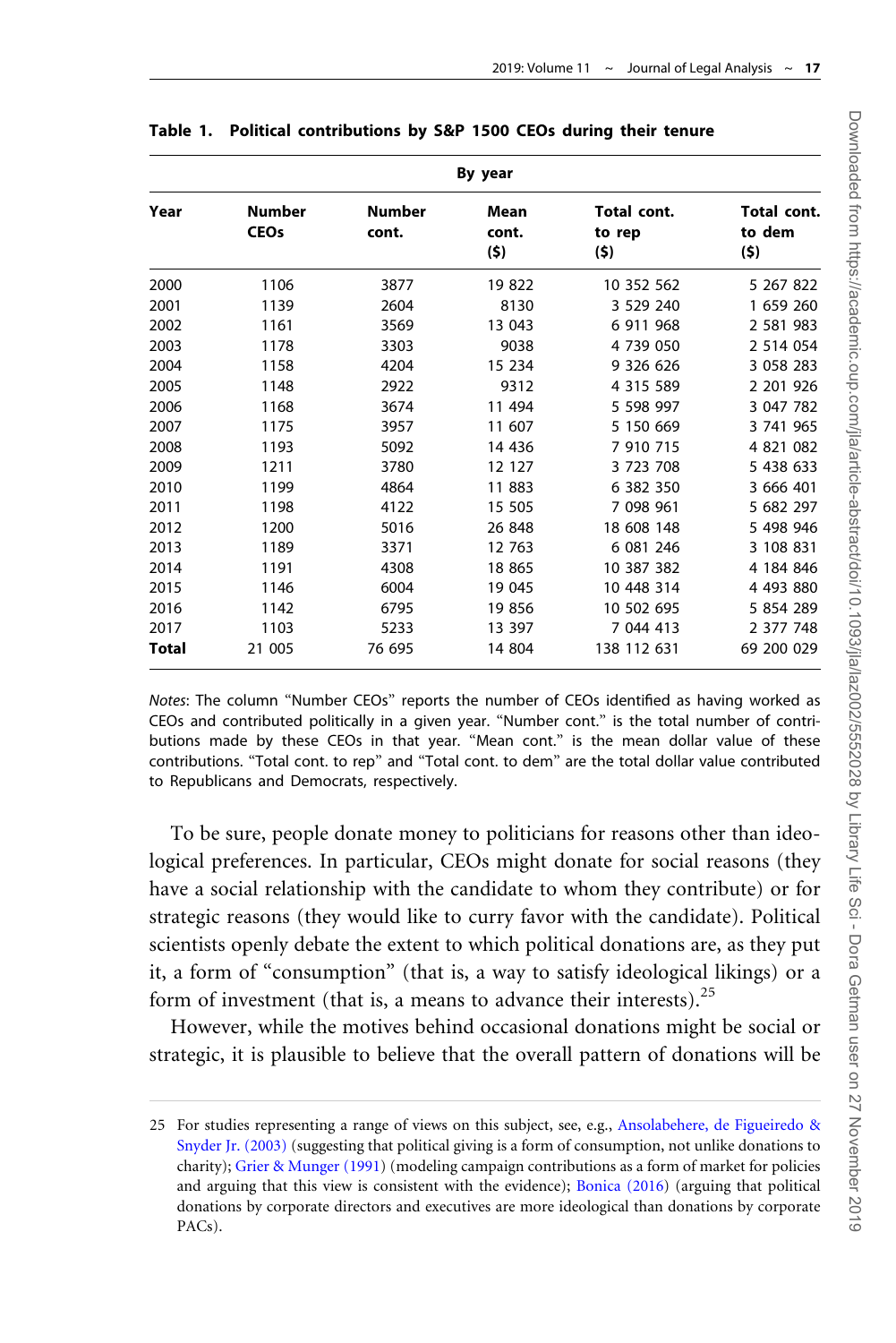|       | By year            |                         |         |               |                                               |  |  |  |  |
|-------|--------------------|-------------------------|---------|---------------|-----------------------------------------------|--|--|--|--|
| Year  | <b>Number CEOs</b> | Number cont. Mean cont. | (\$)    | (\$)          | Total cont. to rep Total cont. to dem<br>(\$) |  |  |  |  |
| 2000  | 2531               | 7135                    | 14 020  | 14 658 890    | 9 024 694                                     |  |  |  |  |
| 2001  | 2556               | 5098                    | 8299    | 7 592,852     | 4 153 294                                     |  |  |  |  |
| 2002  | 2696               | 7438                    | 11 571  | 13,379 194    | 6 186 457                                     |  |  |  |  |
| 2003  | 2786               | 7053                    | 8278    | 9 647 422     | 5 751 478                                     |  |  |  |  |
| 2004  | 2842               | 9567                    | 16 894  | 21 932 662    | 12 119 203                                    |  |  |  |  |
| 2005  | 2633               | 6422                    | 8174    | 9 3 1 5 1 3 8 | 4,742,537                                     |  |  |  |  |
| 2006  | 2816               | 8591                    | 10 310  | 12 531 478    | 7 093 728                                     |  |  |  |  |
| 2007  | 2954               | 8972                    | 9600    | 11 011 411    | 8 312 036                                     |  |  |  |  |
| 2008  | 2986               | 11 391                  | 13 490  | 19 802 603    | 10 375 146                                    |  |  |  |  |
| 2009  | 2737               | 7992                    | 9402    | 8 135 938     | 8 732 179                                     |  |  |  |  |
| 2010  | 2833               | 10 920                  | 10 945  | 15 247 247    | 7 510 227                                     |  |  |  |  |
| 2011  | 2711               | 8939                    | 13 553  | 16 837 670    | 9 192 664                                     |  |  |  |  |
| 2012  | 2813               | 11 512                  | 25 446  | 42 456 683    | 14 651 456                                    |  |  |  |  |
| 2013  | 2406               | 6687                    | 11 480  | 12 881 681    | 5 382 963                                     |  |  |  |  |
| 2014  | 2431               | 8 5 9 2                 | 17 075  | 20 981 409    | 9 183 984                                     |  |  |  |  |
| 2015  | 2321               | 11 845                  | 22 884  | 30 323 884    | 10 022 590                                    |  |  |  |  |
| 2016  | 2318               | 15 134                  | 29 5 26 | 38 077 477    | 17 795 721                                    |  |  |  |  |
| 2017  | 1971               | 12 468                  | 13 986  | 15 555 092    | 4 968 060                                     |  |  |  |  |
| Total | 47 341             | 165 756                 | 14 384  | 320 368 732   | 155 198 416                                   |  |  |  |  |

<span id="page-18-0"></span>Table 2. Political contributions by S&P 1500 CEOs during 2000–2017

Notes: The column "Number CEOs" reports the number of CEOs identified as having ever worked as a CEO during our time period and contributed politically in a given year. "Number cont." is the total number of contributions given by these CEOs in that year. "Mean cont." is the mean dollar value of these contributions. "Total cont. to rep" and "Total cont. to dem" are the total dollar value contributed to Republicans and Democrats, respectively.

significantly correlated with, if not exclusively determined by, individual political preferences. Furthermore, whether political donations are the result of sincere beliefs in the ideology of a party or a candidate, or a belief that the party or the candidate would advance the interests of the donor, a consistent pattern of donations favoring one party is a reasonable proxy for the donor's political leanings, and thus a fact with potential analytical and policy implications. For this reason, political scientists, sociologists, financial economists, and legal scholars have used campaign contributions as a proxy for the political preferences of, among others, wealthy individuals, business elite, law professors, lawyers, and physicians.<sup>26</sup>

Since CEOs often make significant contributions in some years but not in others, we define a CEO political preference in a given year based on an

<sup>26</sup> See, e.g., [Bonica et al. \(2014](#page-41-0), [2017,](#page-41-0) [n.d.](#page-41-0)); [Borghesi, Houston, & Naranjo \(2014](#page-41-0)); [Burris \(2001\);](#page-41-0) [McGinnis et al. \(2005\).](#page-43-0)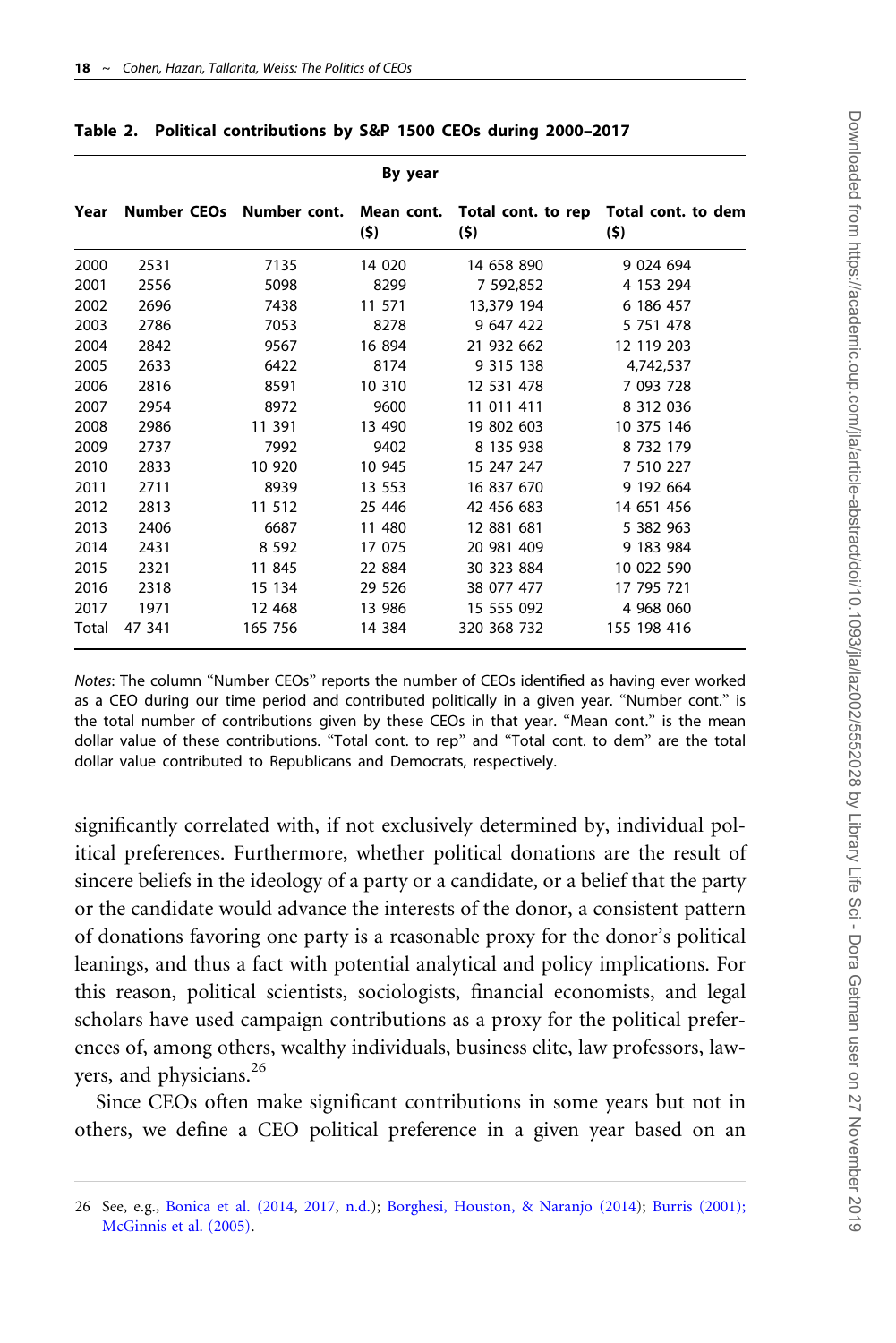examination of the CEO political contributions during the four years that precede, and the three years that follow, that given year. Thus, we calculate for each CEO the fraction of their contributions going to each of the two main parties during this eight-year period. We have verified that basing our analysis on a time window that is somewhat shorter or longer would result in qualitatively similar results.

Most CEOs donate to both parties, although to different degrees. In our dataset, in 70 percent of all observations the CEO makes one or more donations to each of the major parties (or its candidates). Although this pattern might give an impression of partisan balance, a CEO who donates to both parties might still direct most of the contributions to one party and thus displays preference for it. Therefore, as explained in Section 4, our empirical analysis classifies a CEO as supporting one of the main parties if the percentage of the CEO contributions going to that party exceeds a specific threshold.

## 4. THE POLITICS OF CEOs

In this section, we present our empirical findings on the political preferences of CEOs. Section 4.1 provides an overview of CEO political preferences and presents evidence that Republican CEOs significantly outnumber Democratic CEOs under various definitions of partisanship. We then show that the prevalence of pro-Republican preferences is present in each of the large-cap, mid-cap, and small-cap subindices (Section 4.2), throughout the period that we examine (Section 4.3), in each of the twelve Fama–French industry sectors (Section 4.4), in all four U.S. geographical regions (Section 4.5), and for both male and female CEOs (Section 4.6).

In analyzing the effects of size, industry, region, and gender, however, we identify substantial variation. The prevalence of pro-Republican preferences is much greater in certain regions and industry sectors and among male CEOs. We present a regression analysis (Section 4.7) that shows that, after controlling for other variables, region, industry sector, and gender are strongly associated with the strength of pro-Republican preferences. Finally, we show that Republican CEOs control 70 percent more market capitalization than Democratic CEOs (Section 4.8).

#### 4.1 CEO Political Preferences: The Big Picture

As noted earlier, most CEOs donate to both Democrats and Republicans. However, even for CEOs who donate to both parties, how they split the contributions between the two parties can display partisan preferences.

[Figure 1](#page-20-0) displays the full probability distribution of partisan preferences in CEO donations. As it vividly shows, among the minority of CEOs who support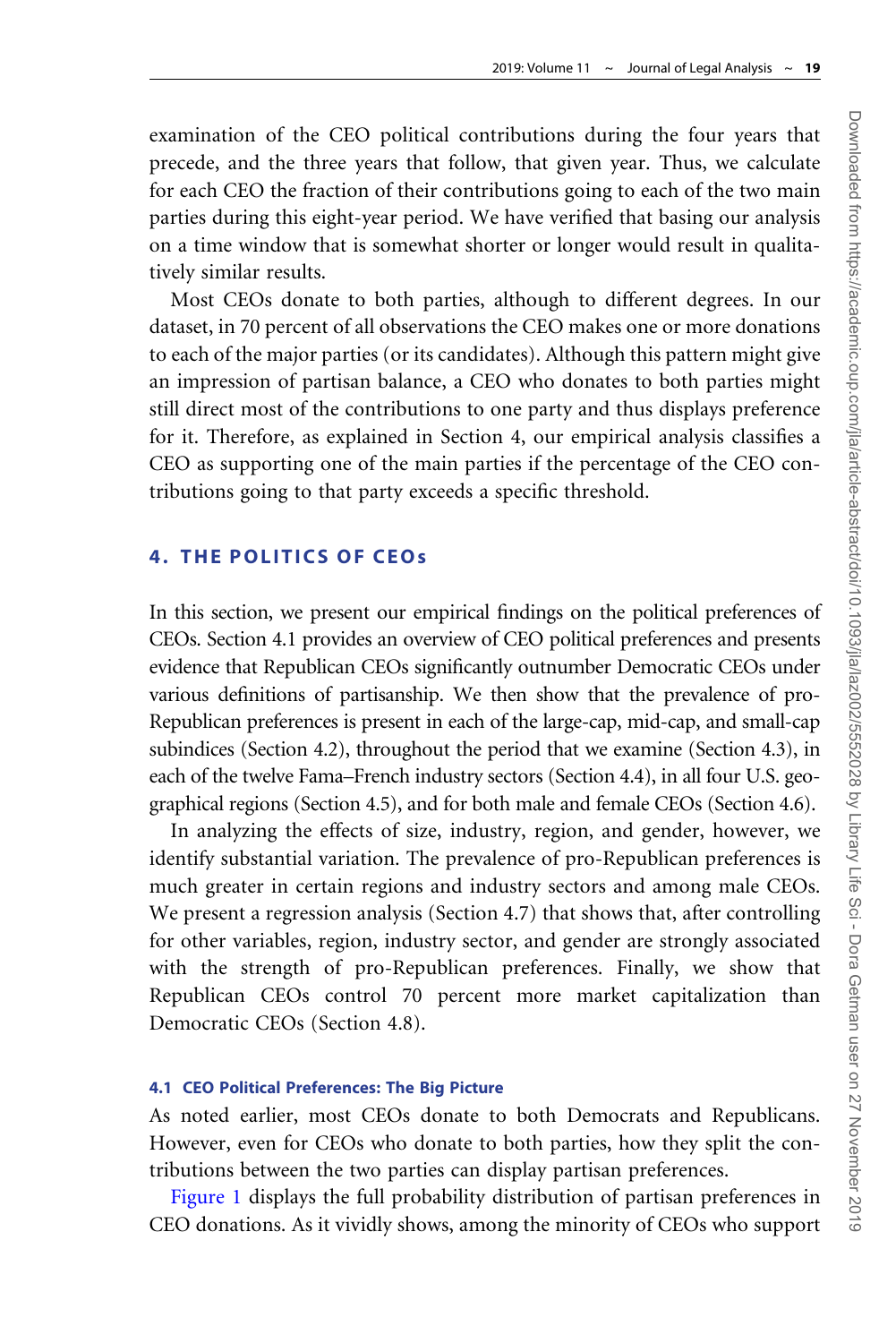

<span id="page-20-0"></span>Figure 1. Probability distribution of CEO partisan preferences

Notes: This figure indicates the fraction of CEOs in our sample for each level of partisan preferences. The middle of the x-axis represents perfectly balanced preferences (50 percent of contributions to Democrats and 50 percent to Republicans); the extreme left end represents CEOs directing 100 percent of their contributions to Democratic candidates; the extreme right end represents CEOs directing 100 percent of their contributions to Republican candidates; intermediate points represent intermediate mixes of preferences. The dashed lines denote 75 percent, and the solid lines denote 67 percent. The figure is based on observations for which CEOs made more than ten contributions (different number of contributions do not change the distribution).

only one of the major parties (extreme ends of the distribution), the fraction of those who support only Republicans is much higher than the fraction who support only Democrats. In general, among those who donate to Republicans, the distribution is heavily skewed to the right, that is, concentrated at high levels of support for Republicans.

For all the observations in our 2000–2017 dataset of S&P 1500 CEOs, the mean percentage donated to Republicans is 66.1 percent and the median percentage donated to Republicans is 75.0 percent.

Below we refer to a CEO as supporting a main party if the fraction of contributions by the CEO to that party exceeds a certain threshold. If donations neither to Republicans nor to Democrats exceed the threshold, the CEO is classified as "Neutral." [Table 3](#page-21-0) provides results on the partition of CEO support between the two main parties using 50, 60, 66.7, and 75 percent thresholds.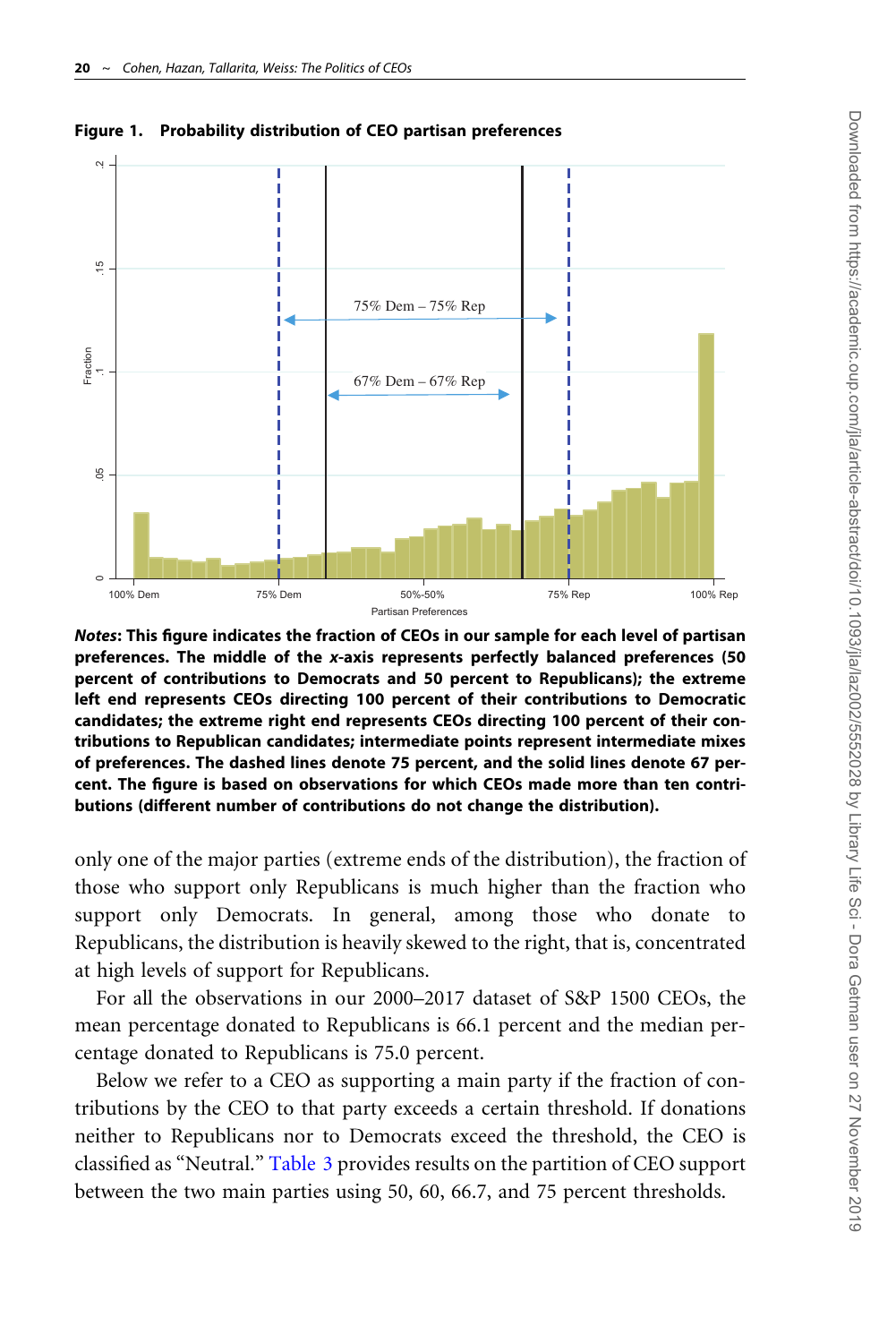| <b>Political affiliation</b> |  |               |             |                |                      |  |  |  |
|------------------------------|--|---------------|-------------|----------------|----------------------|--|--|--|
| <b>Contribution</b>          |  | Democrats (%) | Neutral (%) | Republican (%) | <b>Ratio Rep/Dem</b> |  |  |  |
| Threshold 50%                |  | 27.6          |             | 72.4           | 2.6                  |  |  |  |
| Threshold 60%                |  | 21.6          | 14.8        | 63.6           | 2.9                  |  |  |  |
| Threshold 66.7%              |  | 18.6          | 23.7        | 57.7           | 3.1                  |  |  |  |
| Threshold 75%                |  | 16.0          | 33.7        | 50.3           | 3.1                  |  |  |  |

<span id="page-21-0"></span>Table 3. CEO political preferences under alternative thresholds

Notes: "Democrat," "Neutral," and "Republican" give the percentage of CEO-year observations that are identified as Democrat, Neutral, and Republican, respectively, by threshold. Note that these three columns sum to 100%. The column "Ratio rep/dem" is the ratio of Republican to Democratic CEOs by threshold.

As could have been expected from the probability distribution displayed in [Figure 1](#page-20-0), Table 3 indicates that under all alternative definitions, CEO preferences are disproportionately in favor of the Republican Party by a substantial margin. In particular, Republican CEOs outnumber Democratic CEOs by a ratio that varies between 2.6 and 3.1.

Of course, the higher the threshold used, the larger the fraction of CEOs that are classified as Neutral rather than supporters of one of the main parties. Going forward, we will use the 66.7 percent threshold in the results we present. Under this definition, CEOs are classified as supporters of a given main party if their contributions to that party are more than twice their contributions to the other main party. Although we use the 66.7 percent below, we note that the results are qualitatively similar if we use any of the other thresholds.

## 4.2 The Dominance of Republicans over Time

The results presented thus far used all observations during the 2000–2017 period and therefore the identified pro-Republican tilt represents an average tendency during this period. We now turn to examine whether this pattern has been persistent throughout the period or there were some points in time in which CEOs were predominantly Democrats or Neutral.

To examine this issue, [Figure 2](#page-22-0) displays for the full S&P 1500 sample the partition of CEOs between Republicans, Democrats, and Neutral for each year during the period 2000–2017. The figure shows that notwithstanding some fluctuations in the Republicans/Democrats ratio, Republican CEOs significantly outnumbered Democratic CEOs at every point in time.

#### 4.3 CEO Political Preferences and Company Size

We now turn to examine whether the pro-Republican tilt is driven by one of the subindices making up the S&P 1500 index. [Table 4](#page-22-0) presents the distribution of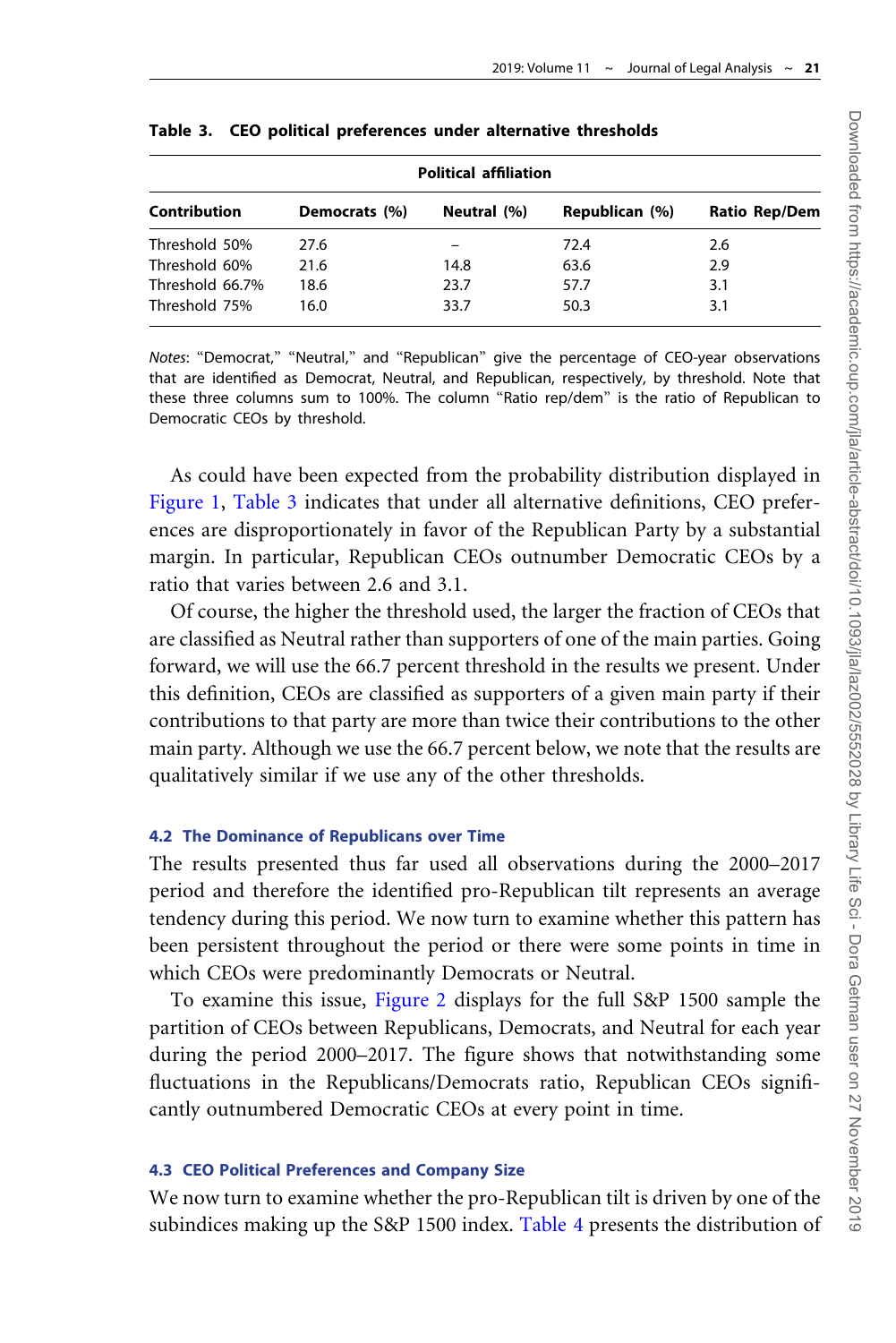

<span id="page-22-0"></span>Figure 2. CEO political preferences for the S&P 1500––changes over time

Table 4. The political preferences of CEOs by company size groups

| <b>Political affiliation</b> |                         |                        |                       |                   |                         |                  |  |  |  |
|------------------------------|-------------------------|------------------------|-----------------------|-------------------|-------------------------|------------------|--|--|--|
| Index type                   | <b>Frequency</b><br>(%) | <b>Democrat</b><br>(%) | <b>Neutral</b><br>(%) | Republican<br>(%) | Ratio<br><b>Rep/Dem</b> | Mean %<br>to Rep |  |  |  |
| Large-cap                    | 33.8                    | 15.4                   | 29.7                  | 54.8              | 3.6                     | 65.2             |  |  |  |
| Mid-cap                      | 26.7                    | 18.7                   | 22.4                  | 59.0              | 3.2                     | 67.2             |  |  |  |
| Small-cap                    | 39.5                    | 21.8                   | 18.3                  | 59.8              | 2.7                     | 66.2             |  |  |  |
| Average                      |                         | 18.6                   | 23.7                  | 57.7              | 3.1                     | 66.1             |  |  |  |

Notes: The column "Frequency" is the percentage of CEO-year observations in each index type. "Democrat," "Neutral," and "Republican" give the percentage of CEO-year observations that are identified as Democrat, Neutral, and Republican, respectively, by index type. Note that these three columns sum to 100%. The column "Ratio Rep/Dem" is the ratio of Republican to Democratic CEOs in each index type. The final column, "Mean % to Rep," is the mean of the percentage of CEO contributions that go to Republicans by index type.

CEO political preferences separately for each of the three size groups: large-, mid-, and small-cap companies. It indicates that the ratio of Republicans to Democrats is at least 2.7 in each of the size groups, and is the highest at 3.6 for large-cap CEOs. The percentage of Republicans exceeds 54 percent in each of the size subgroups and is the highest at 59.8 percent for small-cap companies. The percentage of Democrats is below 22 percent in each of the size subgroups and is the lowest at 15.4 percent for large-cap companies.

[Figure 3](#page-23-0) displays for each of the size subgroups, the partition of CEOs between Republicans, Democrats, and Neutral for each year during the period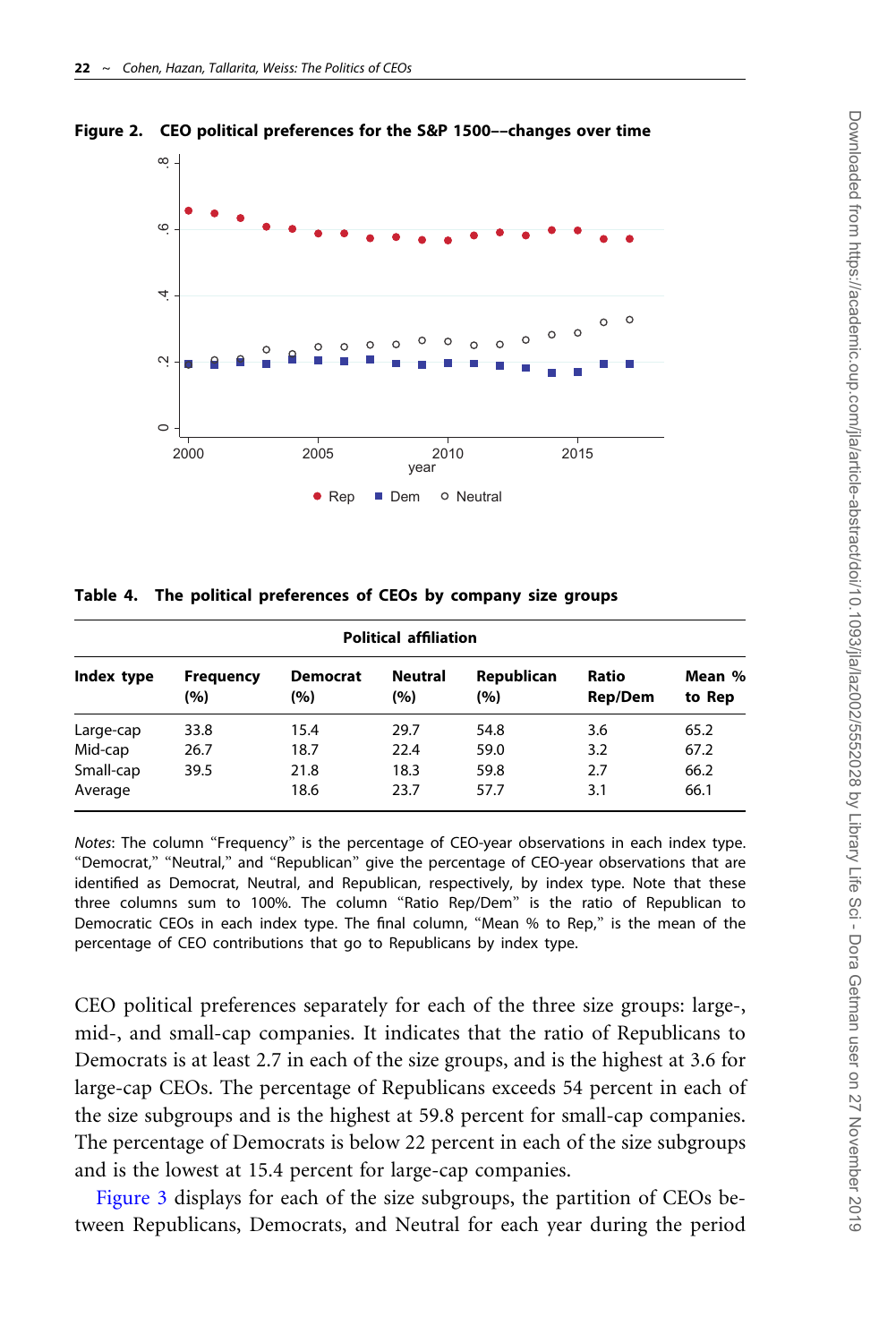

<span id="page-23-0"></span>Figure 3. CEO political preferences by size––changes over time

2000–2017. The figure shows that, for each of the subindices, Republican CEOs significantly outnumbered Democratic CEOs at every point in time during our period of examination.

We note that, although the ratio of Republicans to Democrats was large throughout, the percentage of Neutral CEOs trended upward, and especially rose significantly for large-cap CEOs. The increase in Neutral CEOs came at the expense of Republican CEOs, while the percentage of Democrats remained small throughout at a low stable level.

#### 4.4 Industry and CEO Political Preferences

We turn now to examine how CEO political preferences vary across industry sectors. We use the Fama–French industry classification that divides public companies into twelve industry sectors.<sup>27</sup>

The first column of [Table 5](#page-24-0) provides the percentage of observations in our dataset that are associated with each of the twelve industry sectors. The money/ finance, business equipment, manufacturing, shops, and other sectors have the largest number of observations, each with more than 10 percent of all observations. Durables, energy, chemicals, and telecom have the smallest number of observations, each with less than 5 percent of the observations.

<sup>27</sup> The Fama–French twelve-industry classification scheme was extracted from Kenneth French's website. The classification was first put forward in [Fama & French \(1997](#page-43-0)).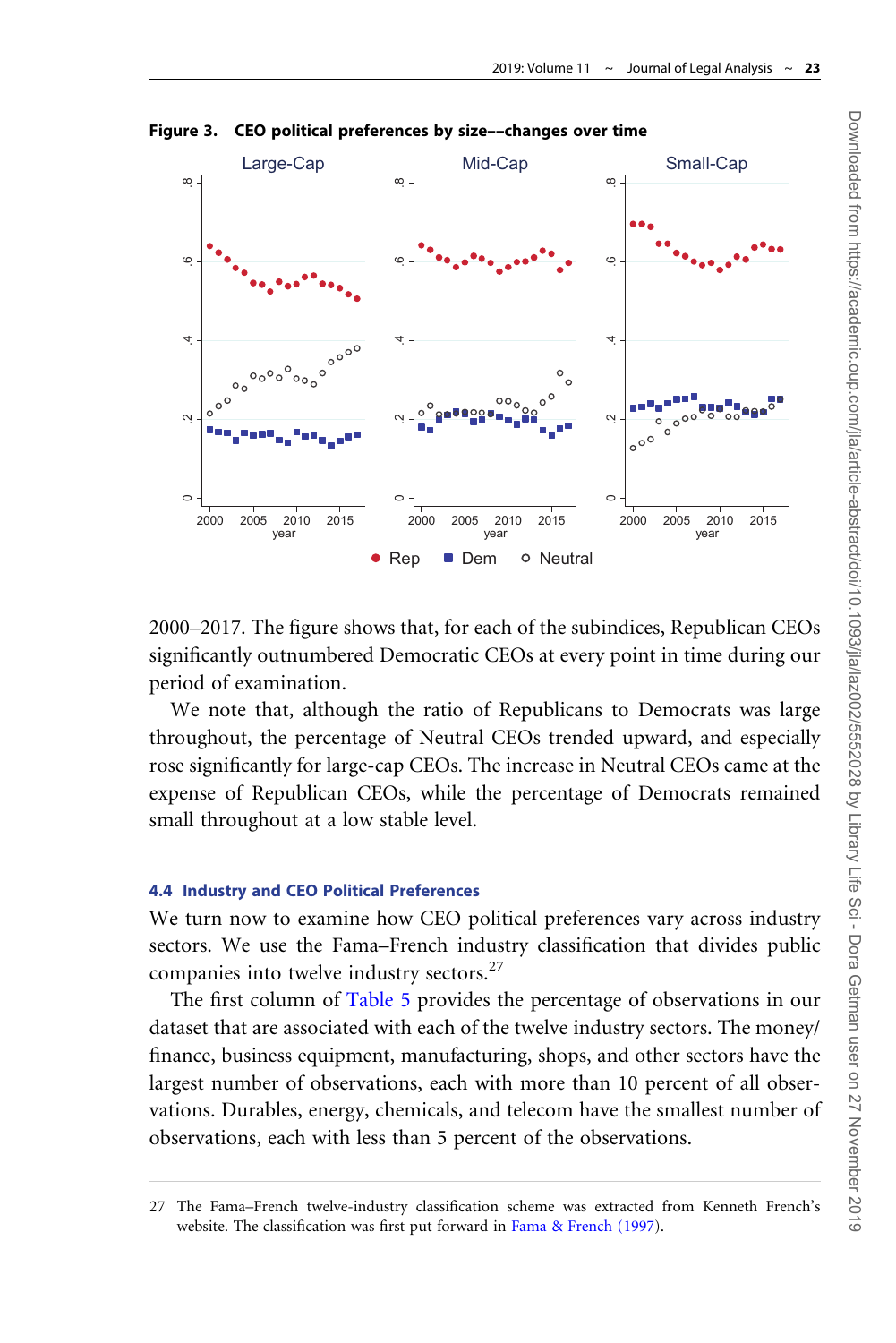|                    | <b>Political affiliation</b> |                        |                |                   |                         |                  |  |  |  |  |
|--------------------|------------------------------|------------------------|----------------|-------------------|-------------------------|------------------|--|--|--|--|
| FF industries      | <b>Frequency</b><br>(%)      | <b>Democrat</b><br>(%) | Neutral<br>(%) | Republican<br>(%) | Ratio<br><b>Rep/Dem</b> | Mean %<br>to Rep |  |  |  |  |
| <b>Nondurables</b> | 5.9                          | 25.4                   | 20.2           | 54.4              | 2.1                     | 61.9             |  |  |  |  |
| <b>Durables</b>    | 2.7                          | 16.4                   | 20.5           | 63.1              | 3.8                     | 70.7             |  |  |  |  |
| Manufacturing      | 11.6                         | 11.0                   | 16.3           | 72.7              | 6.6                     | 76.0             |  |  |  |  |
| Energy             | 4.4                          | 4.7                    | 6.2            | 89.1              | 19.0                    | 85.1             |  |  |  |  |
| Chemicals          | 3.1                          | 12.7                   | 23.9           | 63.5              | 5.0                     | 69.0             |  |  |  |  |
| Bus-equipment      | 16.9                         | 30.2                   | 21.1           | 48.6              | 1.6                     | 57.8             |  |  |  |  |
| Telecom            | 2.0                          | 22.8                   | 40.1           | 37.1              | 1.6                     | 55.2             |  |  |  |  |
| <b>Utilities</b>   | 5.2                          | 12.3                   | 32.2           | 55.5              | 4.5                     | 64.8             |  |  |  |  |
| Shops              | 11.1                         | 21.3                   | 17.5           | 61.1              | 2.9                     | 67.0             |  |  |  |  |
| Health             | 7.6                          | 20.0                   | 29.0           | 51.0              | 2.6                     | 62.6             |  |  |  |  |
| Money              | 17.7                         | 17.2                   | 32.6           | 50.2              | 2.9                     | 63.6             |  |  |  |  |
| Other              | 11.8                         | 17.4                   | 22.9           | 59.7              | 3.4                     | 67.7             |  |  |  |  |
| Average            |                              | 18.6                   | 23.7           | 57.7              | 3.1                     | 66.1             |  |  |  |  |

<span id="page-24-0"></span>Table 5. CEO political preferences by industry

Notes: The column "Frequency" is the percentage of CEO-year observations in each FF industry. "Democrat," "Neutral," and "Republican" give the percentage of CEO-year observations that are identified as Democrat, Neutral, and Republican, respectively, by FF industry. Note that these three columns sum to 100%. The column "Ratio Rep/Dem" is the ratio of Republican to Democratic CEOs in each FF industry. The final column, "Mean % to Rep," is the mean of the percentage of CEO contributions that go to Republicans by FF industry.

The remaining columns of Table 5 provide information about the CEO political preferences in each industry sector. The results in Table 5 are for the whole sample of observations during our period of 2000–2017. Table 5 indicates that the percentage of Republican CEOs significantly exceeds the percentage of Democratic CEOs in each industry sector. However, the magnitude of the pro-Republican imbalance greatly varies across industries.

The industry with the strongest pro-Republican tilt is energy; in this industry sector, 89.1 percent of CEOs favor Republican candidates, while only 4.7 percent favor Democrats, which results in a Republicans/Democrats ratio of 19. Two other industries with ratios of at least 5 are manufacturing and chemicals; these two industries comprise 72.7 percent and 63.5 percent Republicans with only 11 percent and 12.7 percent Democrats, respectively.

Only two industries—business equipment and telecom—have a Republicans/Democrats ratio of below 2. In these two industries, however, Republican CEOs still significantly outnumber Democrats: 48.6 percent Republicans versus 30.2 percent Democrats for business equipment, and 37.1 percent Republicans versus 22.8 percent Democrats for telecom.

[Figure 4](#page-25-0) shows how the patterns of CEO support for each industry vary over time. It indicates that, for any given industry and any year during our period of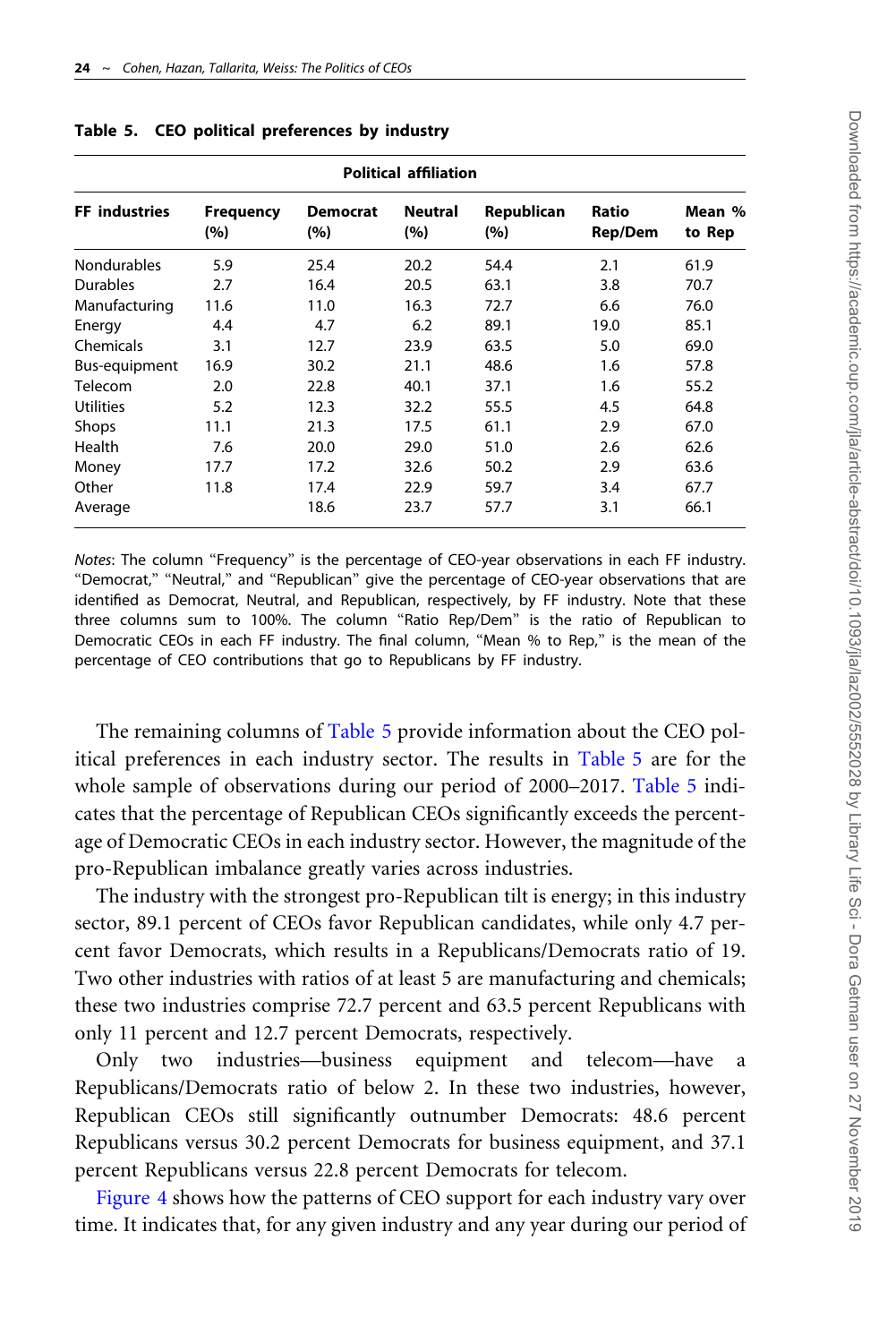

<span id="page-25-0"></span>Figure 4. CEO political preferences by industry––changes over time

examination, the percentage of Republicans greatly exceeds the percentage of Democrats. The only exceptions are business equipment and telecom in the years 2016 and 2017: During this period, in these two sectors, Republicans and Democrats were represented similarly among CEOs.

#### 4.5 Region of Headquarters

We now move to see whether there are differences in the political preferences of CEOs across the USA. It is well known that the various regions of the country differ in their support for the two main parties [\(Jones 2017](#page-43-0); [Pew Research](#page-44-0) [Center 2014](#page-44-0)). We therefore study whether CEO preferences are correlated with the political preferences prevailing in the region in which the company headquarters are located.

To study this question, we use the U.S. Census Bureau's classification of the country into four geographical regions<sup>28</sup>:

- . Northeast: Connecticut, Maine, Massachusetts, New Hampshire, New Jersey, New York, Pennsylvania, Rhode Island, and Vermont;
- . Midwest: Iowa, Illinois, Indiana, Kansas, Michigan, Minnesota, Missouri, Nebraska, North Dakota, Ohio, South Dakota, and Wisconsin;

<sup>28</sup> [https://www.census.gov/geo/reference/gtc/gtc\\_census\\_divreg.html](https://www.census.gov/geo/reference/gtc/gtc_census_divreg.html).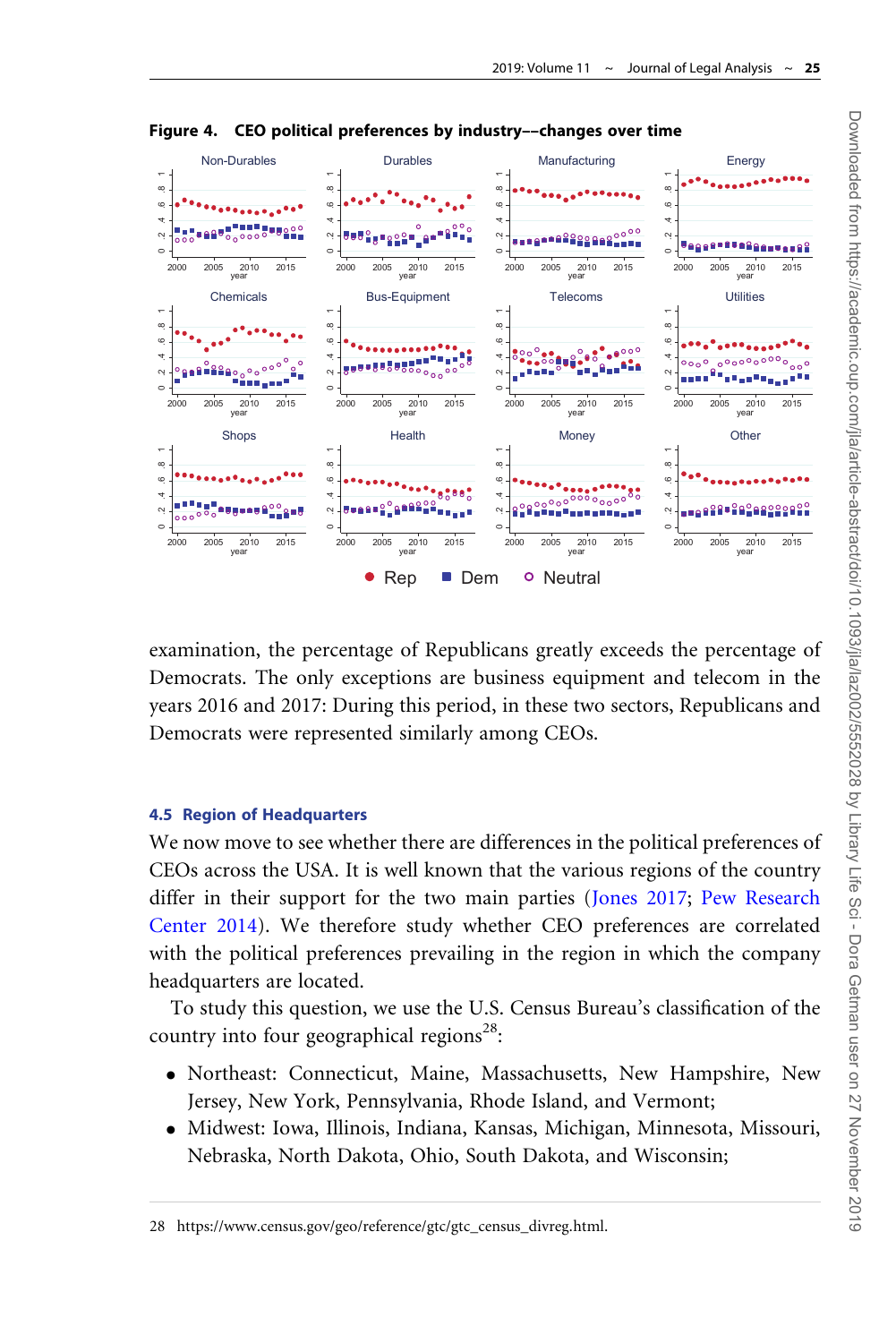|           | <b>Political affiliation</b> |                        |                       |                   |                         |                      |  |  |  |  |
|-----------|------------------------------|------------------------|-----------------------|-------------------|-------------------------|----------------------|--|--|--|--|
| Region    | <b>Frequency</b><br>(%)      | <b>Democrat</b><br>(%) | <b>Neutral</b><br>(%) | Republican<br>(%) | Ratio<br><b>Rep/Dem</b> | Mean<br>$(%)$ to Rep |  |  |  |  |
| Midwest   | 24.5                         | 10.0                   | 21.7                  | 68.2              | 6.8                     | 74.0                 |  |  |  |  |
| Northeast | 24.5                         | 29.5                   | 30.3                  | 40.2              | 1.4                     | 53.7                 |  |  |  |  |
| South     | 30.9                         | 9.9                    | 18.9                  | 71.2              | 7.2                     | 75.3                 |  |  |  |  |
| West      | 20.2                         | 27.0                   | 27.7                  | 45.3              | 1.7                     | 57.8                 |  |  |  |  |
| Average   |                              | 17.9                   | 24.0                  | 58.1              | 3.2                     | 66.5                 |  |  |  |  |

Table 6. The political preferences of CEO by region of headquarters

Notes: The column "Frequency" is the percentage of CEO-year observations in each census region. "Democrat," "Neutral," and "Republican" give the percentage of CEO-year observations that are identified as Democrat, Neutral, and Republican, respectively, by census region. Note that these three columns sum to 100%. The column "Ratio Rep/Dem" is the ratio of Republican to Democratic CEOs in each census region. The final column, "Mean % to Rep," is the mean of the percentage of CEO contributions that go to Republicans by census region.

- . South: Alabama, Arkansas, Delaware, District of Columbia, Florida, Georgia, Kentucky, Louisiana, Maryland, Mississippi, North Carolina, Oklahoma, South Carolina, Tennessee, Texas, Virginia, and West Virginia; and
- . West: Alaska, Arizona, California, Colorado, Hawaii, Idaho, Montana, Nevada, New Mexico, Oregon, Utah, Washington, and Wyoming.

The first column of Table 6 shows the percentage of observations for each of the four regions. As the table indicates, each of the regions has between 20 percent and 31 percent of the observations. The largest numbers of observations are from the South (30.9 percent). The Midwest, Northwest, and West have somewhat smaller numbers, 24.5, 24.5, and 20.2 percent, respectively.

Columns 2 through 5 of Table 6 provide, for each region, the partition of CEO support between the two main parties. The table indicates that in each of the regions, the number of Republican CEOs exceeds the number of Democratic CEOs. However, the regions vary greatly in the magnitude of their pro-Republican tilt in ways that reflect an association between CEO preferences and the political preferences of the region in which they are headquartered.

In particular, the Republican/Democrat ratio is only between 1 and 2 in the Northeast and the West, with Republicans making up 40.2 and 45.3 percent of CEOs, respectively, and Democrats 29.5 and 27.0 percent. By contrast, Republican CEOs are about seven times as numerous as Democratic CEOs in both the Midwest and the South, with Republicans making up for more than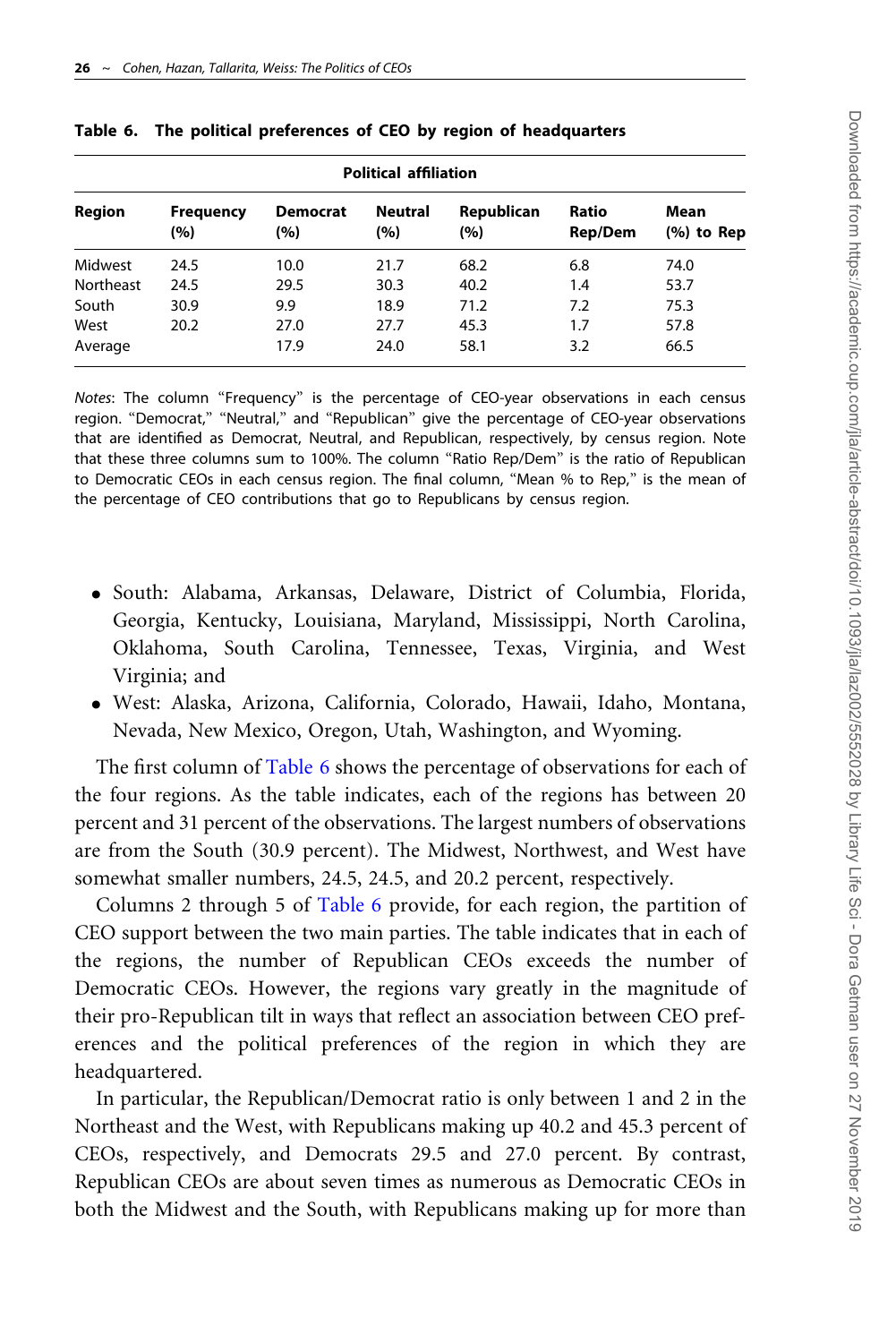68.2 percent of CEOs and Democrats no more than 10 percent in either of these regions.

Finally, [Figure 5](#page-28-0) tracks the partition of CEO preferences by region over time. Its graphs indicate that, in all regions, the percentage of Republicans is greater than the percentage of Democrats. However, the difference between these percentages varies greatly across regions. In the Midwest and the South, the percentage of Republican CEOs exceeds that of Democratic CEOs by a large margin at all points in time during our period of examination. By contrast, in the Northeast and the West, the difference between the percentage of Republicans and Democrats was smaller to begin with, and almost disappeared during the time of our study.

# 4.6 CEO Gender

Women represent a small minority among the ranks of public-company CEOs.<sup>29</sup> In our sample, the percentage of female CEOs was 2.8 percent during our time period (with 1.2 percent of CEOs in 2000 and 4.4 percent in 2017).

[Table 7](#page-28-0) examines whether male and female CEOs displayed different political preferences during the period 2000–2017. It indicates that a clear pro-Republican tilt characterizes the male CEOs but not the female CEOs. While male Republican CEOs are more than three times as numerous as male Democratic CEOs, the fraction of female Republican CEOs is only slightly larger than that of female Democratic CEOs, with a ratio of only 1.1. Furthermore, Republican CEOs are 58.3 percent of male CEOs, but only 34.3 percent of female CEOs.

To what extent is the significance of Democratic preferences among female CEOs driven by a particular point in time? To answer this question, [Figure 6](#page-29-0) displays, separately for male and female CEOs, the partition of political preferences at each point in time during our period of examination. [Figure 6](#page-29-0) shows a greater tendency of female CEOs to support Democrats throughout the period of examination. For male CEOs, the graph depicting the percentage of Republicans is higher by a large margin than the graph depicting the percentage of Democrats. For female executives, the two graphs are in the vicinity of each other throughout, with each graph exceeding the other at some points in time.

<sup>29</sup> The gender composition of the CEO group has been the subject of significant empirical work. For empirical studies on the subject, see, e.g., [Adams & Ferreira \(2009\)](#page-40-0); [Cook & Glass \(2014\);](#page-42-0) [Faccio,](#page-42-0) [Marchica, & Mura \(2016](#page-42-0)); [Frye & Pham \(2018](#page-43-0)).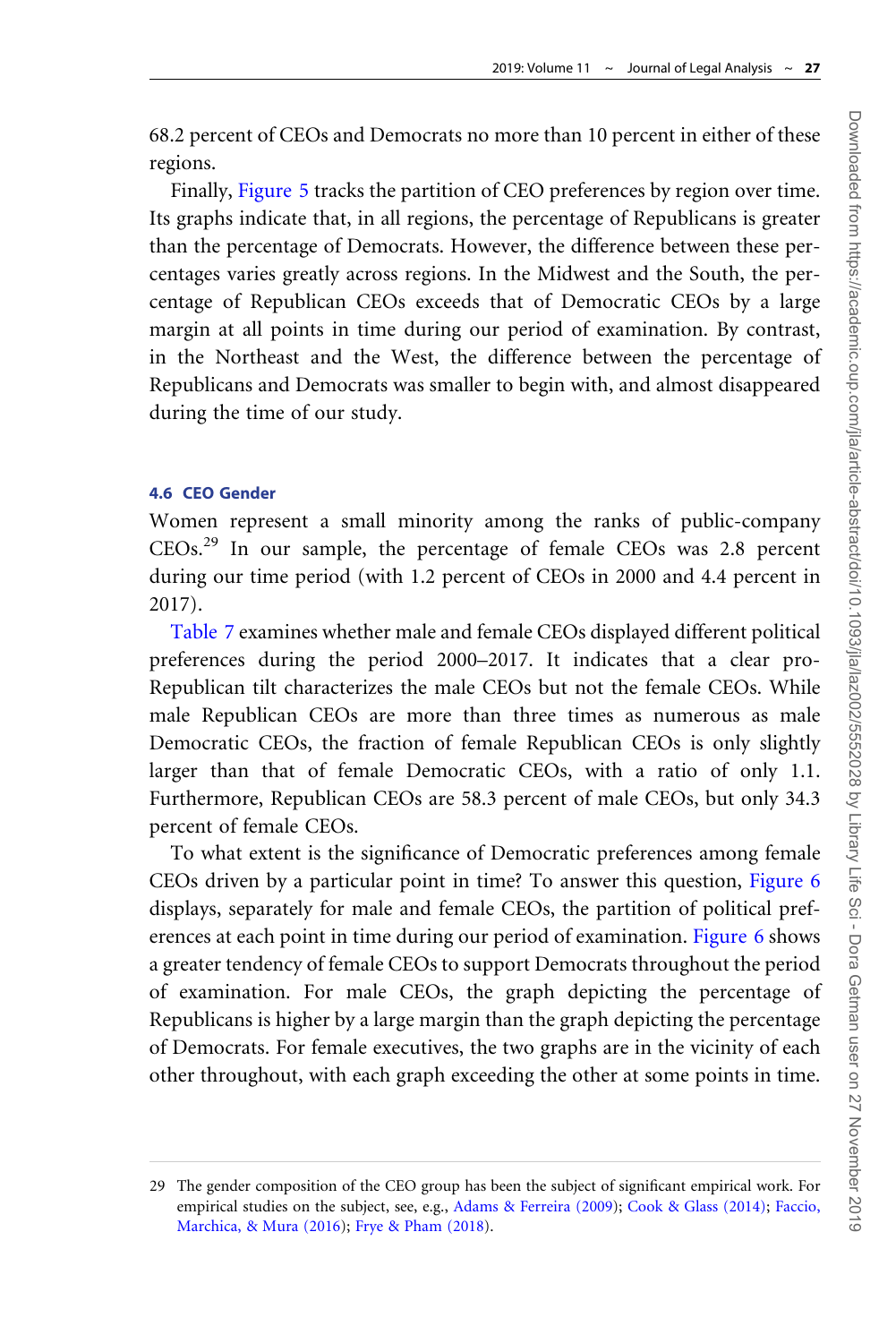

#### <span id="page-28-0"></span>Figure 5. CEO political preferences by region––changes over time

|  |  |  | Table 7. CEO political preferences by gender |  |  |
|--|--|--|----------------------------------------------|--|--|
|--|--|--|----------------------------------------------|--|--|

|         | <b>Political affiliation</b> |                        |                       |                   |                         |                  |  |  |  |  |
|---------|------------------------------|------------------------|-----------------------|-------------------|-------------------------|------------------|--|--|--|--|
| Gender  | <b>Frequency</b><br>(%)      | <b>Democrat</b><br>(%) | <b>Neutral</b><br>(%) | Republican<br>(%) | Ratio<br><b>Rep/Dem</b> | Mean %<br>to Rep |  |  |  |  |
| Female  | 2.8                          | 32.3                   | 33.4                  | 34.3              | 1.1                     | 52.1             |  |  |  |  |
| Male    | 97.2                         | 18.2                   | 23.5                  | 58.3              | 3.2                     | 66.5             |  |  |  |  |
| Average |                              | 18.6                   | 23.7                  | 57.7              | 3.1                     | 66.1             |  |  |  |  |

Notes: The column "Frequency" is the percentage of CEO-year observations by gender. "Democrat," "Neutral," and "Republican" give the percentage of CEO-year observations that are identified as Democrat, Neutral, and Republican, respectively, by gender. Note that these three columns sum to 100%. The column "Ratio Rep/Dem" is the ratio of Republican to Democratic CEOs by gender. The final column, "Mean % to Rep," is the mean of the percentage of CEO contributions that go to Republicans by gender.

## 4.7 Regression Analysis

Thus far, we have examined how CEO political preferences are associated with each of several variables—in particular, the company's size, industry, and geographical region and the CEO gender—without controlling for other variables. We now examine such association using a regression that allows us to isolate the effect of each variable while keeping the other variables constant.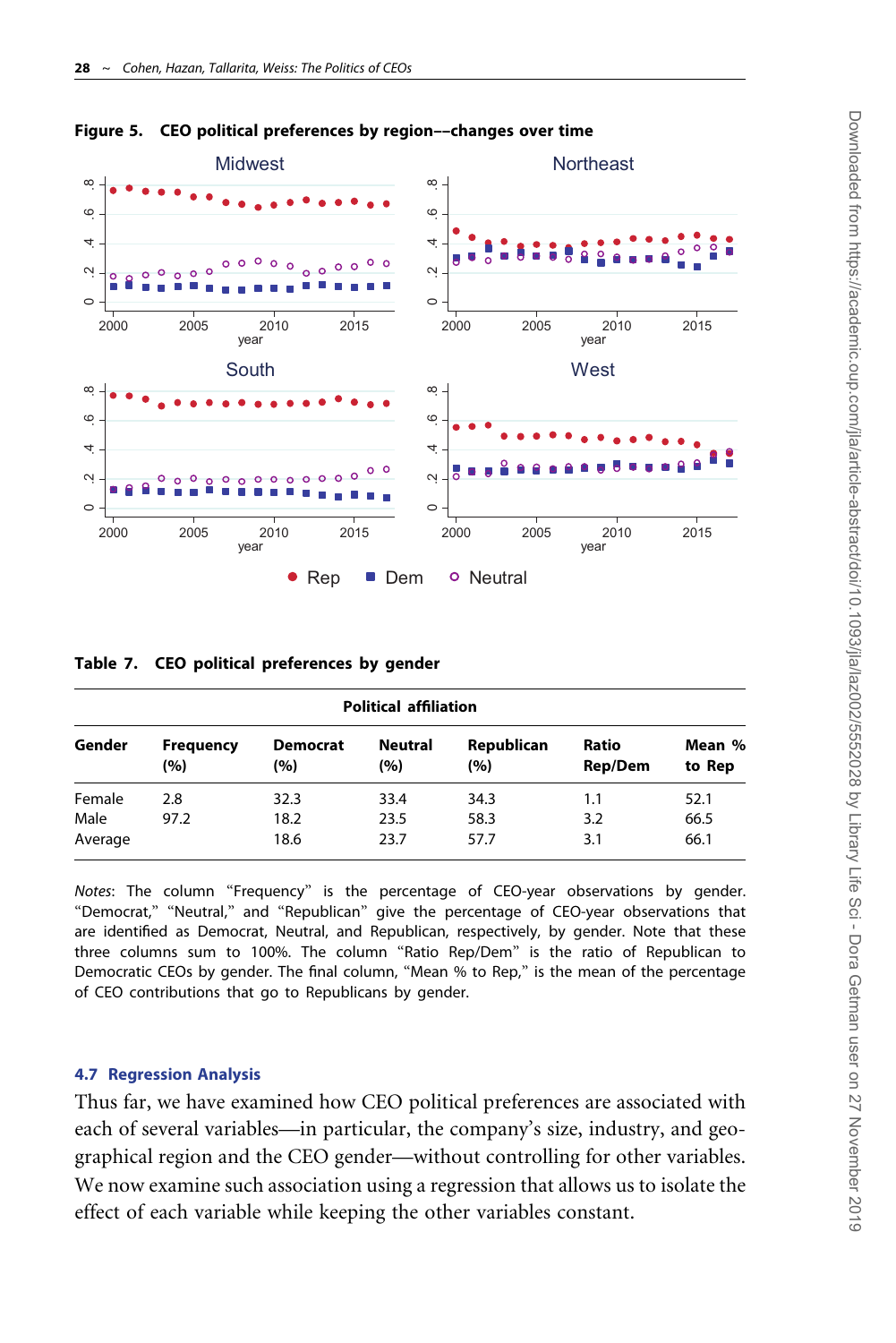

<span id="page-29-0"></span>Figure 6. CEO political preferences by gender––changes over time

[Table 8](#page-30-0) presents the results of two regressions. In the first regression (first column), we test the relationship between each of the variables examined above and the CEO partisan preference. In particular, we use a dummy dependent variable equal to 1 if the CEO is a Republican and 0 otherwise. In the second regression (second column), we test the relationship between those variables and the fraction of political contributions that CEOs give (directly or indirectly) to Republican candidates.

The results of the regressions in [Table 8](#page-30-0) are largely consistent with the results presented in the preceding sections. Female CEOs are 20.1 percentage points less likely to be Republican than male CEOs and donate 31.6 percentage points less of their contributions to Republican candidates. CEOs of companies headquartered in the Midwest or the South are 17–19 percentage points more likely to be Republicans. Finally, compared to the our baseline sector, utilities, the energy, manufacturing, and chemicals sectors are associated with more pro-Republican preferences (31.2, 16.6, and 11.3 percentage points, respectively), while the telecom sector is associated with 14.4 percent lower probability of pro-Republican preferences.

## 4.8 Assets Controlled by Republican and Democratic CEOs

The power that a public-company CEO potentially has to influence politics and policymaking is likely to depend on the size and resources of the company.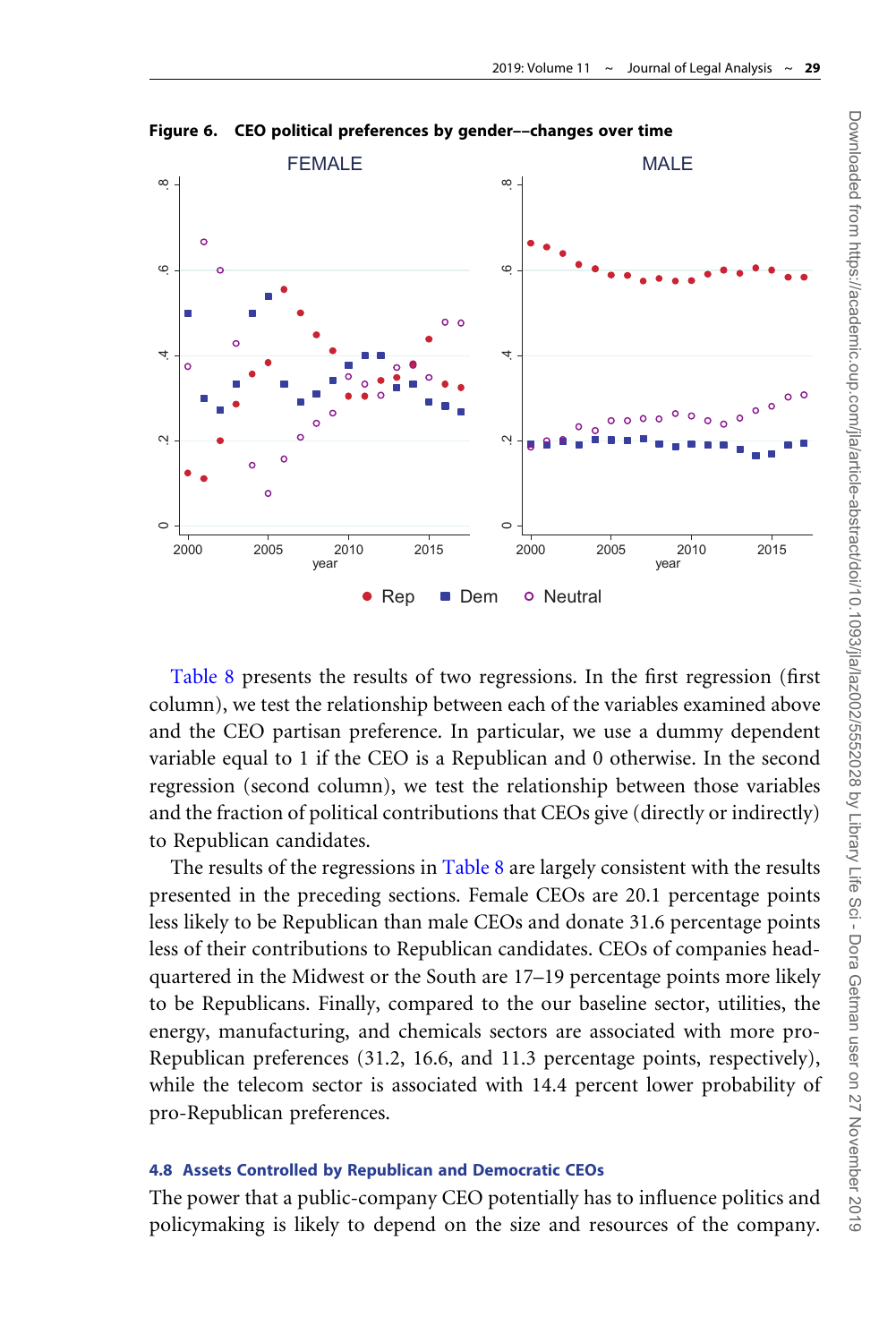|                      | (1)<br>Dummy for | (2)<br><b>Fraction donated</b> |
|----------------------|------------------|--------------------------------|
|                      | Republican       | to Republican                  |
| Female               | $-0.201***$      | $-0.316***$                    |
|                      | $(-3.87)$        | $(-3.57)$                      |
| Large Cap            | $-0.079***$      | $-0.006$                       |
|                      | $(-3.87)$        | $(-0.17)$                      |
| Mid Cap              | $-0.030$         | 0.004                          |
|                      | $(-1.52)$        | (0.13)                         |
| Midwest              | $0.176***$       | $0.298***$                     |
|                      | (6.95)           | (7.58)                         |
| South                | $0.189***$       | $0.322***$                     |
|                      | (8.21)           | (9.19)                         |
| West                 | $-0.027$         | $-0.039$                       |
|                      | $(-0.87)$        | $(-0.74)$                      |
| Non-Durables         | 0.007            | $-0.121$                       |
|                      | (0.13)           | $(-1.40)$                      |
| <b>Durables</b>      | 0.056            | $-0.017$                       |
|                      | (0.79)           | $(-0.16)$                      |
| Manufacturing        | $0.166***$       | $0.168***$                     |
|                      | (3.67)           | (2.62)                         |
| Energy               | $0.312***$       | $0.364***$                     |
|                      | (7.20)           | (5.92)                         |
| Chemicals            | $0.113**$        | 0.076                          |
|                      | (2.09)           | (0.95)                         |
| <b>Bus-Equipment</b> | $-0.003$         | $-0.174**$                     |
|                      | $(-0.07)$        | $(-2.55)$                      |
| Telecoms             | $-0.144**$       | $-0.252**$                     |
|                      | $(-2.07)$        | $(-2.36)$                      |
| Shops                | 0.057            | $-0.054$                       |
|                      | (1.23)           | $(-0.77)$                      |
| Health               | $-0.001$         | $-0.052$                       |
|                      | $(-0.03)$        | $(-0.69)$                      |
| Money                | $-0.035$         | $-0.069$                       |
|                      | $(-0.82)$        | $(-1.33)$                      |
| Other                | 0.035            | $-0.018$                       |
|                      | (0.74)           | $(-0.27)$                      |
| N                    | 20,379           | 21,005                         |
| r2                   | 0.0907           | 0.0862                         |
|                      |                  |                                |

<span id="page-30-0"></span>

|  |  |  | Table 8. CEO political preferences: a regression analysis |  |  |  |
|--|--|--|-----------------------------------------------------------|--|--|--|
|--|--|--|-----------------------------------------------------------|--|--|--|

Notes: This table presents OLS results, where in Column 1, the dependent variable is a dummy variable for CEO Republican, and in Column 2, the dependent variable is the fraction donated to Republicans. Utilities are the default for industry, and Northeast is the default for region. We also control for year-fixed effects. Standard errors are clustered by company and their corresponding t-statistics are presented in parentheses.

\*\*\*,\*\*,\*Significant at 1, 5 and 10 percent levels, respectively.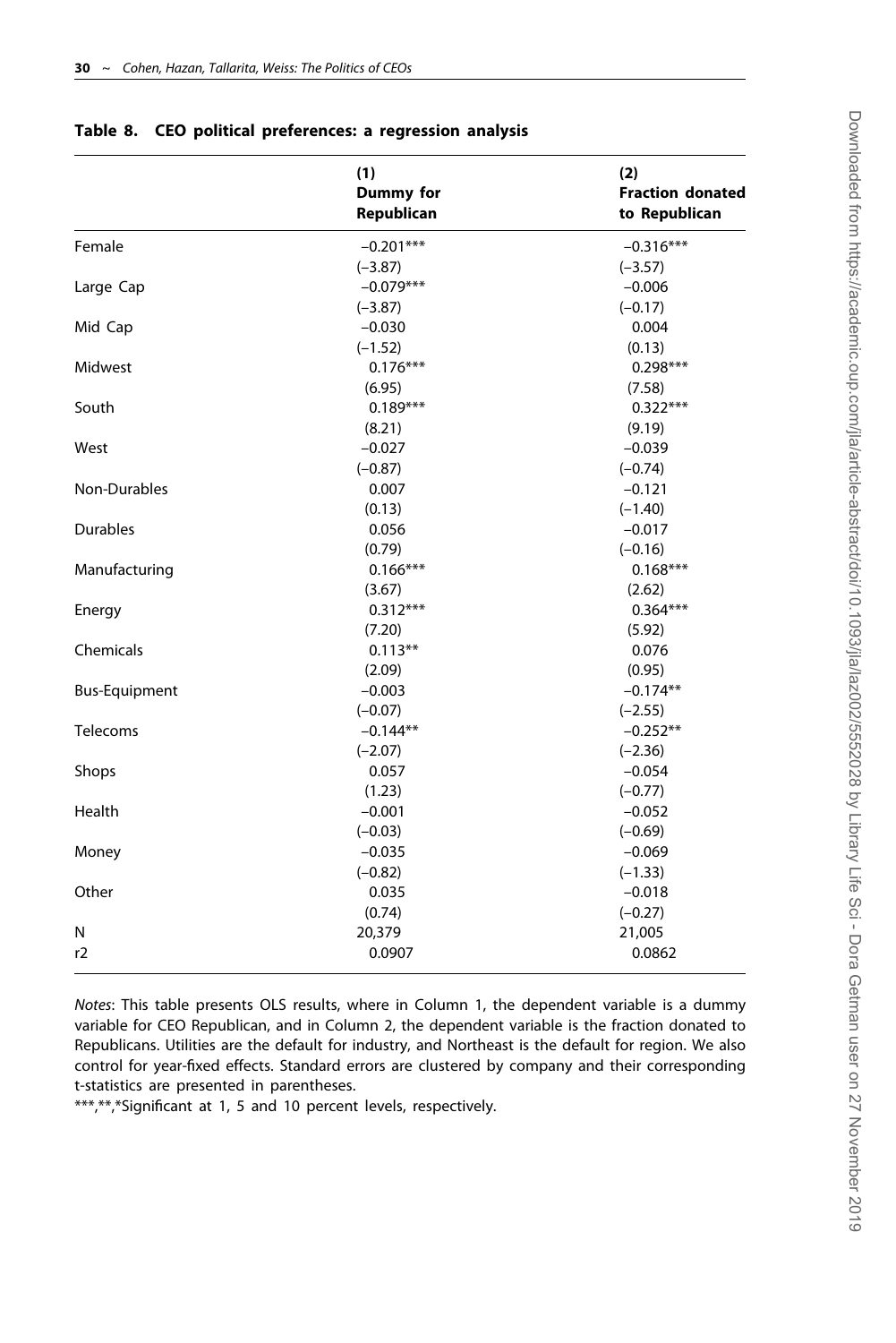|            | <b>Political affiliation</b> |              |                 |            |                |  |  |  |  |
|------------|------------------------------|--------------|-----------------|------------|----------------|--|--|--|--|
| Index type | Democrat (\$)                | Neutral (\$) | Republican (\$) | Total (\$) | <b>Rep/Dem</b> |  |  |  |  |
| Large-cap  | 4 410 087                    | 7 487 418    | 7 212 397       | 19 109 902 | 1.6            |  |  |  |  |
| Mid-cap    | 248 447                      | 387 484      | 756 230         | 1 392 162  | 3.0            |  |  |  |  |
| Small-cap  | 109 302,                     | 122 543      | 298 054         | 529 898    | 2.7            |  |  |  |  |
| Total      | 4 767 837                    | 7 997 445    | 8 266 680       | 21 031 962 | 1.7            |  |  |  |  |

Table 9. Aggregate market cap by CEO political preferences, 2017

Notes: "Democrat," "Neutral," and "Republican" give the total market capitalization of companies run by CEOs that are identified as Democrats, Neutral, and Republican, respectively, by index type at the end of 2017. Values are given in millions of dollars. The column "Total" is the sum of these market capitalizations. The column "Rep/Dem" is the ratio of Republican to Democratic identified market capitalizations by index.

A CEO heading a large-capitalization company might have more resources available for political spending should the CEO decide to spend in this way, and might receive more attention and have more influence if the CEO decided to publicly advocate for certain policies. Thus, whereas the above analysis implicitly gives the same weight to all public companies, it might be worth examining the political preferences of CEOs while attaching weight to company size. Therefore, in this section, we analyze and compare the aggregate market capitalization in millions of dollars of companies headed by Republican, Democratic, and Neutral CEOs.<sup>30</sup> Table 9 presents the results of our analysis.

The companies in our dataset had an aggregate market capitalization of about \$21 trillion as of the end of 2017. Out of this aggregate value, companies headed by Republican CEOs had an aggregate market capitalization of \$8.3 trillion (39 percent), whereas companies headed by Democratic CEOs had an aggregate market capitalization of only \$4.8 trillion (about 23 percent), and companies headed by Neutral CEOs had an aggregate market capitalization of \$8 trillion (about 38 percent). Thus, Republican CEOs control 70 percent more market capitalization than Democratic CEOs.

# 5. CEO POLITICS AND THE DISCLOSURE OF POLITICAL SPENDING

This section considers the potential significance of CEO political preferences for corporate decisions that have a political or policy dimension. To this end, we investigate corporate decisions with such a dimension that have attracted much

<sup>30</sup> Market capitalizations are based on the prices as of December 31, 2017, obtained from Compustat.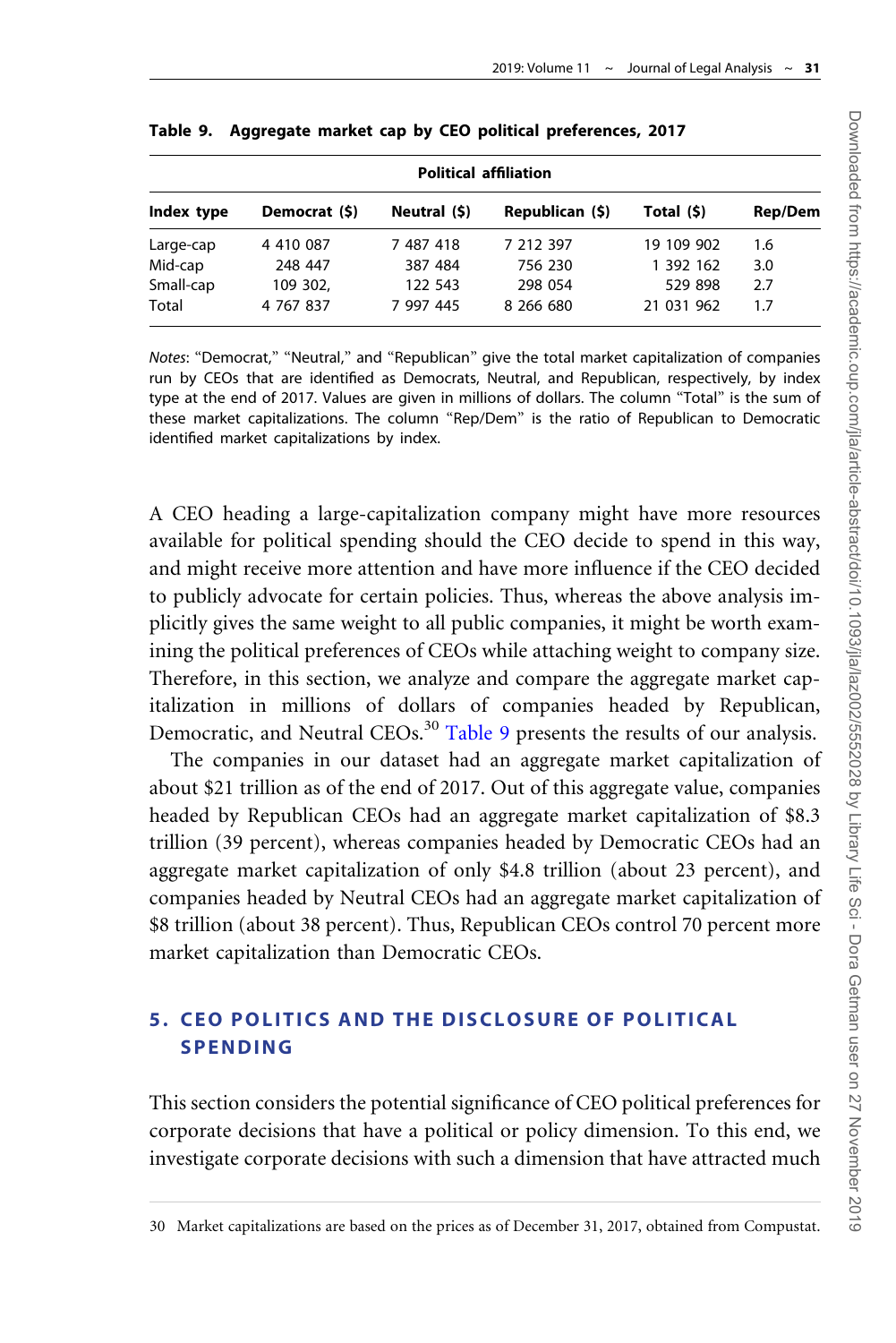recent attention––decisions whether and to what extent the company should disclose its political spending to shareholders and the general public. Our analysis shows that Republican CEOs are less likely to make the political spending of their companies transparent to investors.

Section 5.1 describes the current landscape of voluntary disclosure practices adopted by public companies and discusses the CZI, a measure of transparency of corporate political spending. Section 5.2 analyzes whether and in what way CEO political leanings predict their companies' decisions on the disclosure of political spending.

#### 5.1 Voluntary Disclosure

Public companies are not required to disclose their corporate political spending to shareholders. As noted in Section 2, while some of this spending can be traced back to the company through a review of federal and state records (although this exercise requires substantial knowledge and effort), significant resources can potentially be funneled through untraceable channels. Shareholders, therefore, do not have accurate or reliable information on how much money their companies spend on elections, directly or indirectly, or which candidates they support.

After Citizens United, the potential for corporate political spending increased enormously. Many investors have therefore intensified their efforts to urge public companies to disclose their political spending voluntarily<sup>31</sup> through the submission of shareholder proposals recommending the adoption of political spending disclosure policies.<sup>32</sup>

An analysis of the shareholder proposals put to a vote in S&P 500 companies from 2005 to 2018 shows that proposals for the transparency of political spending represent a significant fraction of the overall proposals submitted by shareholders on any topic.<sup>33</sup> Political spending, in general, is the single topic with the

- 32 Federal laws allow shareholders of public companies to submit proposals for a vote on the company's proxy statement, although within stringent limits 17 C.F.R. §240.14a-8.
- 33 We have analyzed all shareholder proposals in S&P 500 companies in the period between January 1, 2005 and December 31, 2018, as recorded in the database of FactSet SharkRepellent. We exclude proposals that were not voted on. To identify shareholder proposals on political spending, we refer to those proposals classified in SharkRepellent's "Political issues" category. We exclude proposals concerning lobbying expenditures based on a textual research for the word "lobbying," confirmed

<sup>31</sup> Indeed, the court indicated in the Citizens United decision that disclosure would allow for shareholders to judge the speech of corporations. Specifically, the opinion of the court stated that "[w]ith the advent of the Internet, prompt disclosure of expenditures can provide shareholders and citizens with the information needed to hold corporations and elected officials accountable for their positions and supporters. Shareholders can determine whether their corporation's political speech advances the corporation's interests in making profits, and citizens can see whether elected officials are 'in the pocket' of so-called moneyed interests."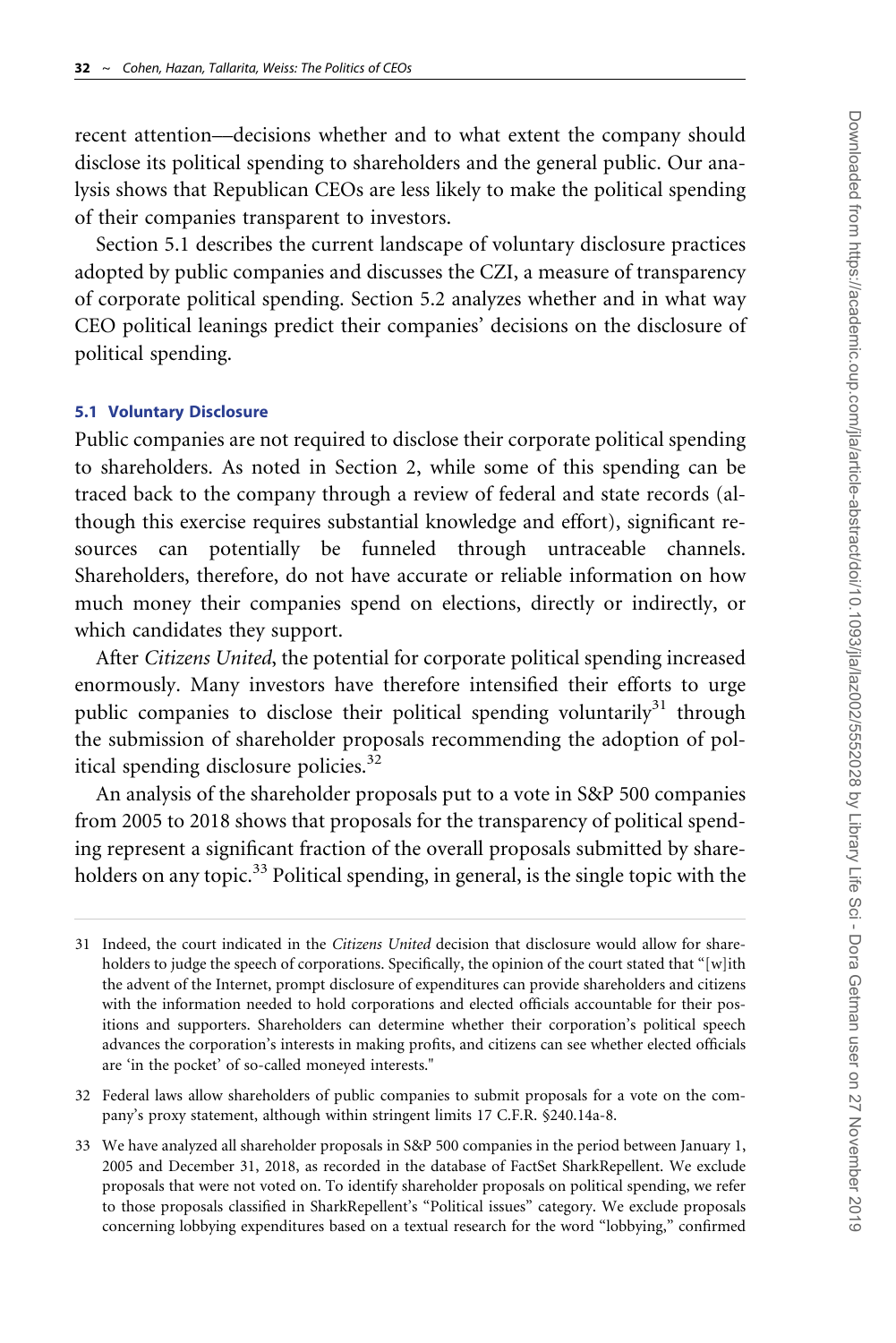greatest number of proposals over the period considered (626 proposals out of a total of 5092), 45 percent more than proposals for the separation of the roles of CEO and chairman and 51 percent more than proposals on environmental issues (the second and the third most frequent topic for shareholder proposals, respectively). If we exclude proposals concerning disclosure of lobbying expenditures (a kind of political spending different from campaign contributions), political spending is still the third most frequent topic for shareholder proposals. More importantly, shareholder proposals on political contributions have progressively gained significant support among investors. Over the past fourteen years, the average fraction of votes cast in favor of such proposals more than quadrupled. $34$ 

In response to such increasing investor demand, many S&P 500 companies have been adopting voluntary disclosure arrangements. The CPA has played a key role in promoting voluntary disclosure of political spending and facilitating agreements between institutional investors and corporations [\(Center for](#page-42-0) [Political Accountability 2019a](#page-42-0)). According to the 2018 CZI, an annual report measuring the quality of political spending transparency among large public companies, 294 S&P 500 companies disclose at least some political expenditures or prohibit political contributions altogether ([Center for Political](#page-42-0) [Accountability 2018,](#page-42-0) p. 33).

However, S&P 500 companies substantially vary in their level of disclosure of political spending. In this section, we use the CZI score as a metric to measure the quality of corporate disclosure on political contributions and to test whether there is a statistical relationship between the political preferences of CEOs and their companies' quality of political spending disclosure.

Although the CZI has been published since 2011, it covers all of the S&P 500 companies only from 2015. We therefore focus on 2015 to 2017, the years for which we have data about both the quality of disclosure and CEO political preferences.<sup>35</sup>

The CZI score is based on the disclosure policies and disclosure reports on political contributions made public by companies on their websites. Each

with a random check of a sample of proposals. (This likely underestimates the number of proposals on campaign contributions, since some proposals might concern both campaign contributions and lobbying.) To rank the most frequent topics of shareholder proposals, we refer to the sixty-one categories used by SharkRepellent to classify the 5092 proposals voted on in the period considered.

- 34 At the beginning of the period mentioned (2005), the average number of votes in favor of the proposal represented 7.28 percent of all votes cast, while at the end of the period (2018), the average votes in favor of this kind of proposal is 29.67 percent of the votes cast.
- 35 CZI indices for 2015, 2016, and 2017 are available at [https://politicalaccountability.net/index/past](https://politicalaccountability.net/index/past-cpa-zicklin-index-reports-2)[cpa-zicklin-index-reports-2.](https://politicalaccountability.net/index/past-cpa-zicklin-index-reports-2)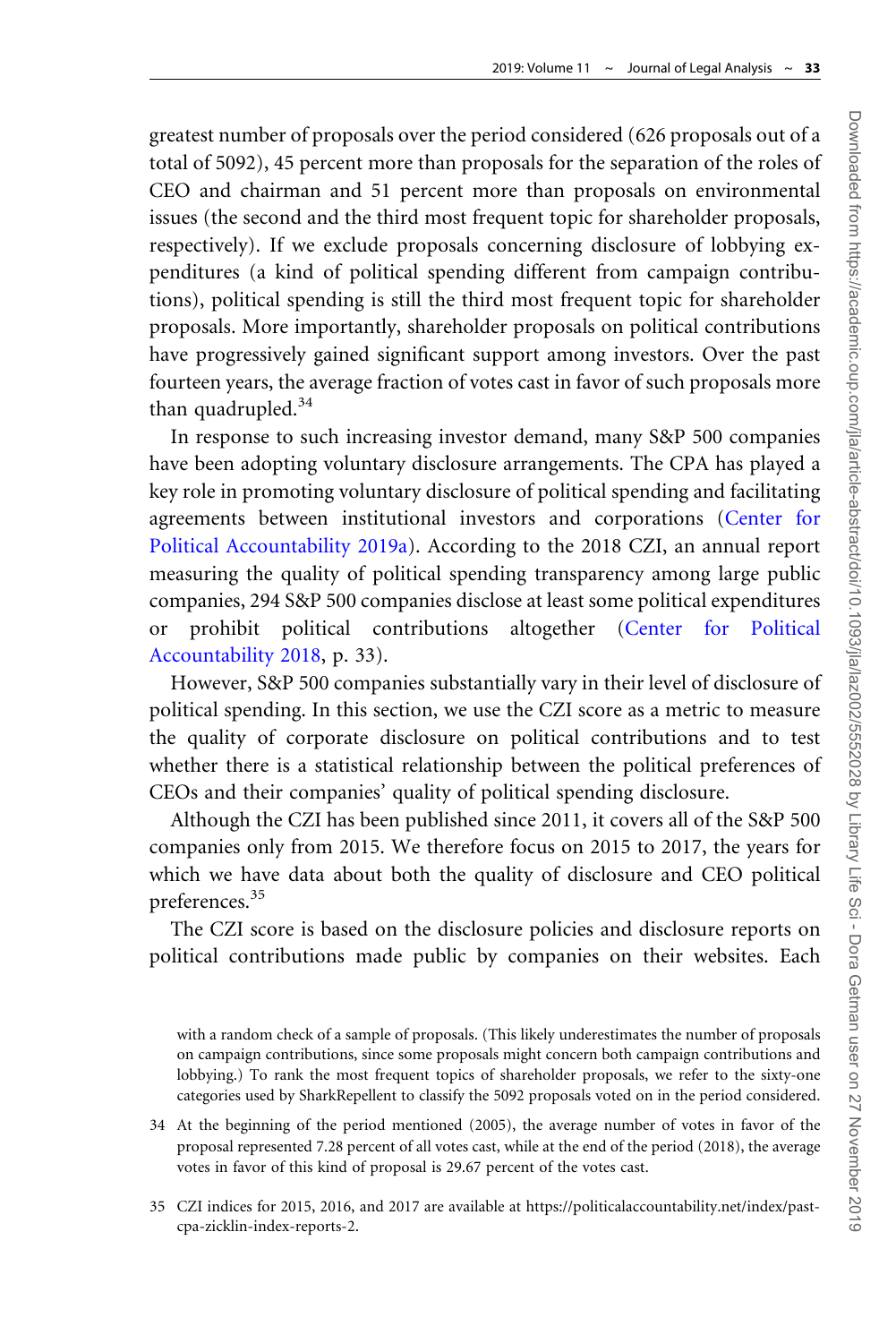company is assigned three sub-scores for the quality of its disclosure, policy, and oversight of political spending, and a total score that combines these three sub-scores ([Center for Political Accountability 2018](#page-42-0), [2019b](#page-42-0), pp. 33–37).

The first sub-score measures the quality of disclosure. It is based on nine questions concerning how much information the company makes public with respect to contributions given to candidates, parties, PACs, or intermediaries such as trade associations and non-profit groups. The answer to each of these questions is scored with a maximum number of points between 2 and 6. The maximum total "raw" score for disclosure quality is 36.

The second sub-score measures the quality of disclosure policies based on seven questions regarding procedures and criteria used by the company to decide whether and how to spend money on politics. The maximum total raw sub-score is 16.<sup>36</sup>

The third and final sub-score measures the quality of internal oversight over the spending process. It is based on eight questions concerning governance safeguards such as whether political spending policies and decisions are reviewed by a board committee, whether independent directors are involved, and how easy is it for investors (and the general public) to access information on political spending on the company's website. The maximum raw sub-score is 18. Therefore, the total raw CZI score is a combined 70 points. The CZI score then reports final sub-scores and total score as a percentage score from 0 percent to 100 percent of the maximum raw scores.

The average total CZI score for all companies in the S&P 500 studied from 2015 to 2017 is 42.1 on a scale of 0 to 100. For the sub-scores, the average scores during that period are 36.5 for the disclosure sub-score, 60.3 for the policy subscore, and 37 for the oversight sub-score.

## 5.2 Association with CEO Political Preferences

To test whether there is an association between CEO political preferences and the level of political-spending transparency, we run regressions with the CZI total score and single sub-scores as dependent variables. [Table 10](#page-35-0) displays the results of the regressions. In the first column, the dependent variable is the total CZI score. In the three other columns, the dependent variable is one of the three sub-scores for disclosure, oversight, and policy.<sup>37</sup>

<sup>36</sup> One of these questions is actually used for research purposes only and does not affect the company score. It is therefore more accurate to say that the sub-score is based on six questions and the total combined score on twenty-three questions.

<sup>37</sup> A study by [Goh, Liu, & Tsang \(in press\)](#page-43-0) examines how these scores are associated with various company characteristics, such as quality of corporate governance, investor activism, or industry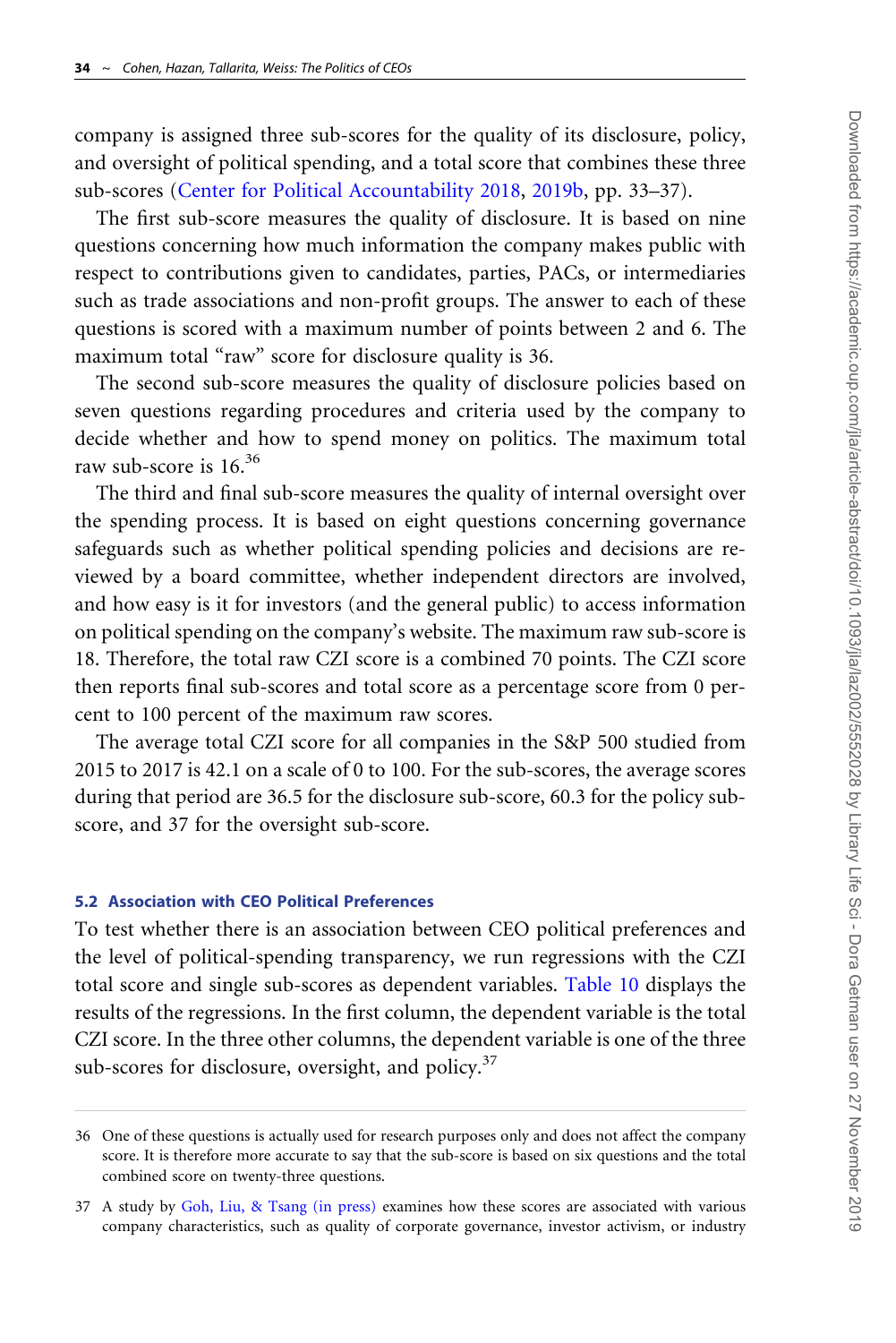|                      | (1)          | (2)               | (3)           | (4)          |
|----------------------|--------------|-------------------|---------------|--------------|
| <b>Variables</b>     | Percentage   | <b>Disclosure</b> | <b>Policy</b> | Oversight    |
| Rep                  | $-6.852**$   | $-7.178**$        | $-6.749**$    | $-6.291**$   |
|                      | $(-2.35)$    | $(-2.29)$         | $(-2.15)$     | $(-2.07)$    |
| Market Cap           | $0.172***$   | $0.171***$        | $0.170***$    | $0.178***$   |
|                      | (5.82)       | (5.54)            | (5.78)        | (5.94)       |
| Female               | 11.569**     | 7.871             | 16.453***     | 14.622**     |
|                      | (2.38)       | (1.33)            | (3.53)        | (2.43)       |
| Midwest              | $6.837*$     | 4.356             | 10.528**      | 8.518**      |
|                      | (1.80)       | (1.06)            | (2.54)        | (2.09)       |
| South                | 1.898        | 0.894             | 5.158         | 1.007        |
|                      | (0.47)       | (0.21)            | (1.20)        | (0.24)       |
| West                 | $-6.894$     | $-6.890$          | $-6.717$      | $-7.058$     |
|                      | $(-1.59)$    | $(-1.53)$         | $(-1.41)$     | $(-1.58)$    |
| Non-Durables         | $-16.422**$  | $-8.775$          | $-27.641***$  | $-21.742***$ |
|                      | $(-2.29)$    | $(-1.07)$         | $(-4.00)$     | $(-3.00)$    |
| <b>Durables</b>      | $-28.056***$ | $-24.078***$      | $-31.313***$  | $-33.116***$ |
|                      | $(-4.28)$    | $(-3.31)$         | $(-3.93)$     | $(-4.46)$    |
| Manufacturing        | $-19.203***$ | $-12.809*$        | $-24.024***$  | $-27.704***$ |
|                      | $(-2.97)$    | $(-1.68)$         | $(-3.92)$     | $(-4.25)$    |
| Energy               | $-8.043$     | $-6.923$          | $-8.191$      | $-10.152$    |
|                      | $(-1.11)$    | $(-0.84)$         | $(-1.18)$     | $(-1.28)$    |
| Chemicals            | $-4.650$     | 0.790             | $-11.864$     | $-9.120$     |
|                      | $(-0.61)$    | (0.09)            | $(-1.62)$     | $(-0.98)$    |
| <b>Bus-Equipment</b> | $-18.532***$ | $-13.593*$        | $-25.138***$  | $-22.535***$ |
|                      | $(-2.90)$    | $(-1.86)$         | $(-4.04)$     | $(-3.45)$    |
| Telecoms             | $-19.831**$  | $-17.145*$        | $-23.078***$  | $-22.318**$  |
|                      | $(-2.33)$    | $(-1.80)$         | $(-2.77)$     | $(-2.42)$    |
| Shops                | $-16.742**$  | $-14.192*$        | $-18.629***$  | $-20.164***$ |
|                      | $(-2.44)$    | $(-1.81)$         | $(-2.69)$     | $(-2.93)$    |
| Health               | $-7.351$     | $-3.847$          | $-13.206**$   | $-9.154$     |
|                      | $(-1.06)$    | $(-0.48)$         | $(-2.03)$     | $(-1.28)$    |
| Money                | $-15.554***$ | $-11.130$         | $-24.366***$  | $-16.566***$ |
|                      | $(-2.68)$    | $(-1.62)$         | $(-4.60)$     | $(-2.84)$    |
| Other                | $-16.629**$  | $-14.431*$        | $-20.240***$  | $-17.815***$ |
|                      | $(-2.58)$    | $(-1.96)$         | $(-3.19)$     | $(-2.65)$    |
| 2016                 | 1.319        | 1.698             | 0.688         | 1.122        |
|                      | (1.37)       | (1.56)            | (0.63)        | (1.12)       |
| 2017                 | $2.260*$     | 2.414             | 2.257         | 1.956        |
|                      | (1.69)       | (1.60)            | (1.47)        | (1.44)       |
| N                    | 1,154        | 1,154             | 1,154         | 1,154        |
| r2                   | 0.1900       | 0.1610            | 0.1865        | 0.1972       |

<span id="page-35-0"></span>Table 10. CEO political preferences and transparency of corporate political spending

Notes: This table presents OLS results where in Column 1 the dependent variable is the percentage a CEO's company received over the entire CPA score. Column 2 is the percentage CEO's company received over the "Disclosure" subset of the CPA score. Column 3 is the percentage CEO's company received over the "Policy" subset of the CPA score. Column 4 is the percentage CEO's company received over the "Oversight" subset of the CPA score. Utilities is the default for industry and Northeast is the default for region. We also control for year fixed effects. Standard errors are clustered by company and their corresponding t-statistics are presented in parentheses.

\*\*\*,\*\*,\*Significant at 1, 5 and 10 percent levels, respectively.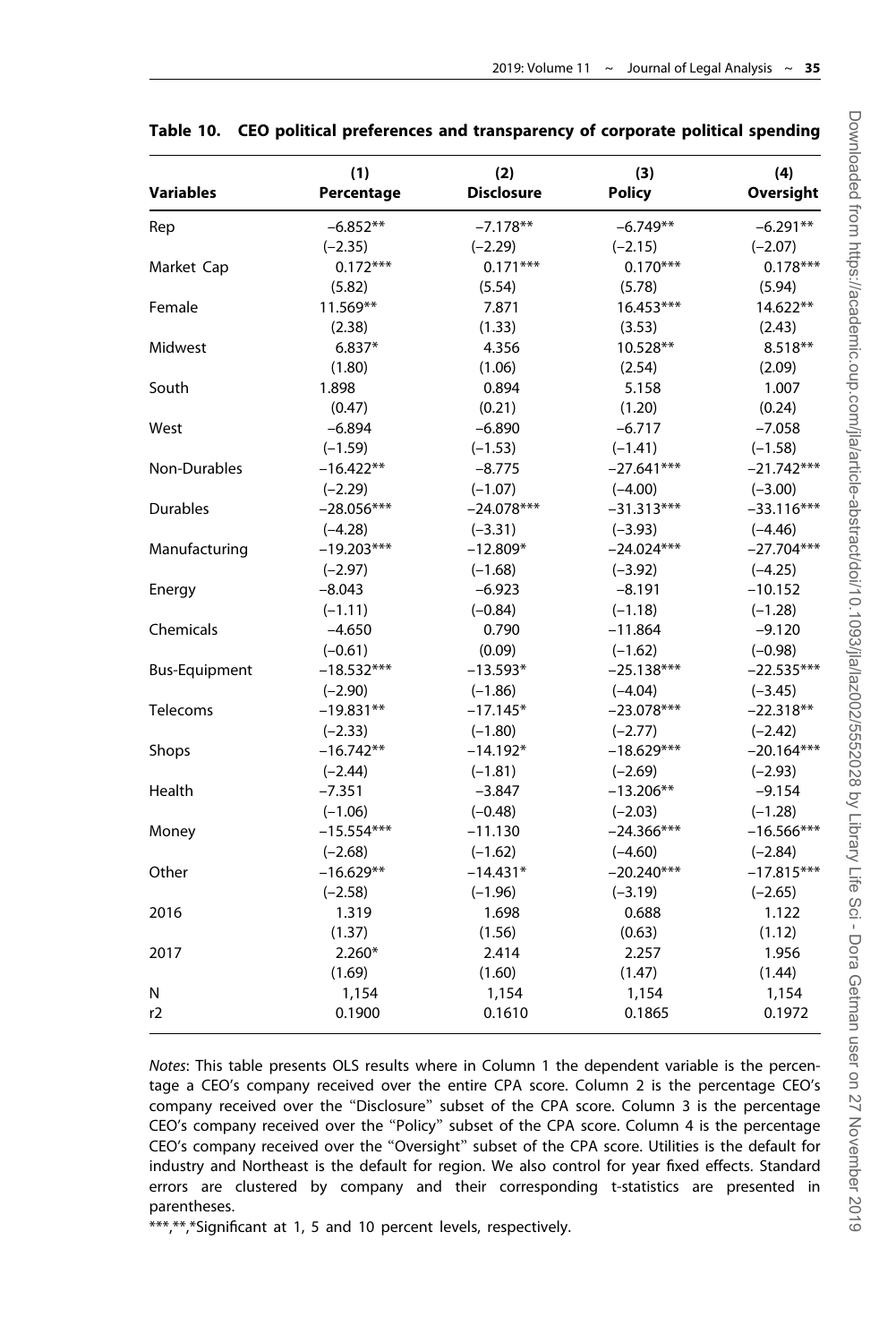Our chief explanatory variable is a dummy equal to one if the CEO is a Republican and zero otherwise. In addition, we control for a number of other potential explanatory variables: gender of the CEO, market capitalization of the company, region of company's headquarters, industry sector, and year of the observation.

The results show that the association of having a Republican CEO with transparency of corporate political spending is negative and significant at the 95 percent level. This means that there is a statistically significant association between having a Republican CEO and a lower CZI score. This is the case for the total CZI score as well as each of the three sub-scores. The effects are not only statistically significant but also of a meaningful size. For example, having a Republican CEO is associated with a reduction of 6.9 percent in the CZI score. This reduction is meaningful, given that the average value of the CZI score from 2015–2017 was 42.1 percent.

Some of the control variables are also significant. Having a female CEO is associated with increased transparency. In addition, companies in the energy, health, and utility sectors are associated with greater transparency. These are heavily regulated areas, and the pressure for transparency might thus be especially strong for such companies.

Disclosing political spending is an important decision that, as we have seen, has attracted substantial attention from investors. The association between company decisions on this issue and the political preferences of CEOs, however, is just an illustration of how the partisan leanings of the CEO might have a qualitative effect on decisions that are important to investors. Further research would shed light on other potential relationships between CEO politics and other aspects of corporate decisions or performance.

# 6. GOING FORWARD

This section briefly discusses several potential implications of our analysis and findings that are worthy of further attention and research. Section 6.1 discusses the relevance of our findings for assessing corporate political spending and its impact on the political system. Section 6.2 considers potential implications regarding the role of CEOs as contributors of policy views and advice to policymakers and as participants in the policy discourse. Section 6.3 discusses the importance of taking CEO political preferences into account when analyzing corporate decision-making. Finally, we comment on the question, which future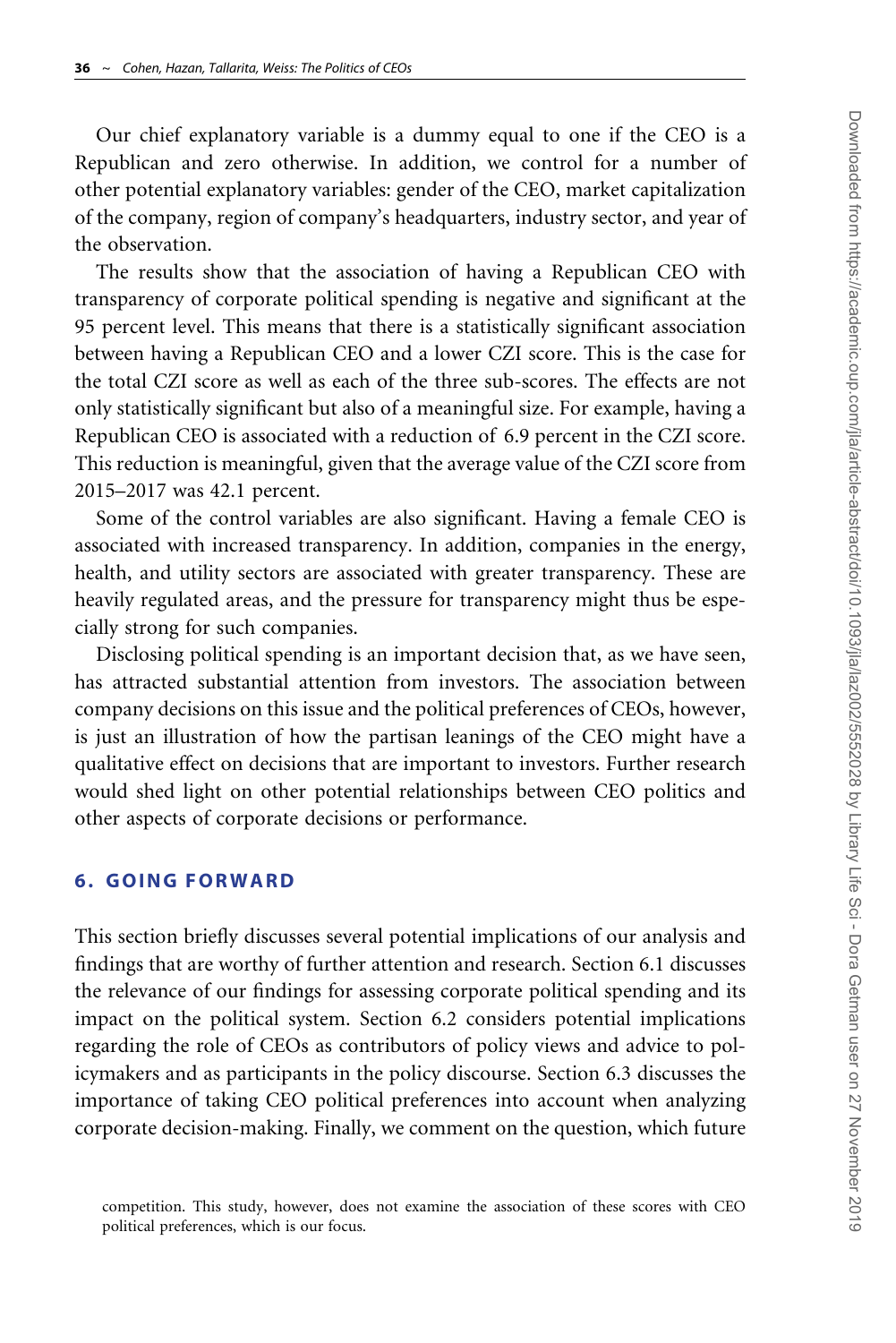research should examine of why CEOs disproportionately display pro-Republican preferences.

# 6.1 Corporate Political Spending

Our analysis has documented that CEO political preferences are not evenly divided between the two main political parties but rather are disproportionately supportive of Republicans. This evidence might have significant implications for the understanding of the consequences of corporate political spending and Citizens United on the political system and on corporate governance.

As noted above, the lack of disclosure makes the levels of corporate political spending uncertain. Given this lack of transparency, our findings could inform any assessment of how corporate political spending likely affects U.S. politics and policymaking. In deciding whether and how to spend corporate funds on politics, CEOs might be influenced by their own political preferences. Due to this factor, corporate political spending could disproportionately benefit Republicans and disadvantage Democrats. Our findings thus provide useful insights about the potential spending patterns of public companies and imply that, to the extent that public companies would over time take substantial advantage of the expanded freedom to spend money on politics established by Citizens United, Republicans could disproportionately benefit from this freedom.

These findings also have implications for understanding the political consequences of a scenario in which public companies would increase over time their levels of political spending from current levels. As stressed in Section 2, public corporations have massive financial resources, and directing even a tiny fraction of them to politics could have a profound impact. In particular, because our evidence indicates that public companies are disproportionately headed by Republican CEOs, the emergence of such a scenario could have a significant impact on the balance of power and advantages between the two main political parties.

Finally, the Supreme Court has interpreted the ban on direct corporate political contributions to federal candidates not just as a way to "preven[t] corruption and the appearance of corruption"<sup>38</sup> but also to protect "the individuals who have paid money into a corporation [...] from having that money used to support political candidates to whom they may be opposed."<sup>39</sup> In other words, the Court has recognized that individuals may attach

<sup>38</sup> Fed. Election Comm'n v. Nat'l Conservative Political Action Comm., 470 U.S. 480, 496 (1985).

<sup>39</sup> Fed. Election Comm'n v. Beaumont, 539 U.S. 146, 154 (2003) (citing Fed. Election Comm'n v. Nat'l Right to Work Comm., 459 U.S. 197, 208 (1982)).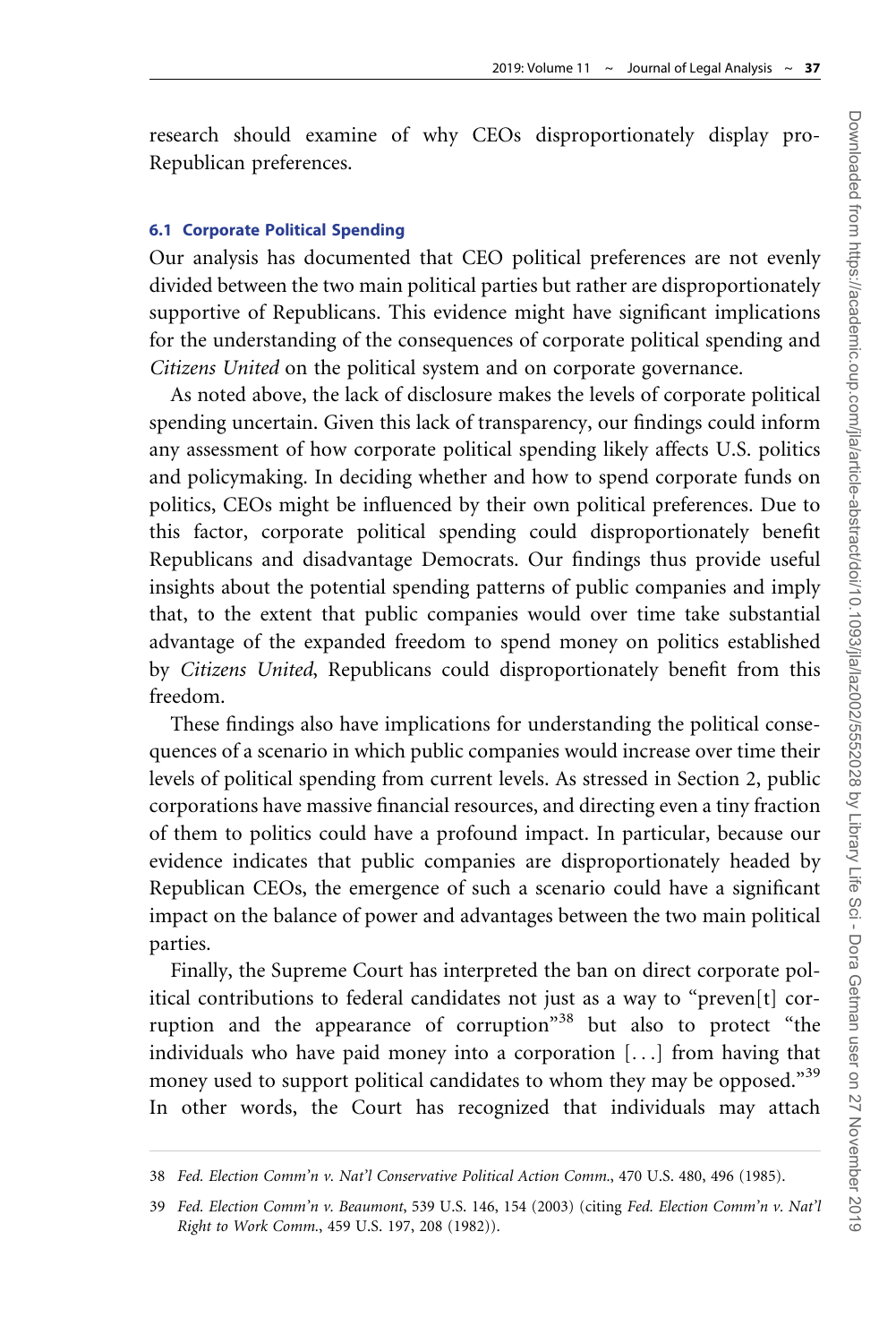"expressive significance" to the political spending of organizations with which they are affiliated.<sup>40</sup> Thus, if the political preferences of CEOs lead to a disproportionate support of Republicans by public companies, a problem of expressive significance could arise for the potentially large set of investors who oppose Republican policies.

#### 6.2 CEO Influence on Policy

As discussed in Section 2.2, the policy views and policy advice of CEOs enjoy substantial attention and influence. Because of the stature, experience, and expertise of CEOs, we view such attention and influence as understandable and justified. However, our findings can be useful for analyzing or assessing such CEO policy views and advice. Although policy and political positions should be assessed on their merits, regardless of the identity or political leanings of their advocates, the frequent characterization of CEO groups and committees as bipartisan or politically balanced might be inaccurate in many cases for many people. In fact, our findings show that public-company CEOs disproportionately display pro-Republican preferences, and users of CEO policy advice should be aware of this pattern.

To illustrate, consider the Business Roundtable, which is often characterized as a nonpartisan or bipartisan organization.<sup>41</sup> The group's current president and CEO Joshua Bolten, for example, recently described the Business Roundtable as a "bipartisan organization" before the [U.S. Senate Committee](#page-44-0) [on Foreign Relations \(2018\).](#page-44-0) We, therefore, have used our dataset to examine the distribution of the political preferences of the members of the Business Roundtable.<sup>42</sup>

We identified donations from 167 members of the Business Roundtable in 2018 out of a total of approximately 200 members. Notice that these CEOs represent firms that are not necessarily in the S&P 1500 index. Many are either not publicly traded, subsidiaries of foreign firms, or simply members of a different index. Using a cutoff of 67 percent (60 percent) [50 percent], we find that

<sup>40</sup> Ibid. at 147. Also the Securities and Exchange Commission (SEC) "has recognized that shareholders may have an interest in social policy issues that goes beyond the issues 'direct financial relevance'" [\(Bebchuk & Jackson 2010](#page-41-0), p. 96). For example, the SEC has allowed that the "ordinary business exclusion"—that prevents shareholders from submitting precatory proposals on business issues— does not apply to proposals in which shareholders have an opportunity to express their views on social policy issues. See Amendments to Rules on Shareholder Proposals, 63 Fed. Reg. 29,106, 29,108 (May 28, 1998).

<sup>41</sup> See, e.g., [Stewart \(2016](#page-44-0)) ("[t]he Business Roundtable has been officially nonpartisan since its founding in 1972, and it does not endorse any candidate for political office").

<sup>42</sup> The list of members of the Business Roundtable is published on its official website, at [https://www.](https://www.businessroundtable.org/about-us/members) [businessroundtable.org/about-us/members](https://www.businessroundtable.org/about-us/members).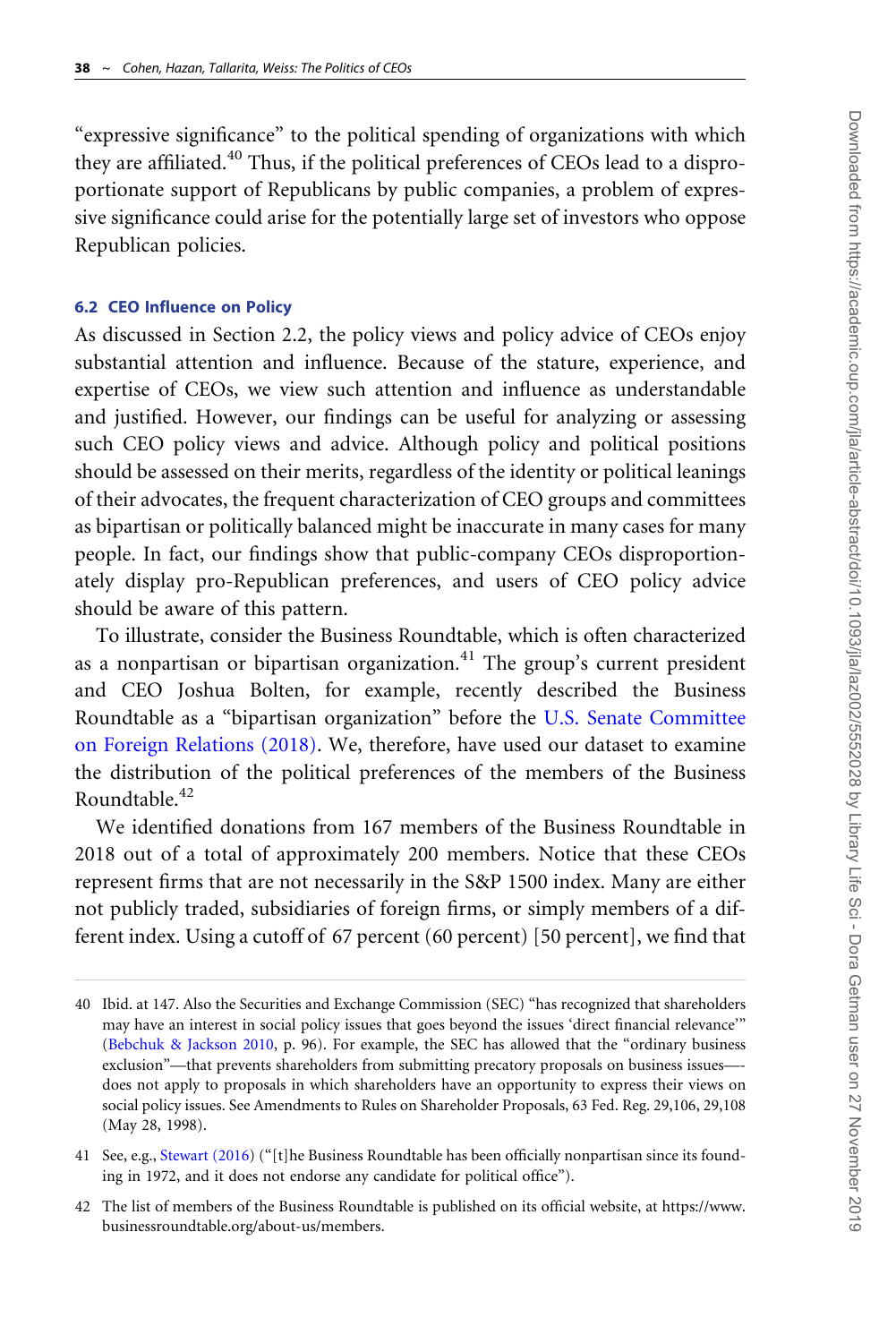47 percent (60 percent) [77 percent] of CEOs are Republican, while 13 percent (16 percent) [23 percent] are Democrats, with the remainder Neutral. Furthermore, among the twenty-three members of the Roundtable's board of directors, of whom we identify the contributions of nineteen members, the partisan imbalance is also stark. Using a cutoff of 67 percent (60 percent) [50 percent], 8 (11) [17] are Republican and 1 (1) [2] are Democrats, with the remainder Neutral. Thus, although the Roundtable is "bipartisan" in the sense that it is not formally affiliated with a specific political party and its membership includes at least some individuals who support each of the main parties, its composition is far from having a partisan balance: It leans heavily on Republican.

#### 6.3 Political Preferences and Corporate Decisions

Our analysis of corporate disclosure decisions highlights that, at least when such decisions have a political or policy dimension, they might well be associated with the political preferences of the CEO heading the company. We believe that it would be worth taking these preferences into account in analyzing such corporate decisions.

We are planning to conduct additional research that would use political preference as an explanatory variable for other dimensions of corporate decisions. For some types of decisions, political preferences might be an important explanatory variable. Thus, taking political preferences seriously could enrich our understanding of some significant dimensions of corporate decisionmaking.

#### 6.4 Explaining the Pro-Republican Tilt

We have documented in this article the persistent pro-Republican tilt in the preferences of public-company CEOs. This pattern raises the question of what explains this systematic pattern.

One possible explanation is that supporting Republicans is consistent with the personal interests of the CEOs, or those of the company as the CEO sees them. CEOs might view Republican policies as being more favorable to highwealth individuals or to business organizations. Under this explanation, CEOs need not be individuals who disproportionately started their career with pro-Republican preferences. CEOs might have simply developed such preferences as they advanced up the executive ladder and acquired interests that would be better served by Republican policies.

Another potential explanation is selection. It might be that CEOs are individuals who had disproportionately pro-Republican preferences at the outset of their career. In order to work, this theory must explain why individuals who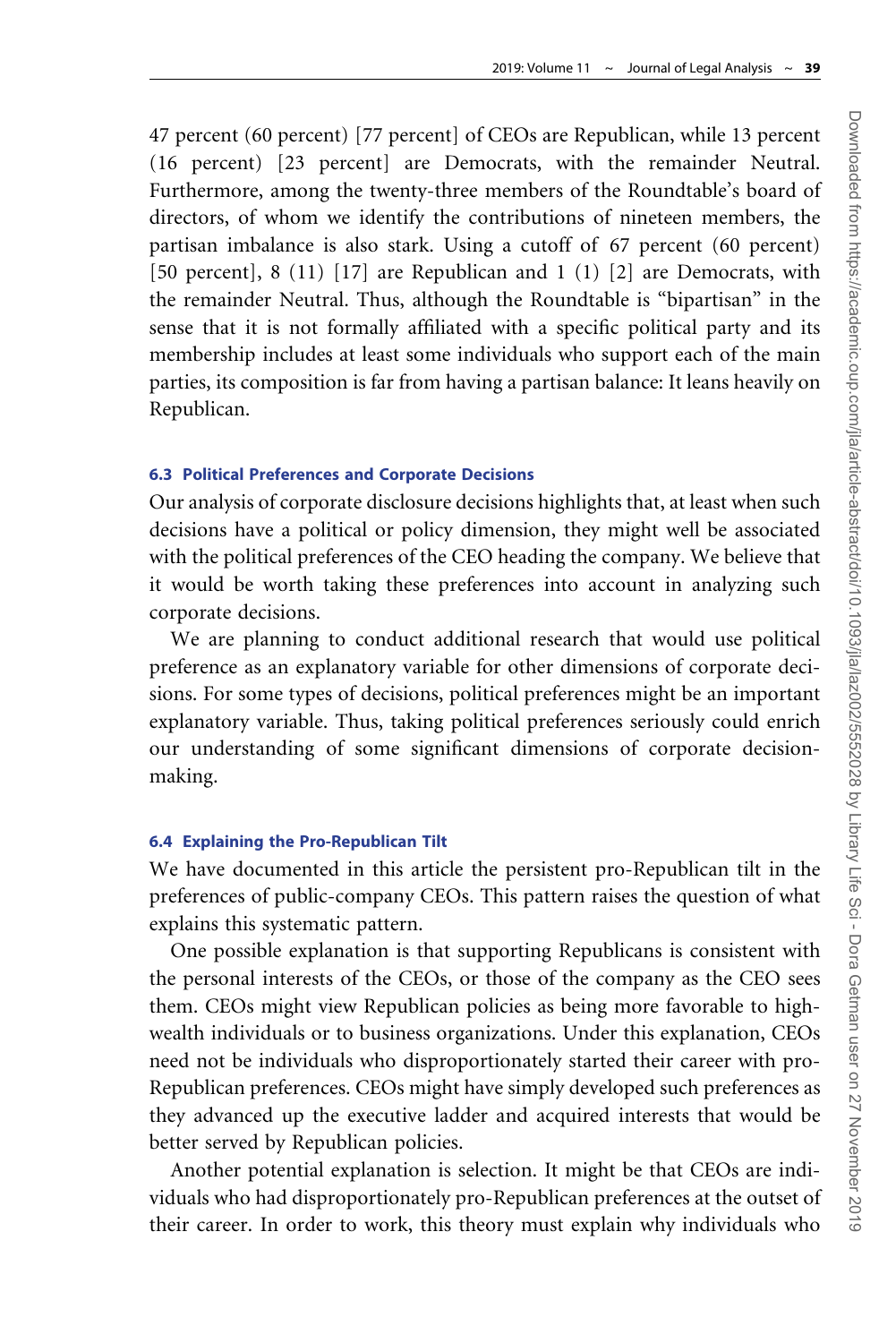<span id="page-40-0"></span>started with Republican preferences are more likely to become a CEO. To explore the validity of this explanation, it would be useful to get and use data, which our dataset does not include, regarding the political preferences that CEOs had at the outset of their careers.

These two possible explanations are not meant to be exhaustive, and the future work might identify additional mechanisms. Explaining the patterns we have identified would be a worthwhile challenge for the future work.

# 7. CONCLUSION

The CEOs of public companies who preside over organizations that own most of the productive assets of the American economy have substantial influence on the political spending of their companies, on policymaking, and on the policy discourse. In this article, we have carried out a systematic empirical analysis of the political preferences of the CEOs of S&P 1500 companies, which represent 90 percent of the market value of U.S. public companies.

Our analysis has shown that the CEOs disproportionately display pro-Republican preferences. We have also analyzed the association of CEO political preferences with their company's region, size, and industry as well as with the gender of the CEO. Finally, we have documented that firms led by Republicanleaning CEOs tend to be less transparent with respect to their political spending.

The article has also outlined the implications of our analysis and findings. These findings should be useful for understanding the political process and the effect of corporate political spending on it for assessing the policy input and advice provided by CEOs, and for understanding corporate decisions. Further research should expand the scope of the analysis and investigate the potential relationships of CEO political preferences with a wide range of corporate policies and practices. We hope that our work would lead to recognition of the partisan preferences of public-company CEOs, and that it would provide a starting point and an empirical foundation for subsequent discussions of this subject.

# REFERENCES

- Adams, Renée B. & Daniel Ferreira. 2009. Women in the Boardroom and Their Impact on Governance and Performance. 94 J. Fin. Econ. 291.
- Ansolabehere, Stephen, John M. de Figueiredo & James M. Snyder Jr., 2003. Why Is There So Little Money in U.S. Politics? 17 J. Econ. Persp. 105.
- Asker, John, Joan Farre-Mensa & Alexander Ljungqvist. 2015. Corporate Investment and Stock Market Listing: A Puzzle? 28 Rev. Fin. Stud. 342.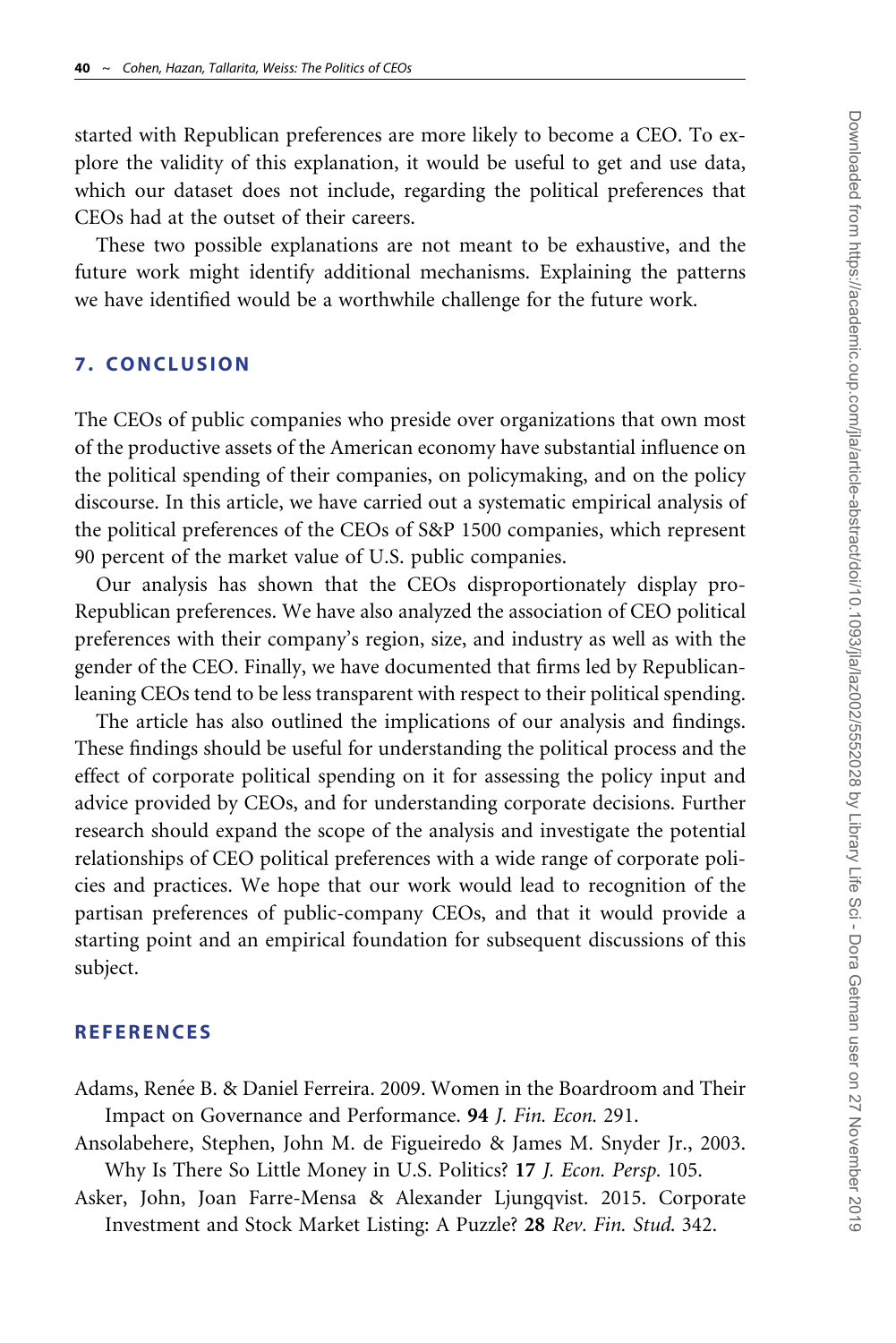- <span id="page-41-0"></span>Atkins, Paul. 2013. Materiality: A Bedrock Principle Protecting Legitimate Shareholder Interests against Disguised Political Agendas. 3 Harv. Bus. L. Rev. 363.
- Balla, Steven J. & John R. Wright. 2001. Interest Groups, Advisory Committees, and Congressional Control of the Bureaucracy. 45 Am. J. Pol. Sci. 799.
- Bartels, Larry M. 2008. Unequal Democracy: The Political Economy of the New Gilded Age. Princeton, NJ: Princeton University Press.
- Bebchuk, Lucian A. & Robert J. Jackson, Jr. 2010. Corporate Political Speech: Who Decides? 124 Harv. L. Rev. 83, 95–97.

-2013. Shining Light on Corporate Political Spending. 101 Geo. L. J. 923.

Bebchuk, Lucian A., Robert J. Jackson, James D. Nelson & Roberto Tallarita. 2019. The Untenable Case for Keeping Investors in the Dark. 10 Harv. Bus. L. Rev. (Forthcoming). [https://papers.ssrn.com/sol3/papers.cfm?abstract\\_](https://papers.ssrn.com/sol3/papers.cfm?abstract_id=3281791)  $id = 3281791.$  $id = 3281791.$  $id = 3281791.$  $id = 3281791.$ 

———. n.d. Bringing Sunlight to Corporate Political Spending. (Unpublished book manuscript) (on file with authors).

- Bonica, Adam. 2016. Avenues of Influence: On the Political Expenditures of Corporations and Their Directors and Executives. 18 Bus. & Pol. 367.
- Bonica, Adam, Adam Chilton, Jacob Goldin, Kyle Rozema & Maya Sen. 2017. The Political Ideologies of Law Clerks. 19, American Law and Economics Review, 96–128.
- Bonica, Adam, Howard Rosenthal & David Rothman. 2014. The Political Polarization of Physicians in the United States: An Analysis of Campaign Contributions to Federal Elections. 174, JAMA Internal Medicine. 1308– 1317.
- Bonica, Adam & Howard Rosenthal. n.d. The Wealth Elasticity of Political Contributions by the Forbes 400. (unpublished manuscript). Available at [https://papers.ssrn.com/sol3/papers.cfm?abstract\\_id](https://papers.ssrn.com/sol3/papers.cfm?abstract_id=2668780)=[2668780](https://papers.ssrn.com/sol3/papers.cfm?abstract_id=2668780).
- Borghesi, Richard, Joel F. Houston & Andy Naranjo. 2014. Corporate Socially Responsible Investments: CEO Altruism, Reputation, and Shareholder Interests. 26 J. Corp. Fin. 164.
- Burris, Val. 2001. The Two Faces of Capital: Corporations and Individual Capitalists as Political Actors. 66 Am. Sociol. Rev. 361.
- Business Roundtable. 2002. The No Child Left Behind Act: Where We Stand After One Year. [https://advance.lexis.com/api/permalink/e32f323e-3a14-](https://advance.lexis.com/api/permalink/e32f323e-3a14-454a-9ea6-8d8063a6c188/?context=1000516) [454a-9ea6-8d8063a6c188/?context](https://advance.lexis.com/api/permalink/e32f323e-3a14-454a-9ea6-8d8063a6c188/?context=1000516)=[1000516.](https://advance.lexis.com/api/permalink/e32f323e-3a14-454a-9ea6-8d8063a6c188/?context=1000516)
	- ———. 2011. History. [http://businessroundtable.org/sites/default/files/legacy/](http://businessroundtable.org/sites/default/files/legacy/uploads/studies-reports/downloads/BRT_History_1172011.pdf) [uploads/studies-reports/downloads/BRT\\_History\\_1172011.pdf](http://businessroundtable.org/sites/default/files/legacy/uploads/studies-reports/downloads/BRT_History_1172011.pdf).

-. 2018a. Letter from Joshua Bolten, President, Business Roundtable et al. to the Hon. Robert Lightizer, U.S. Trade Representative. [https://www.](https://www.uschamber.com/sites/default/files/nafta_association_letter.pdf) [uschamber.com/sites/default/files/nafta\\_association\\_letter.pdf.](https://www.uschamber.com/sites/default/files/nafta_association_letter.pdf)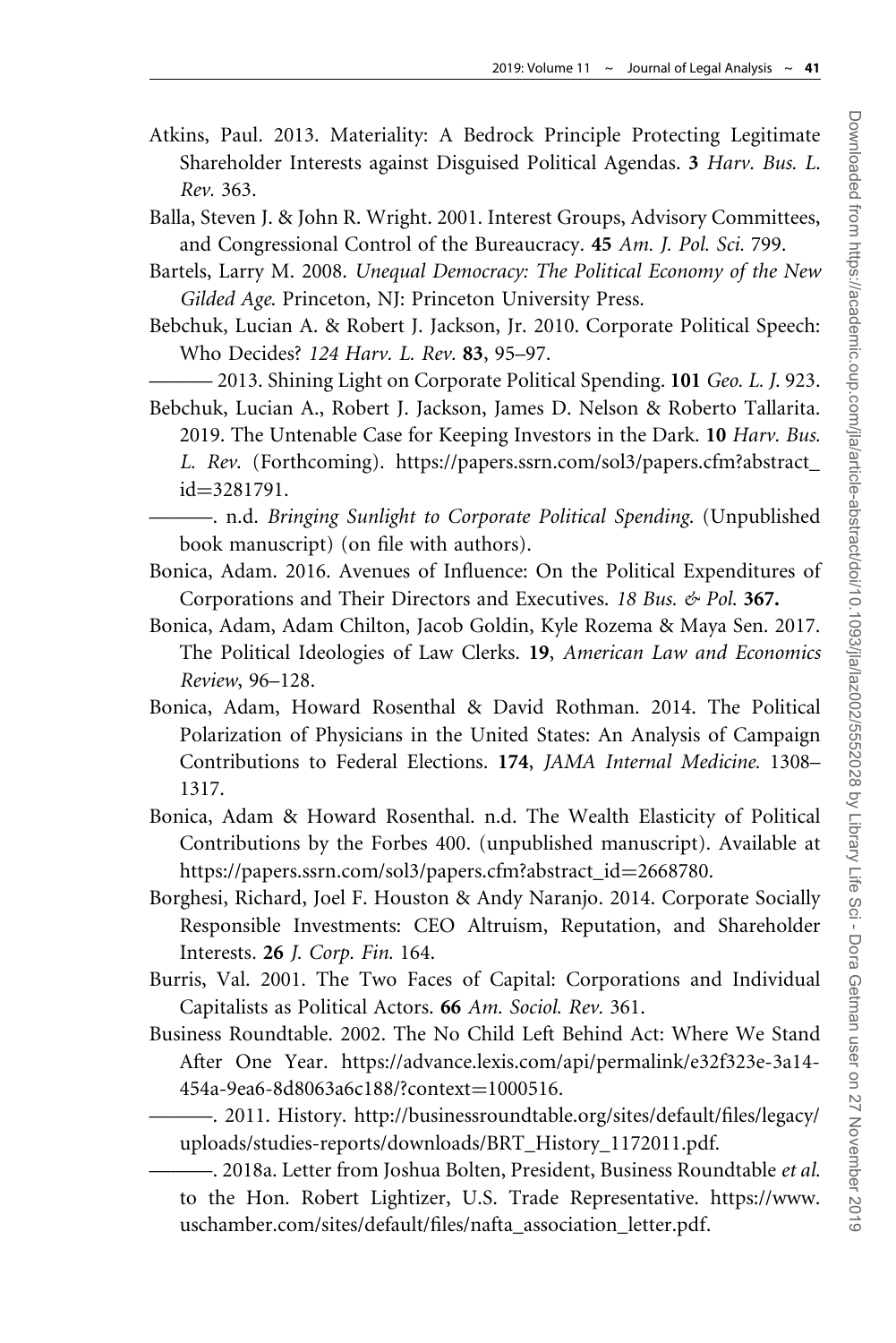<span id="page-42-0"></span>———. 2018b. Letter from Business Roundtable to Brent J. Fields, Secr. of the U.S. Sec. & Exch. Comm. [https://s3.amazonaws.com/brt.org/2018.11.09-](https://s3.amazonaws.com/brt.org/2018.11.09-BRT.SECProxyRoundtableCommentLetter.pdf) [BRT.SECProxyRoundtableCommentLetter.pdf](https://s3.amazonaws.com/brt.org/2018.11.09-BRT.SECProxyRoundtableCommentLetter.pdf)

———. 2018c. Statement on Passage of the FIRST STEP Act. [https://www.](https://www.businessroundtable.org/business-roundtable-statement-on-passage-of-the-first-step-act) [businessroundtable.org/business-roundtable-statement-on-passage-of-the](https://www.businessroundtable.org/business-roundtable-statement-on-passage-of-the-first-step-act)[first-step-act](https://www.businessroundtable.org/business-roundtable-statement-on-passage-of-the-first-step-act).

———. 2019. Immigration. [https://www.businessroundtable.org/policy-per](https://www.businessroundtable.org/policy-perspectives/immigration) [spectives/immigration](https://www.businessroundtable.org/policy-perspectives/immigration) (last visited April 8, 2019).

Center for Political Accountability. 2018. The 2018 CPA-Zicklin Index of Corporate Political Disclosure and Accountability 33. [http://files.politica](http://files.politicalaccountability.net/index/2018_CPA-Zicklin_Index_web.pdf) [laccountability.net/index/2018\\_CPA-Zicklin\\_Index\\_web.pdf.](http://files.politicalaccountability.net/index/2018_CPA-Zicklin_Index_web.pdf)

———. 2019a. Our Impact.<https://politicalaccountability.net/impact> (last visited April 8, 2019).

———. 2019b. Index Scoring Guidelines. [https://nmcdn.io/e186d21f8c7946a](https://nmcdn.io/e186d21f8c7946a19faed23c3da2f0da/5006ff10fe6f450fa2f1f01321ac6b5a/files/index/Index_Scoring_Guidelines.xlsx) [19faed23c3da2f0da/5006ff10fe6f450fa2f1f01321ac6b5a/files/index/Index\\_](https://nmcdn.io/e186d21f8c7946a19faed23c3da2f0da/5006ff10fe6f450fa2f1f01321ac6b5a/files/index/Index_Scoring_Guidelines.xlsx) [Scoring\\_Guidelines.xlsx](https://nmcdn.io/e186d21f8c7946a19faed23c3da2f0da/5006ff10fe6f450fa2f1f01321ac6b5a/files/index/Index_Scoring_Guidelines.xlsx) (last visited April 8, 2019).

- Center for Responsive Politics. 2019. 2016 Presidential Race. [https://www.open](https://www.opensecrets.org/pres16/) [secrets.org/pres16/](https://www.opensecrets.org/pres16/) (last visited April 10, 2019).
- Chatterji, Aaron K. & Michael W. Toffel. 2018a. Assessing the Impact of CEO Activism. Working Paper. [https://www.hbs.edu/faculty/Pages/download.](https://www.hbs.edu/faculty/Pages/download.aspx?name=16-100.pdf) [aspx?name](https://www.hbs.edu/faculty/Pages/download.aspx?name=16-100.pdf)=[16-100.pdf.](https://www.hbs.edu/faculty/Pages/download.aspx?name=16-100.pdf)

———. 2018b. The New CEO Activists. Harv. Bus. Rev. [https://hbr.org/2018/](https://hbr.org/2018/01/the-new-ceo-activists) [01/the-new-ceo-activists](https://hbr.org/2018/01/the-new-ceo-activists).

- Coates, John C. IV & Taylor Lincoln. 2011. Fulfilling Kennedy's Promise: Why the SEC Should Mandate Disclosure of Corporate Political Activity (Unpublished manuscript). http://papers.ssrn.com/sol3/papers.cfm? abstract\_id=1923804.
- Cook, Allison& Christy Glass. 2014. Above the Glass Ceiling: When Are Women and Racial/Ethnic Minorities Promoted to CEO? 35 Strat. Mgmt. J. 1080.

Copland, James R. 2013. Against an SEC Mandated Rule on Political Spending Disclosure: A Reply to Bebchuk and Jackson. 3 Harv. Bus. L. Rev. 381.

Dillon, Sam. 2005. Report from States Faults Bush's Education Initiative. The New York Times, Febuary 24. p. A18.

Domhoff, G. William. 2014. Who Rules America: The Triumph of the Corporate Rich. 7th edn. New York, NY: McGraw-Hill.

- Edelman. 2018. Edelman Trust Barometer: Expectations for CEOs. May 1. [https://www.edelman.com/post/trust-barometer-expectations-for-ceos.](https://www.edelman.com/post/trust-barometer-expectations-for-ceos)
- Faccio, Mara, Maria-Teresa Marchica & Roberto Mura. 2016. CEO Gender, Corporate Risk-Taking, and the Efficiency of Capital Allocation. 39 J. Corp. Fin. 193.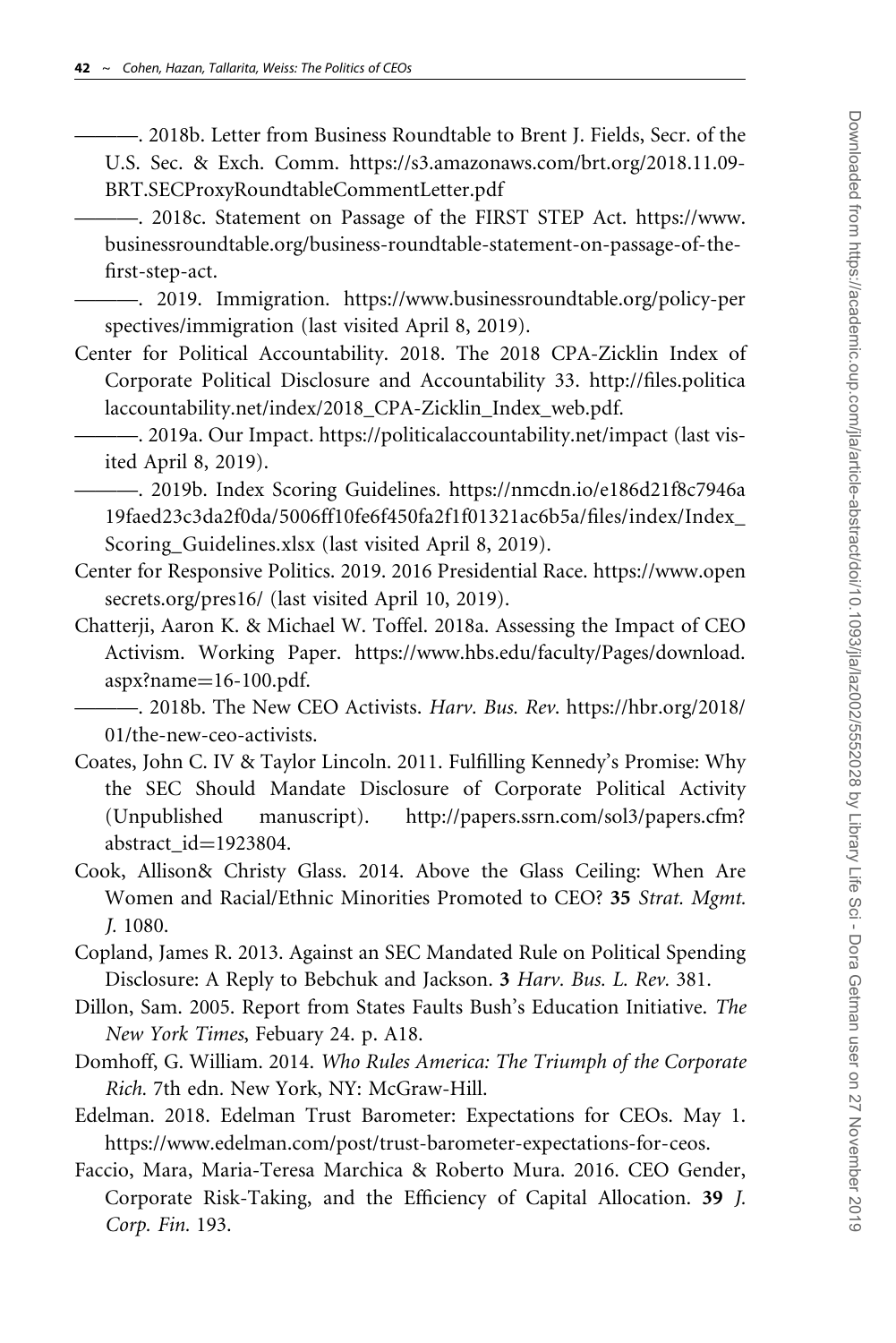- <span id="page-43-0"></span>Fama, Eugene & Kenneth French. 1997. Industry Costs of Equity. 43 J. Fin. Econ. 153.
- Fremeth, Adam, Brian Kelleher Richter & Brandon Schaufele. 2013. Campaign Contributions over CEOs' Careers. 5 Am. Econ. J. App. Econ. 170.
- Frye, Melissa B. & Duong T. Pham. 2018. CEO Gender and Corporate Board Structures. 69 Q. Rev. Econ. & Fin. 110.
- Gara, Antoine. 2016. Trump Taps Steve Schwarzman, Jamie Dimon and Mary Barra for Advice on Job Creation, Growth. Forbes, December 2. [https://](https://www.forbes.com/sites/antoinegara/2016/12/02/trump-taps-steve-schwarzman-jamie-dimon-and-mary-barra-for-advice-on-job-creation-growth/#1cb71c2a4359) [www.forbes.com/sites/antoinegara/2016/12/02/trump-taps-steve-schwarzman](https://www.forbes.com/sites/antoinegara/2016/12/02/trump-taps-steve-schwarzman-jamie-dimon-and-mary-barra-for-advice-on-job-creation-growth/#1cb71c2a4359)[jamie-dimon-and-mary-barra-for-advice-on-job-creation-growth/#1cb71c](https://www.forbes.com/sites/antoinegara/2016/12/02/trump-taps-steve-schwarzman-jamie-dimon-and-mary-barra-for-advice-on-job-creation-growth/#1cb71c2a4359) [2a4359](https://www.forbes.com/sites/antoinegara/2016/12/02/trump-taps-steve-schwarzman-jamie-dimon-and-mary-barra-for-advice-on-job-creation-growth/#1cb71c2a4359).
- Gilens, Martin. 2012. Affluence and Influence: Economic Inequality and Political Power in America. Princeton, NJ: Princeton University Press.
- Goh, Lisa, Xuejiao Liu & Albert Tsang. Voluntary Disclosure of Corporate Political Spending. J. Corp. Fin. (In press).
- Grier, Kevin B. & Michael C. Munger. 1991. Committee Assignments, Constituent Preferences, and Campaign Contributions. 29 Econ. Inq. 24.
- Jones, Jeffrey M. 2017. GOP Maintains Edge in State Party Affiliation in 2016. Gallup, January 30. [https://news.gallup.com/poll/203117/gop-maintains](https://news.gallup.com/poll/203117/gop-maintains-edge-state-party-affiliation-2016.aspx)[edge-state-party-affiliation-2016.aspx.](https://news.gallup.com/poll/203117/gop-maintains-edge-state-party-affiliation-2016.aspx)
- Karty, Kevin D. 2002. Closure and Capture in Federal Advisory Committees. 4 Bus. & Pol. 213.
- Kim, Soo Rin. 2016. The Price of Winning Just Got Higher, Especially in the Senate. Opensecrets.org., November 9. [https://www.opensecrets.org/news/](https://www.opensecrets.org/news/2016/11/the-price-of-winning-just-got-higher-especially-in-the-senate/) [2016/11/the-price-of-winning-just-got-higher-especially-in-the-senate/](https://www.opensecrets.org/news/2016/11/the-price-of-winning-just-got-higher-especially-in-the-senate/).
- Larcker, David F., Stephen A. Miles, Brian Tayan & Kim Wright-Violich. 2018. The Double-Edged Sword of CEO Activism. Working Paper. [https://ssrn.](https://ssrn.com/abstract=3283297)  $com/abstract = 3283297.$  $com/abstract = 3283297.$  $com/abstract = 3283297.$
- Lepore, Matthew. 2013. A Case for the Status Quo: Voluntary Disclosure. 3 Harv. Bus. L. Rev. 413.
- McGinnis, John, O., Matthew A. Schwartz, & Benjamin Tisdell, 2005. The Patterns and Implications of Political Contributions by Elite Law School Faculty. 93 Georgetown Law Journal, 1167–1212.
- Meyersohn, Nathaniel. 2017. Trump Launches Manufacturing Initiative with Business Leaders. CNN Money, January 27. [https://money.cnn.com/2017/](https://money.cnn.com/2017/01/27/news/trump-manufacturing-jobs-initiative/index.html) [01/27/news/trump-manufacturing-jobs-initiative/index.html.](https://money.cnn.com/2017/01/27/news/trump-manufacturing-jobs-initiative/index.html)
- Moore, Gwen, Sarah Sobieraj, Joseph A. Whitt, Olga Mayorova & Daniel Beaulieu. 2002. Elite Interlocks in Three U.S. Sectors: Nonprofit, Corporate, and Government. 83 Soc. Sci. Q. 726.
- Mutch, Robert E. 2014. Buying the Vote. A History of Campaign Finance Reform. New York: Oxford University Press, 36–44.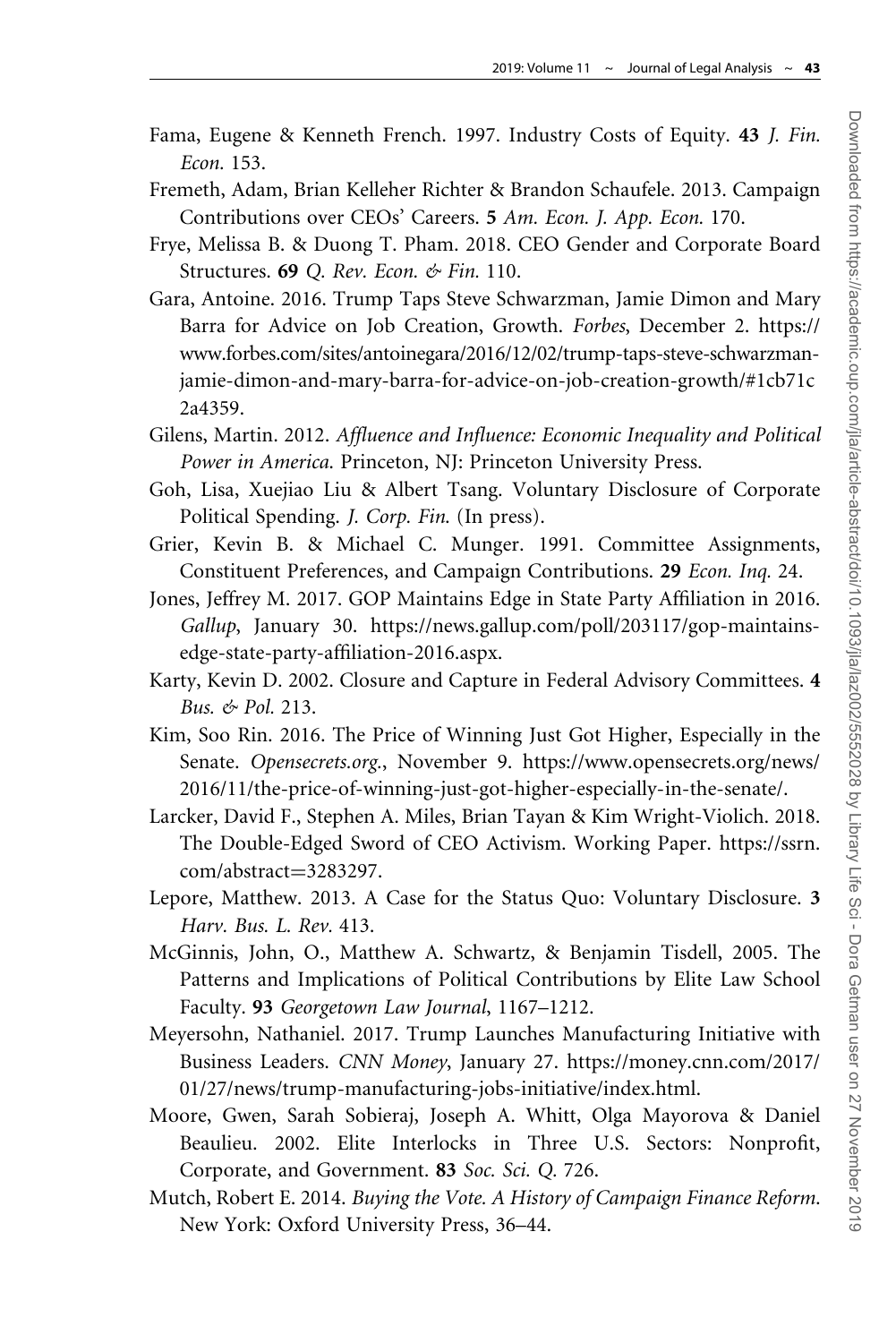- <span id="page-44-0"></span>National Conference of State Legislatures. 2017. State Limits on Contributions to Candidates: 2017–2018 Election Cycle, June 27. [http://www.ncsl.org/re](http://www.ncsl.org/research/elections-and-campaigns/state-limits-on-contributions-to-candidates.aspx)[search/elections-and-campaigns/state-limits-on-contributions-to-candidates.](http://www.ncsl.org/research/elections-and-campaigns/state-limits-on-contributions-to-candidates.aspx) [aspx](http://www.ncsl.org/research/elections-and-campaigns/state-limits-on-contributions-to-candidates.aspx).
- Obama White House. 2009. President's Economic Recovery Board. [https://o](https://obamawhitehouse.archives.gov/administration/advisory-boards/jobs-council)[bamawhitehouse.archives.gov/administration/eop/perab/about](https://obamawhitehouse.archives.gov/administration/advisory-boards/jobs-council) (last visited April 10, 2019).
	- -. 2011. President's Council on Jobs and Competitiveness. [https://oba](https://obamawhitehouse.archives.gov/administration/eop/perab/about)[mawhitehouse.archives.gov/administration/advisory-boards/jobs-council](https://obamawhitehouse.archives.gov/administration/eop/perab/about) (last visited April 10, 2019).
- Pew Research Center. 2014. Party Affiliation by Region. [http://www.pewforum.](http://www.pewforum.org/religious-landscape-study/compare/party-affiliation/by/region/) [org/religious-landscape-study/compare/party-affiliation/by/region/](http://www.pewforum.org/religious-landscape-study/compare/party-affiliation/by/region/) (last visited April 10, 2019).
- Priest, T. B., R. T. Sylves & D. F. Scudder.1984. Corporate Advice: Large Corporations and Federal Advisory Committees. 65 Soc. Sci. Q. 100.
- Riley, Charles. 2012. Oops! Aetna Discloses Political Donations. CNN Money, June 14. [http://money.cnn.com/2012/06/14/news/economy/aetna-political](http://money.cnn.com/2012/06/14/news/economy/aetna-political-contributions/index.htm)[contributions/index.htm.](http://money.cnn.com/2012/06/14/news/economy/aetna-political-contributions/index.htm)
- S&P Dow Jones Indices. 2019. S&P U.S. Indices Methodology. [https://us.spin](https://us.spindices.com/documents/methodologies/methodology-sp-us-indices.pdf) [dices.com/documents/methodologies/methodology-sp-us-indices.pdf.](https://us.spindices.com/documents/methodologies/methodology-sp-us-indices.pdf)
- Smith, Bradley A. & Allen Dickerson. 2013. The Non-Expert Agency: Using the SEC to Regulate Partisan Politics. 3 Harv. Bus. L. Rev. 419.
- Staples, Brent. 2013. Republicans versus the Business Community. The New York Times, April 18. [https://takingnote.blogs.nytimes.com/2013/04/18/re](https://takingnote.blogs.nytimes.com/2013/04/18/republicans-versus-the-business-community/)[publicans-versus-the-business-community/.](https://takingnote.blogs.nytimes.com/2013/04/18/republicans-versus-the-business-community/)
- Stewart, James. B. 2016. For Trump, Business Leaders Are More Elites to Resist. The New York Times, July 14. [https://www.nytimes.com/2016/07/15/busi](https://www.nytimes.com/2016/07/15/business/for-trump-business-leaders-are-more-elites-to-resist.html)[ness/for-trump-business-leaders-are-more-elites-to-resist.html](https://www.nytimes.com/2016/07/15/business/for-trump-business-leaders-are-more-elites-to-resist.html).
- Strine, Leo E. 2019. Fiduciary Blind Spot: The Failure of Institutional Investors to Prevent the Illegitimate Use of Working Americans' Savings for Corporate Political Spending. 97 Wash. U. L. Rev. (Forthcoming). [https://](https://papers.ssrn.com/abstract=3304611) [papers.ssrn.com/abstract](https://papers.ssrn.com/abstract=3304611)  $=$  [3304611](https://papers.ssrn.com/abstract=3304611).
- U.S. Senate Committee on Foreign Relations. 2018. Hearing on Tariffs: Implications for U.S. Foreign Policy and the International Economy, July 12. [https://www.foreign.senate.gov/hearings/tariffs-implications-for-us-for](https://www.foreign.senate.gov/hearings/tariffs-implications-for-us-foreign-policy-and-the-international-economy-071218)[eign-policy-and-the-international-economy-071218.](https://www.foreign.senate.gov/hearings/tariffs-implications-for-us-foreign-policy-and-the-international-economy-071218)
- Vandewalker, Ian. 2015. Brennan Center for Justice, Coal Miner Bankruptcy Uncovers Political Spending, August 28. [http://www.brennancenter.org/](http://www.brennancenter.org/blog/coal-miner-bankruptcy-uncovers-political-spending) [blog/coal-miner-bankruptcy-uncovers-political-spending.](http://www.brennancenter.org/blog/coal-miner-bankruptcy-uncovers-political-spending)